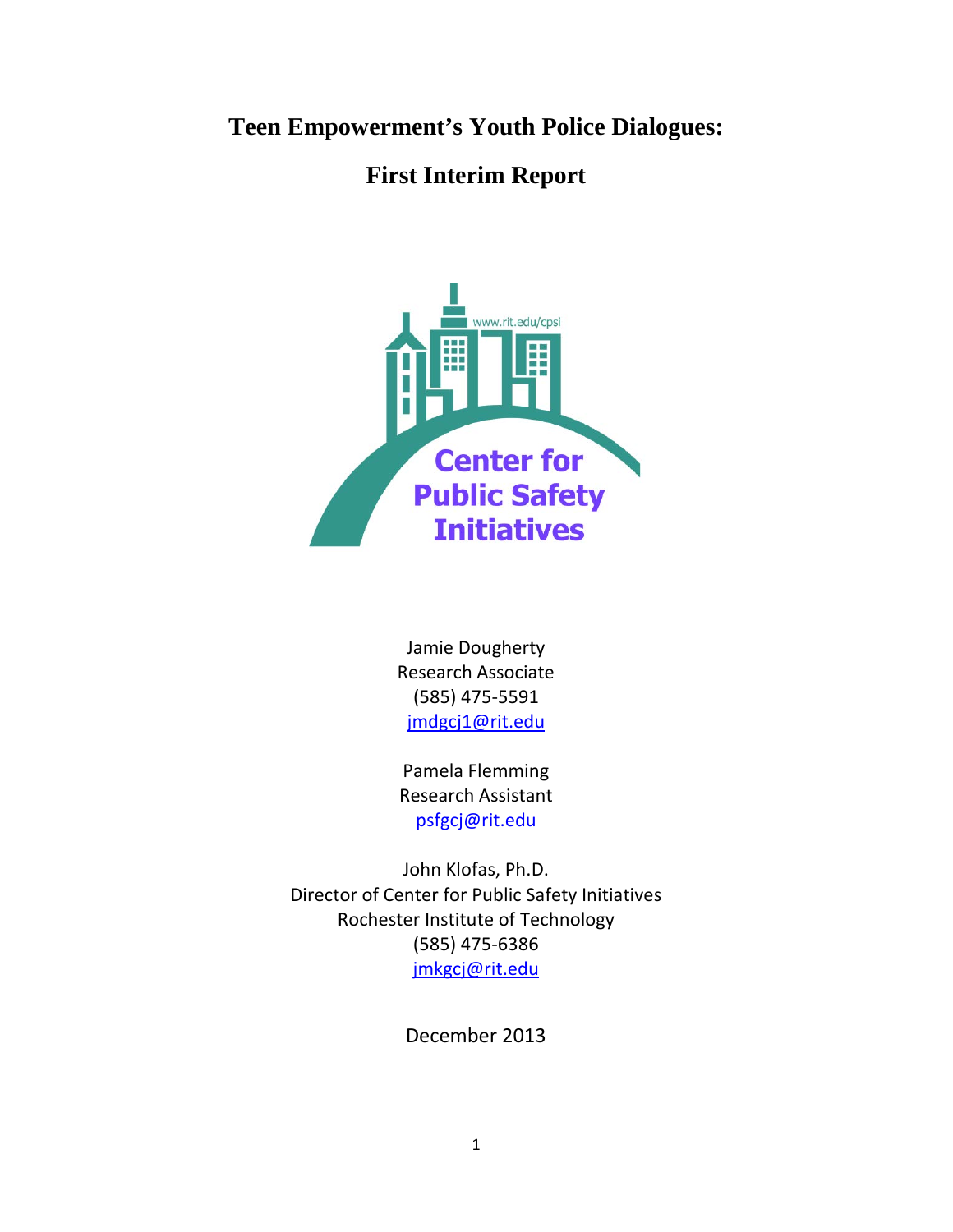# **Overview**

In recent years, growing attention has been focused on youth-police relations in cities around the country. This is due to the often-damaged and fragmented relationship between these two groups. One organization working to remedy this problem is the Center for Teen Empowerment in Rochester, NY. Teen Empowerment originated in Somerville, Massachusetts in 1992 and branched out to deliver its message of reconciliation, healing, and youth self-advocacy to Rochester in 2003. Their work with youth in the Rochester community led them to identify a strong need for communication and reconciliation between youth and police, so Teen Empowerment began holding dialogues between Teen Empowerment youth organizers and officers from the Rochester Police Department in 2004. In 2013, Teen Empowerment received funding from the Fetzer Institute to continue these dialogues and to evaluate their impact. This report serves as an interim report, covering the activities conducted from July through November 2013.

# **Program Goals and Timeline**

Teen Empowerment will conduct three phases of their youth-police project and its evaluation between July 2013 and August 2014. This report covers the completion of the first phase. The first phase began in July 2013 with the hiring of ten youth organizers and the recruitment of ten Rochester Police Department (RPD) police officers. These youth and police engaged in four youth-police dialogues in October 2013 as well as separate focus groups held for the youth, police, and facilitators.

Phase Two began in November 2013 as this report was being written. The hiring interviews were held for new youth organizers who will work with Teen Empowerment through most of the calendar year 2014. A new set of police officers will be recruited from the Rochester Police Department, and these youth and officers will engage in another round of four dialogues in February 2014.

Phase Three involves Teen Empowerment youth organizers and adult staff working with the Rochester Police Department to implement youth-relations training into their training activities. Teen Empowerment hopes to work with the Rochester Police Department's youth outreach coordinator to make their youth programs more effective for officers, youth, and the community. Plans are also being developed to have Teen Empowerment youth train new officer recruits on youth issues during the RPD Police Academy and the Post-Academy, as well as having the youth participate in activities with the police recruits. This will occur once the new officers have had some on-the-street experience in approximately August 2014. This will conclude the Teen Empowerment Youth-Police Dialogue Program.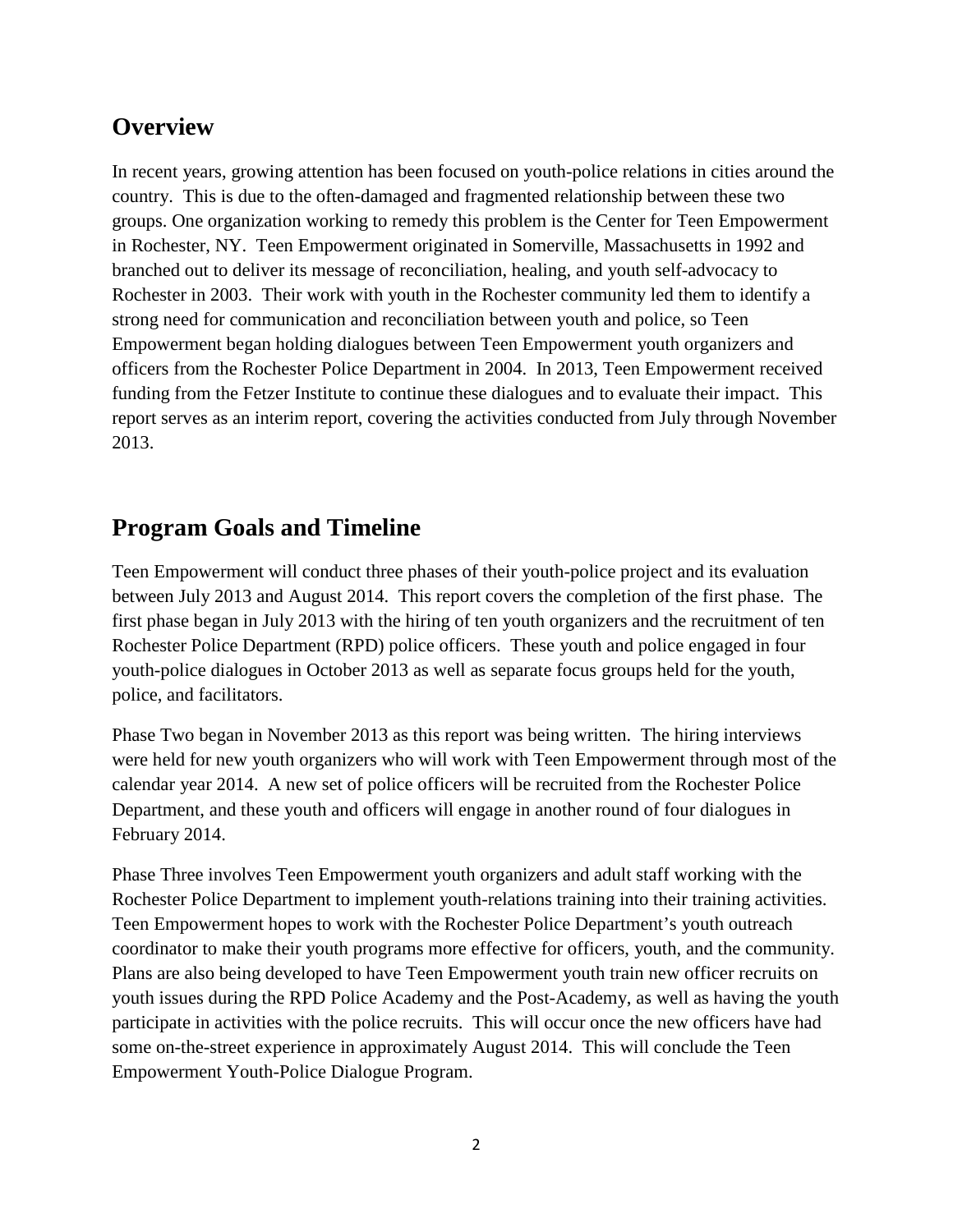Teen Empowerment has conducted youth-police dialogues in Rochester in years past and used their experiences to guide the goals and operations of this program. According to the Youth-Police Dialogues Collaborative Action Plan, "Teen Empowerment has committed to accomplishing two objectives:

- 1) To move the individual dialogue work to a more practical neighborhood level where specific youth and officers are likely to encounter one another regularly. Until this point, youth-police dialogues had been a project that Teen Empowerment ran at a citywide level, making it less likely that youth and officers who were spread out throughout the city could build on those relationships after the formal dialogue process was over. And,
- 2) To institutionalize changes that will need more intentional pushing in order to take hold and be sustained, including youth engagement training for officers and officer candidates." (Retrieved November 2013 from Teen Empowerment Summary-Timeline)

There are also two sets of goals for the dialogues which were developed by youth and police participants for one another. The youth goals for police are as follows:

- 1) That youth and police can be on better terms.
- 2) For police to be more understanding when it comes to why we do what we do.
- 3) Decrease detention of youth.
- 4) Encourage listening and talking before acting.
- 5) For youth and police to get along.
- 6) That youth can change the mindsets of police.
- 7) That police can change the way they treat youth.
- 8) That future youth and police interaction will be positive.
- 9) That youth and police will be on common ground.
- 10) Both parties being responsible for their actions.

The police goals for youth are:

- 1) For youth to hear the police out.
- 2) For youth to fight peer pressure.
- 3) More cooperation from youth.
- 4) Understand that police are human beings.
- 5) Understand that police are not always bad guys.
- 6) That better relationships are built.
- 7) Clarity on, "why police do what they do."
- 8) For youth not to spit at police.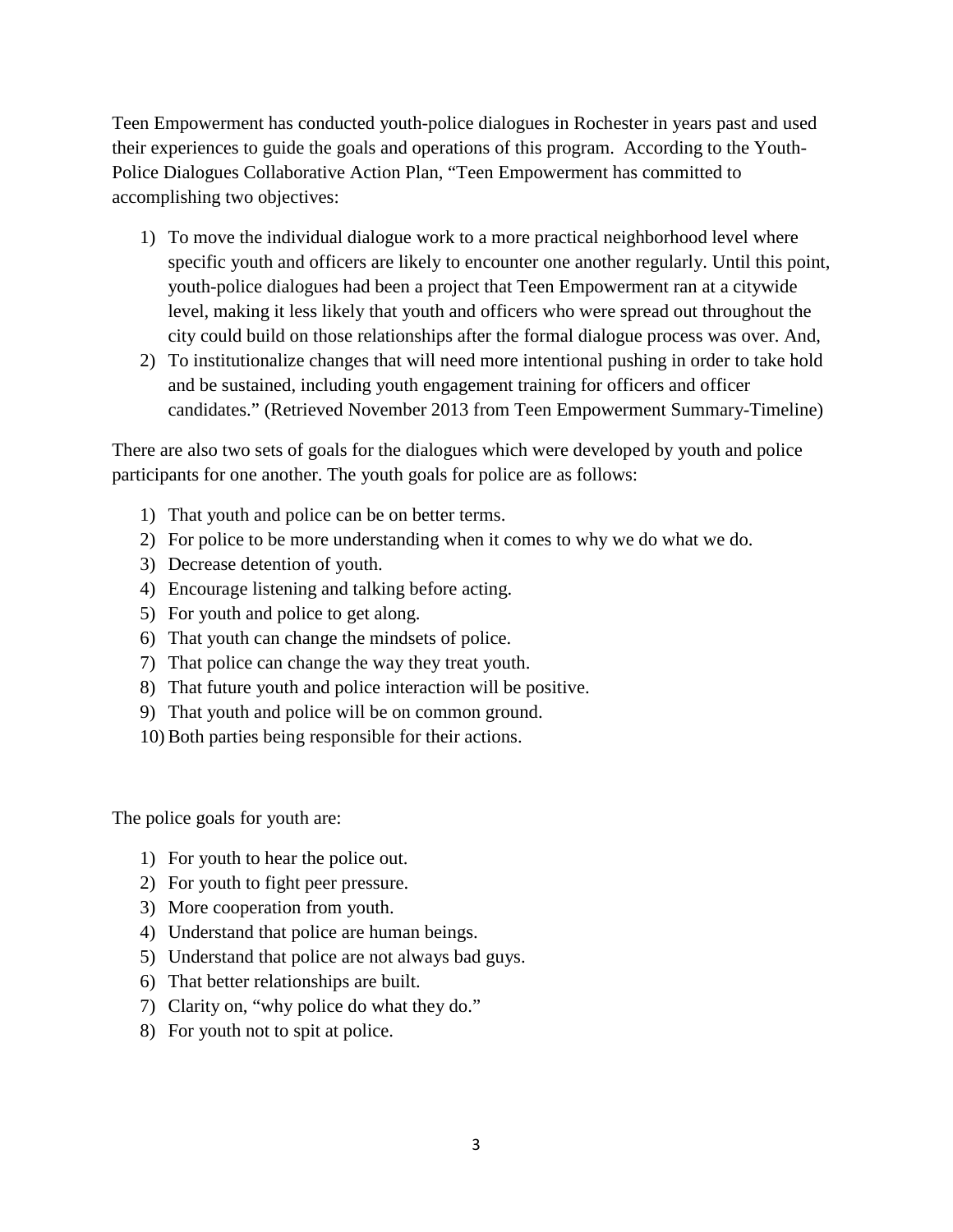# **Results Summary**

Our survey results, focus group outcomes, and interview outcomes all point to very positive results from Phase One of the Youth-Police Dialogues. There were evident shifts in some measures on the surveys showing that participants gained empathy, understanding, and respect for one another. Focus groups revealed some tangible changes in behavior among both officers and youth as evidence that they gained new perspectives as well as new skills for how to work together effectively. While there were many challenges faced throughout the process, particularly in how participants interpreted each other's statements and intentions, every participant reported learning something valuable from participating in these dialogues. They expressed strong willingness to encourage peers to participate in the program and were also very interested in following up with one another after the dialogues were completed.

Our findings show that youth-police dialogues can be a powerful factor in healing the relationships between youth and police in Rochester. These short-term dialogues appear to be beneficial to all participants in building communication in a constructive and collaborative manner, despite the large amounts of tension between the two groups.

# **Evaluation Plan**

As part of this project, Teen Empowerment has been working with researchers at the Rochester Institute of Technology's Center for Public Safety Initiatives (CPSI) to evaluate the program throughout its implementation. To conduct the evaluation of this project, CPSI assigned two researchers to evaluate the effectiveness of the program as well as its implementation and organizational processes. Components of the evaluation included regular meetings between researchers and Teen Empowerment staff, surveys completed by all participants and facilitators, focus groups held after the dialogue series, one-on-one interviews conducted after the dialogues, observations of all youth-police dialogue activities, and session evaluation forms. The methodology behind each component is discussed below.

# *Staff and Researcher Meetings: Integrating Feedback*

As with most program evaluations undertaken by the Center for Public Safety Initiatives, a feedback-oriented evaluation model was used in this Teen Empowerment Youth-Police Dialogue program. Researchers from CPSI regularly met with the staff at Teen Empowerment. Prior to conducting any evaluations, we met to discuss the program's setup and what Teen Empowerment staff would like to learn from the evaluation, as well as to determine the schedule and scope of the project. Then, researchers and staff worked together to develop evaluation instruments such as surveys, session evaluation forms, and focus group questions. We also agreed to have the primary researchers from CPSI attend all applicable Youth-Police Dialogue Project activities in order to conduct field observations. The reason for this is discussed below.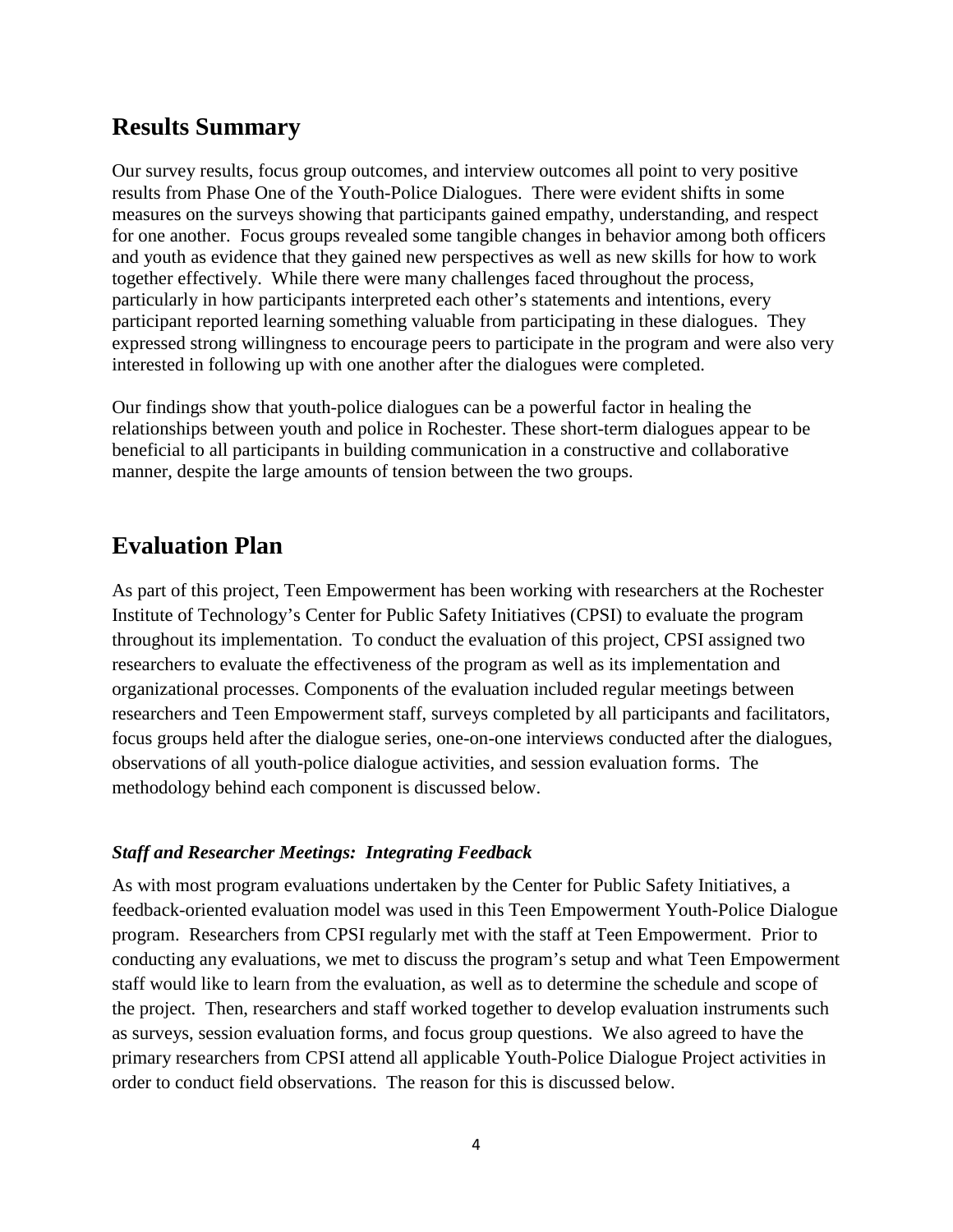Importantly, throughout this project, qualitative and quantitative data was collected and analyzed by the researchers and was relayed back to Teen Empowerment staff so that the program could be improved. While this is not a traditional evaluation set-up, CPSI's philosophy has been that programs deserve to receive updates and feedback on how their program is doing *while* they are still doing it so they can take steps to address concerns or improve the program. Researchers also get feedback from program staff about evaluating in the best possible ways. Thus, our evaluation process incorporates regular conversations with Teen Empowerment staff.

## *Pre- and Post-Dialogue Surveys*

There were four surveys developed to measure changes in attitude among program participants: the Youth Pre-Survey (Appendix A), Officer Pre-Survey (Appendix B), Youth Post-Survey (Appendix C), and Officer Post-Survey (Appendix D). We employed a pre/post-test model, meaning that participants took a survey before beginning the dialogues and a very similar one after going through the dialogues. With this method, we are able to see how participant's responded differently to the same questions before and after the dialogues. The surveys for the youth and for the police officers were slightly different in wording but asked generally the same questions. Thus, we could also compare youth's and officers' responses. We discuss the design and results later in this report.

#### *Session Evaluation Forms*

Teen Empowerment has always used session evaluation forms at the end of each meeting they have with their youth organizers and/or community members to receive participants' feedback. These are primarily open-ended questions focused on what worked and did not work at that day's session. Researchers and staff modified these session evaluations slightly for this project to be more focused on youth-police. All participants (youth and police) completed the same evaluation form at the end of each session, and researchers also added a session evaluation form for facilitators to complete after each session. These are included in Appendices E (participants' form) and F (facilitators' form).

#### *Session Observations*

The primary CPSI researcher for this project also observed each session in Phase One of the youth-police dialogues. This researcher attended every youth preparatory session, the police preparatory session, and all four youth-police dialogues to take notes and write separate reports on each session. These consistent, thorough observations were beneficial in that it gave firsthand information regarding what occurs during the sessions.

Due to the nature of Teen Empowerment's work being heavily participatory, the researcher was required to be an active participant in every session whenever possible. The researcher only participated in the warm-up question during the actual youth-police dialogue sessions in order to provide more opportunity for the youth and police to converse. The facilitator explained this to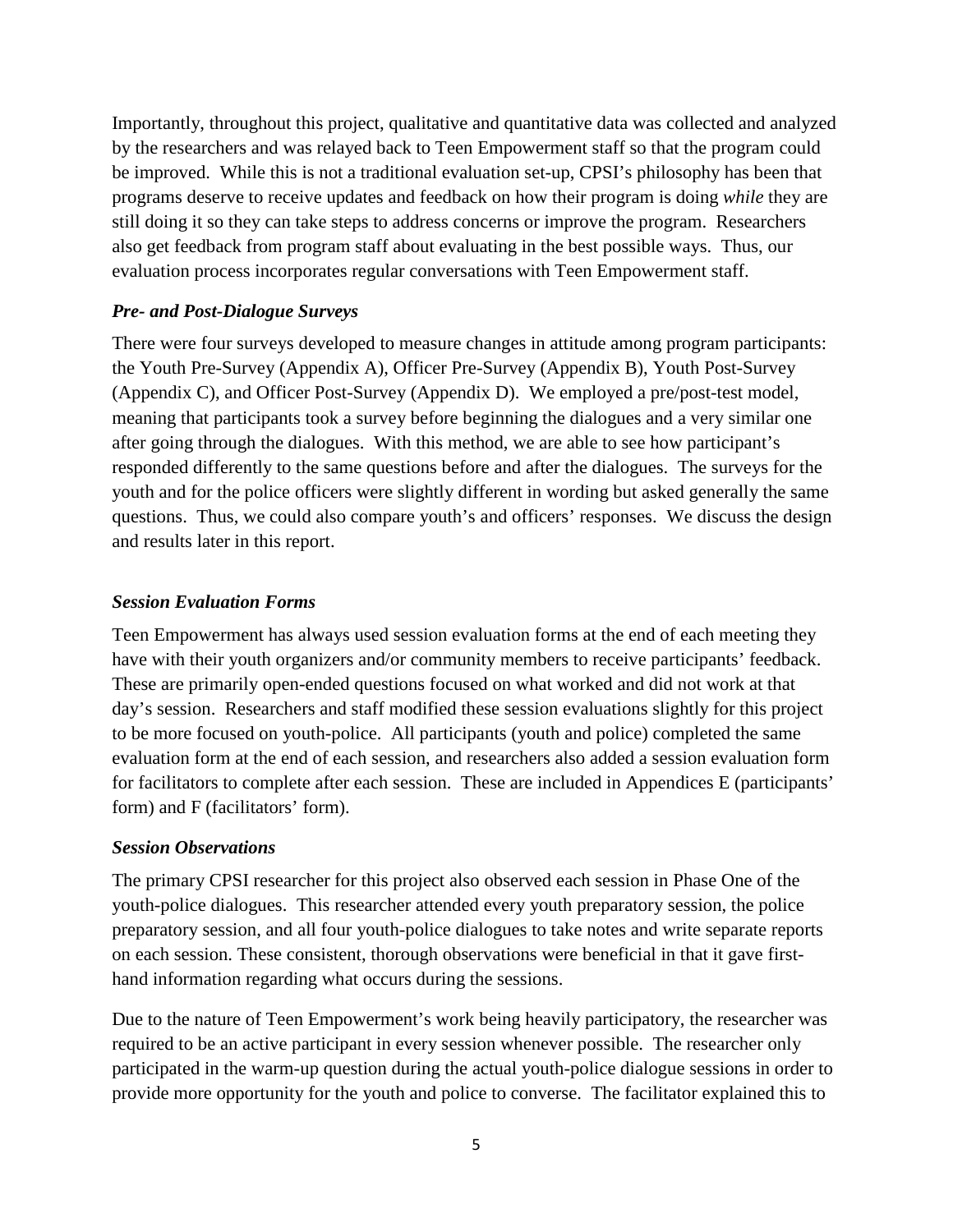the group at the first dialogue session, and the decision seemed to be accepted by both the youth and officers. The dialogues proceeded with the researcher observing the interactives.

The researcher was able to observe the participants' demeanors, responses (verbal, non-verbal), and interactions with other participants and facilitators. The researcher also had the opportunity to observe how participants responded (negatively or positively) to her presence. The researcher felt that she was positively accepted by the participants. The participants seemed to be open and forthcoming about their feelings, so the researcher felt confident that her presence was accepted. The researcher felt that the youth in particular trusted her enough to disclose some intimate and personal experiences and issues in her presence. The youth also requested her opinion at times during certain discussions. This made her feel like the youth wanted her included in the discussion. When the researcher was asked to participate in the interactives, the participants were welcoming. The researcher also had the opportunity to participate in the warm-up question and some interactives with the officers. During the preparatory session, the researcher did not engage in all four interactives with the officers. At the end of the session when the officers were giving their verbal rating, one officer stated that she wished the researcher had talked a little more during the session.

While observing the youth, the researcher felt that she had gained a close familiarity with them through involvement in the warm-up questions and participation in the interactives. In addition, she gained a better insight into many of them through the feedback exercise.

# *Focus Groups*

Another researcher from CPSI conducted three focus groups after the dialogue series was completed: one with the youth organizers, one with the police officers, and one with the facilitators. These focus groups provided a platform through with qualitative information could be collected from each group involved in a "confidential" way (i.e. officers could speak to an objective person without youth or Teen Empowerment staff there, youth could speak without the officers or staff there, and facilitators could speak without the participants there).

## *One-on-One Interviews*

In addition to holding the focus groups, one-on-one interviews were conducted with one youth and one officer who could not attend their respective focus groups. This provided an opportunity to speak with some participants without anyone else there who could potentially influence their responses.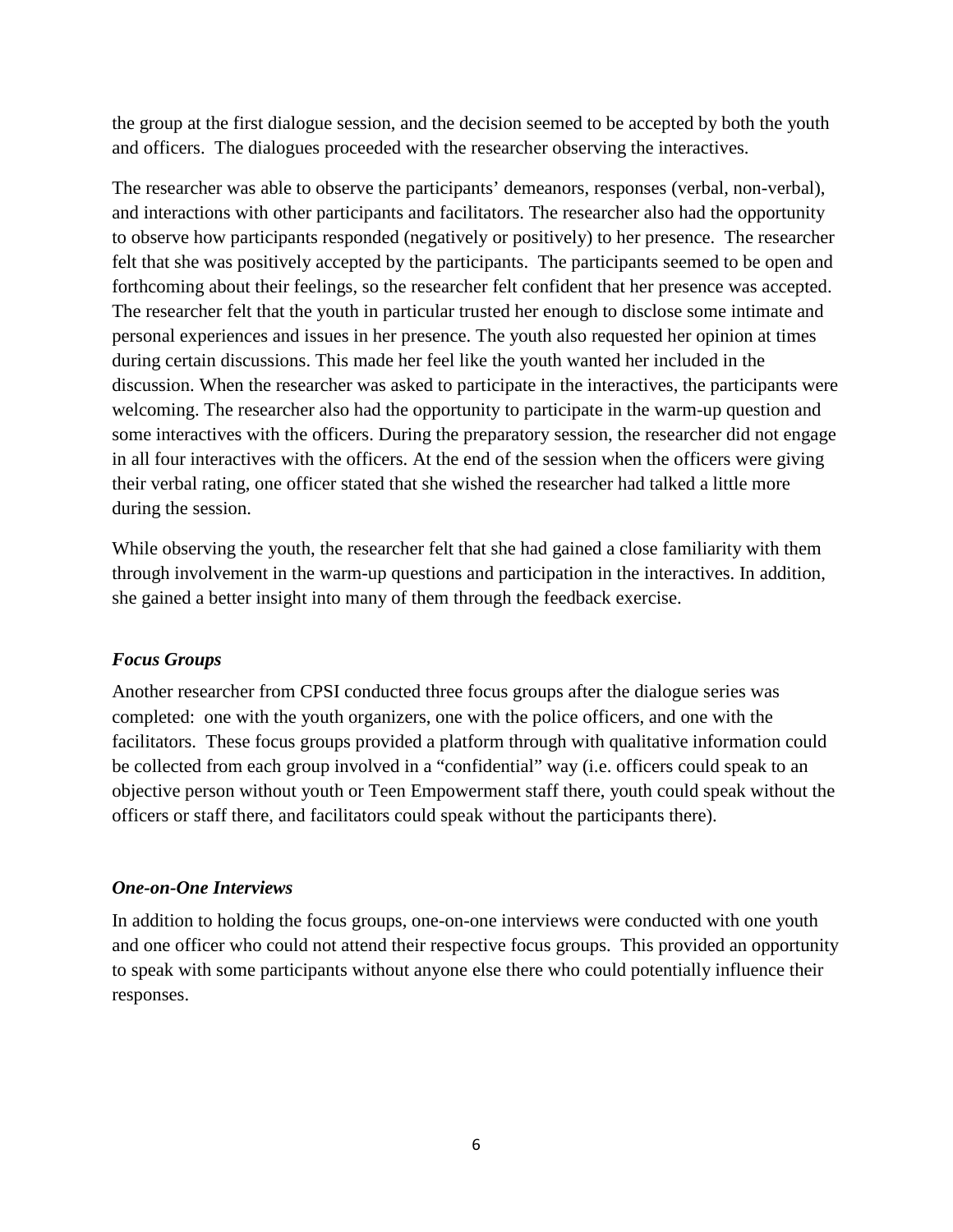# **Recruiting Participants**

# *Youth Organizers*

The process for recruiting youth organizers normally includes a hiring process for youth, which consists of filling out an application then participating in a three-hour session similar to the youth organizer's preparatory session. During the session, each applicant is required to answer a warm-up question and engage in whatever interactive activities (known as interactives) are planned for the evening. The last interactive of the evening is an exercise where the applicants are divided up into groups and given a choice of scenarios they are required to act out. Each applicant was judged based on their individual performance. Prior to performing their scenarios, each group is photographed to help facilitators during the selection process. At the end of the session, the applicants are asked to verbally rate the session and complete a written evaluation. Then, each applicant is interviewed by one of three Teen Empowerment facilitators.

Last year, Teen Empowerment had 250 applicants. When starting the hiring process in November 2013, there were 125 applicants. The facilitators decided to decrease the number of applicants this year because the more applicants there are, the more difficult it makes the selection. Out of the 125 youth that applied for a position for 2014, only ten will be hired.

As the hiring process did not begin until after Phase One of the dialogues was completed, the facilitators hired some of the youth organizers from the previous year due to time constraints and other youth they knew. Of the seven youths that participated in Phase One, four had participated in youth-police dialogues the previous year. Phase One started with eight youth, but one quit the project after the first week to secure other employment.

# *Police Officers*

In regards to the recruitment of police officers for the project, ongoing discussions had been occurring between Teen Empowerment staff and a sergeant and lieutenant at the Rochester Police Department, to inform west-side officers of the upcoming dialogues and solicit their participation if interested. Teen Empowerment was notified in October of the five officers who expressed an interest in participating. During the officers' preparatory session, some of the officers suggested that e-mail might not be the best tool for recruitment because many officers might not read their e-mail. They suspected that may have been the reason the officers' turnout was so low. Teen Empowerment staff said they would address that concern with the sergeant prior to the next phase.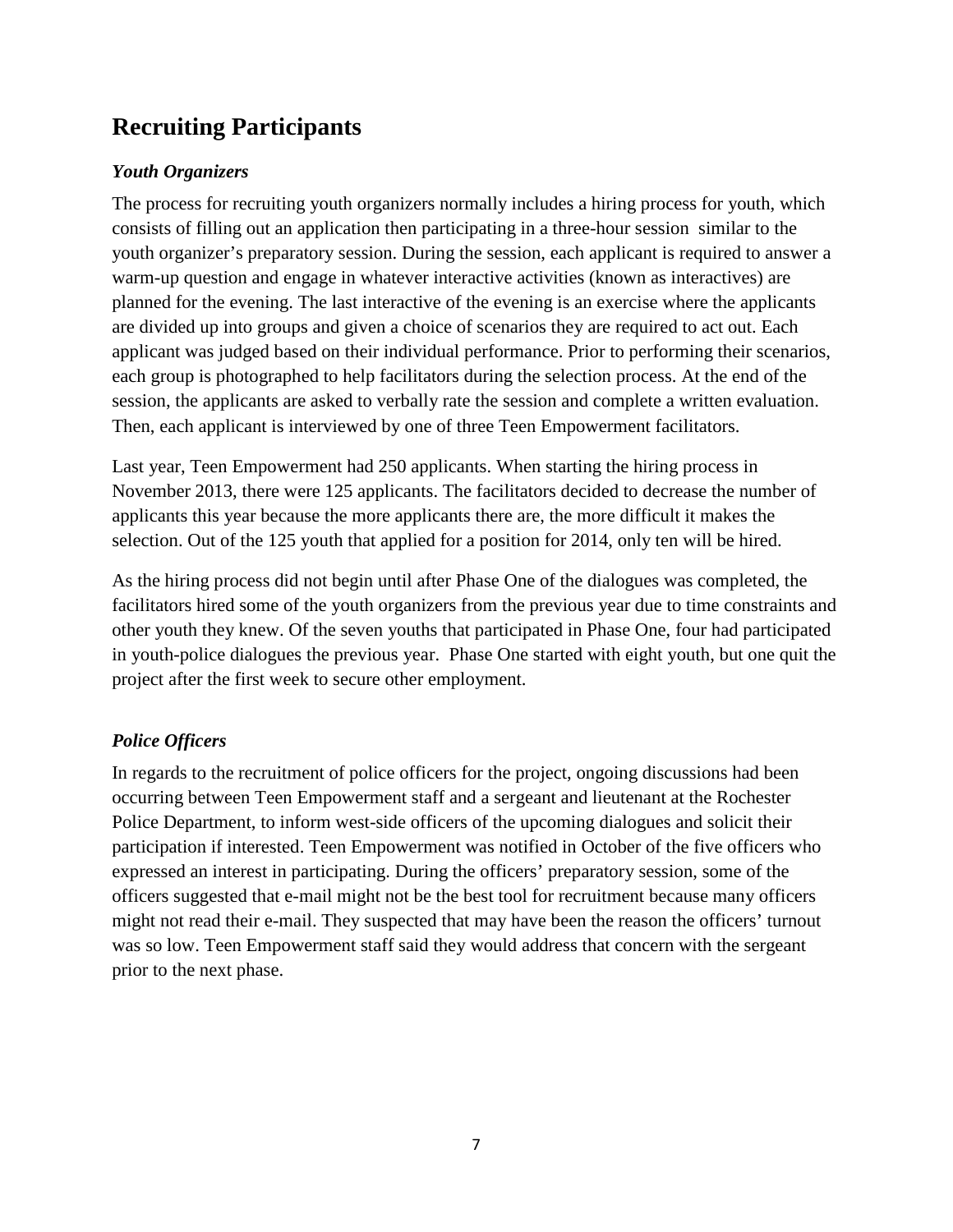# **Schedule and Location of Dialogues**

On September 17, 2013, the first phase of the neighborhood-based youth-police dialogue series began in Teen Empowerment's Genesee Street office with eight preparatory pre-sessions for youth organizers only. The eight youth organizers engaged in a number of activities, called **interactives**, where they learned skills to resolve issues and promote respectful conversation. This was done through role plays, small group conversations, and warm-ups.

These five officers also participated in one preparatory pre-session where they engaged in similar interactives as the youth organizers. This preparatory session took place at the Gandhi Institute, whereas the youth organizers' prep sessions took place in the Teen Empowerment office.

Following the preparatory orientation sessions for each group, the youth and police met for dialogues at the Gandhi Institute on October 3, October 8, October 10, and October 15, 2013. During this time, youth organizers continued to meet by themselves at Teen Empowerment on the weekdays they were not in dialogues with the police. These sessions served as debriefings for the youth in which their discussions could supplement the work done at the dialogues with police.

# *Choosing Neutral Ground*

Sessions with the officers were held at the Gandhi Institute – a local non-profit agency in the same neighborhood as Teen Empowerment which promotes nonviolence – because Teen Empowerment serves as a sort of drop-in center for youth who want to speak with staff, and staff felt Teen Empowerment would, due to the tensions between youth and police, lose some of its credibility among the neighborhood's youth if the youth saw officers coming to the Teen Empowerment office. Additionally, they felt that the Gandhi Institute could serve as "neutral ground," since the youth primarily work at the Teen Empowerment office.

# **Description of Interactives**

As previously stated, Teen Empowerment's facilitation model is built around using thoughtprovoking interactives, which are used in all of their sessions. In this section, we will describe the mechanisms and purposes of these activities as well as how the groups reacted to them at the preparatory sessions. Some of these were used at youth-police dialogue sessions as well and are discussed later in this report.

At their preparatory session, the youth participants engaged in an interactive called "**pair tag**." During this activity, the participants are paired, and required to stand across from each other. They then walk up to their partner, and tap them on the shoulder three times while saying their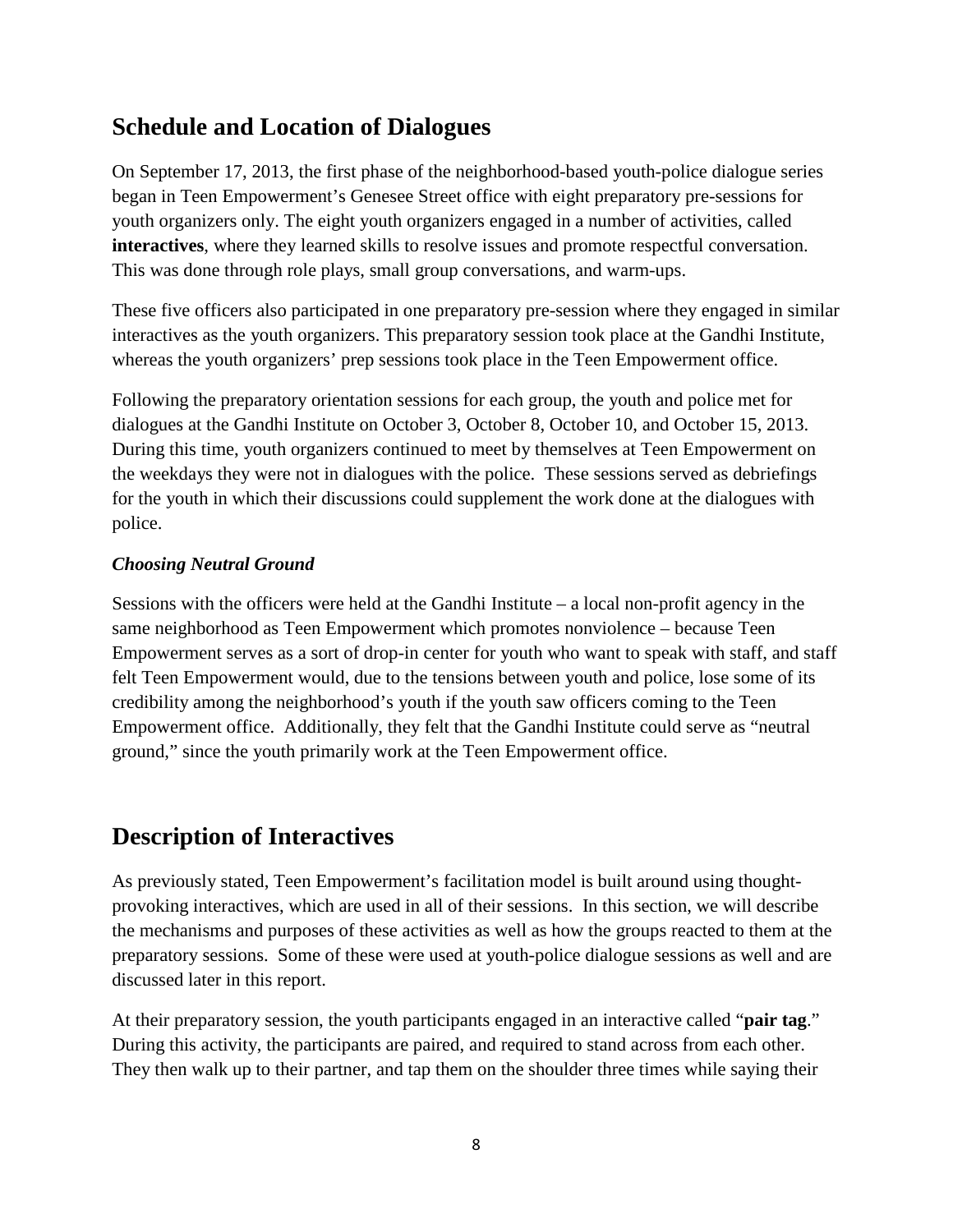name. They switch partners until each participant has partnered with everyone in the group. This interactive is meant to simply help people remember each other's names.

Another interactive was called "**heads & tails**," which encouraged participants to put themselves in another person's shoes (i.e. that of police officers) with the goal of eliciting empathy.

The group also participated in an interactive called "**mirroring**." During this interactive, the participants were paired and asked to mirror each other's actions without being given a word prompt. After this activity, the group was asked to mirror each other from words given by the facilitator. The group collectively agreed that it was harder to mirror someone without being given a word to act out. Later, this interactive was used in a youth-police dialogue session. Words that were given were love, forgive, hurt, angry, respect, and trust. The majority of participants again expressed difficulty in acting out some of the words.

Another interactive was called "**scenarios**," in which each youth organizer was paired with another and given a scenario that had to be talked out. The scenario was of a veteran police officer and a rookie officer responding to a domestic violence call. The reason for this scenario was to show the youth how some officers can be influenced by other officers. The veteran officer was giving advice to the rookie on how to handle the situation. The participants really got into their roles, and some wanted to play the police role more than others. One participant did not want to pretend to be the police at all, as she had numerous negative experiences with police. Most of the participants wanted to be the veteran officer. This activity was well-received by the participants because it gave them an opportunity, however staged, to be an officer. They laughed and joked a lot after the interactive. The importance of role plays was stressed because such exercises will help to put both the youths and officers in each other's shoes and hopefully inspire some empathy and understanding between the two groups.

Another interactive youth organizers participated in was called "**Switch/Swatch**," where participants were given a statement then argued both in agreement or disagreement with the statement. This helped participants come to understand an issue beyond their own viewpoints and helped them relate to people who held different view from them. Statements given were, "Marijuana should not be legalized" and, "Police are good." One participant argued for the statement, and another argued against it. This process went on until each participant had a turn arguing each side. The participants seemed to enjoy this activity. There was a lot of laughing and conversation. It was evident the group was getting comfortable being around each other and participating in activities together.

The interactive called "**negative versus positive**" required every youth organizer to sit in a chair facing each other. Each youth was assigned to take a positive or negative stance. Then, he/she was given a statement to argue that positive or negative view point. Some youth pointed out that this was similar to switch/swatch, and they liked the activity. They all confirmed that these types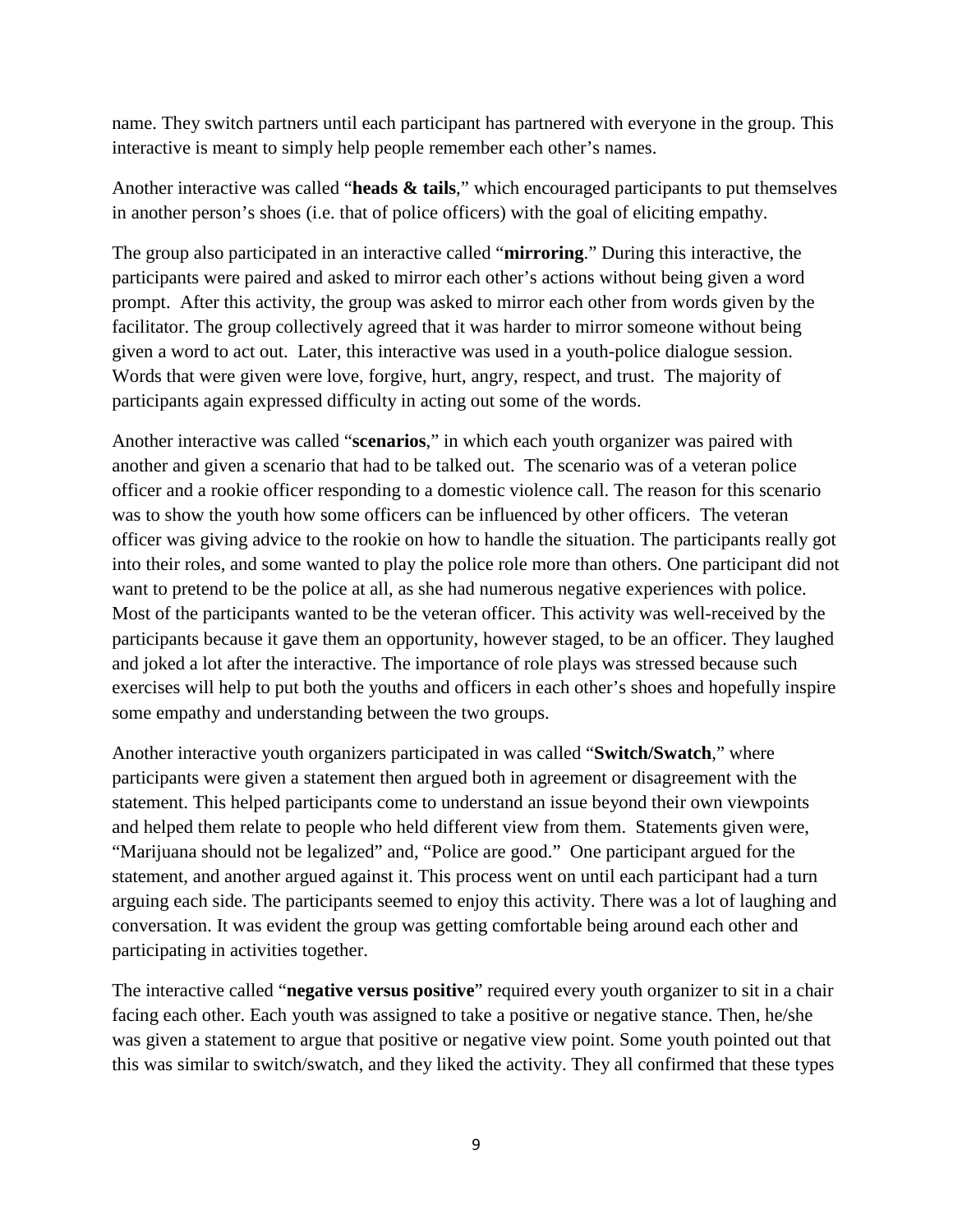of activities were fun because it allowed them an opportunity to argue and to give their opinions on issues. One youth stated, "It was like being a lawyer."

The interactive "**telephone all over**" started with a facilitator giving a participant a message (such as, "Violence in the southwest community is bad and will always be bad if people do not change it."). Then, that person has to whisper the statement to another participant, and that person would whisper it to another person. This process would go on until every participant had heard the message from someone. By the time the message was relayed to the last person, it was distorted. The reason for the activity was to show participants how easily information can get misinterpreted when going from one person to another.

The youth organizers also participated in an interactive called "**long distance bag toss**." The participants were required to stand in a circle and throw a bean bag to anyone they wanted while saying the person's name. Initially, they were standing close to each other, but as the interactive continued, participants were asked to move further away, which caused more difficulty in throwing and catching the bean bag. As the activity progressed, the facilitator added more bean bags, which meant that each participant would have to catch them quicker. Before long, participants were dropping the bean bags or not catching them before they were thrown another one. A discussion was held afterwards revealing that the reason for this activity is to show that both youth and officers incur issues in their lives. Instead of dealing with them head on, they pass them on to other people to solve or deal with ("passing the buck"). The officers also participated in this activity at their preparatory session.

Another interactive the group participated in was called "**blind knot**." During this activity, each participant was required to stand in a circle. The facilitator told each participant to hold a certain person's hand. When this process was done, everyone was entangled with each other, and the circle was a mess. The goal of this interactive is for everyone to figure out how to untangle the mess, and end up with a complete circle again. This activity is done to show youth and police that sometimes information and issues get distorted, and it takes everyone working together to figure things out.

The participants also engaged in an interactive called "**word storming**," in which they discussed what they thought of when they heard a certain word. The word used was "criticism." Many of the participants believed that this word is used in a bad way. As a matter of fact, one male youth thought this word could not be used positively, and he argued that point vigorously. A couple of participants tried to explain that criticism can be used to help someone, instead of hurt them. In the end, the group seemed to agree that criticism can be both negative and positive. The participants spent a lot of time on this discussion and seemed satisfied with the outcome.

During one session, the participants engaged in "**feedback**," where, each youth organizer was given a sheet of paper to write out feedback to give each other about themselves, as well as the facilitators. The participants could give feedback to one or more people. The participants really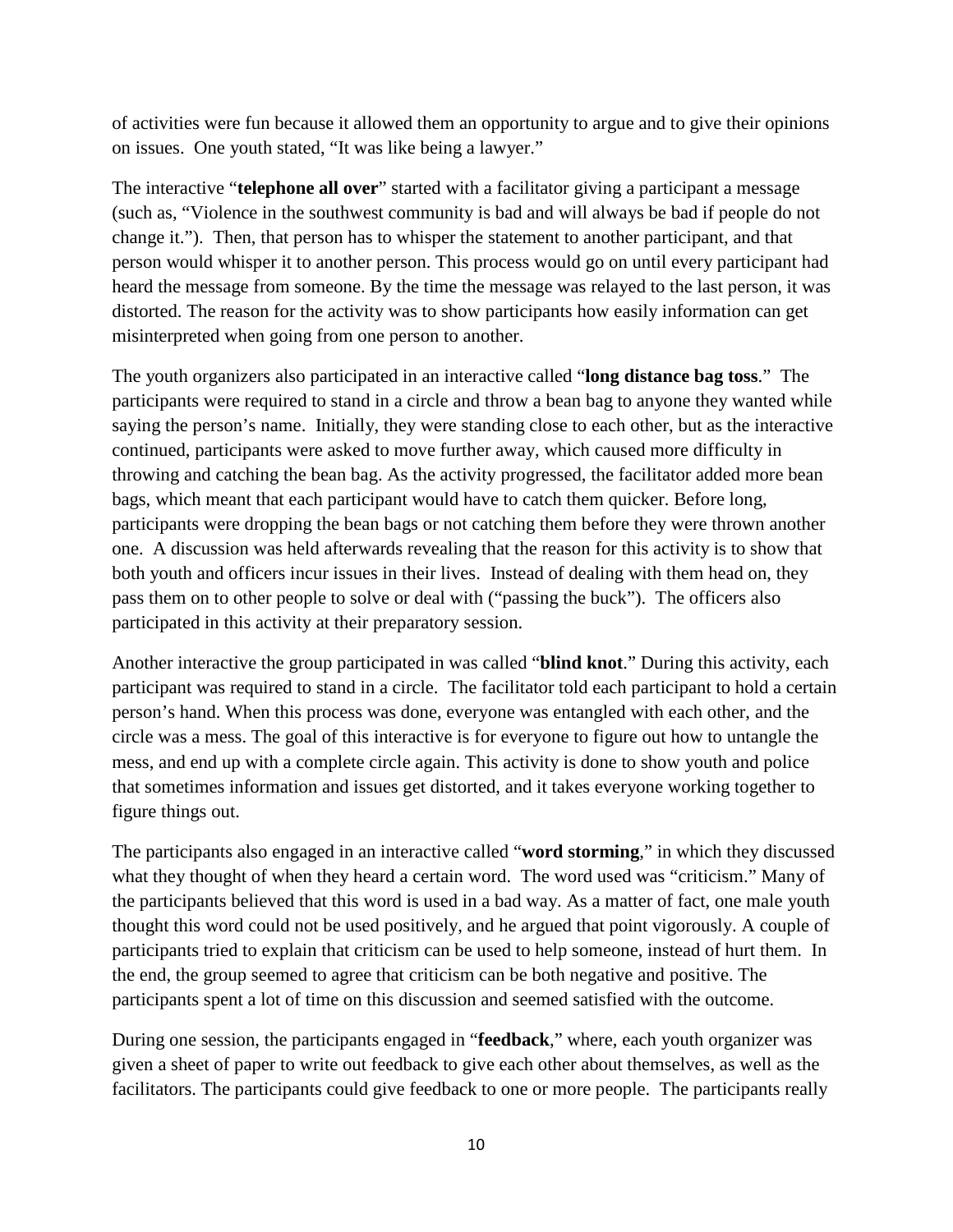liked this activity, because it gave them an opportunity to tell each other how they feel about him/her. They were all excited and volunteered to express their views. The youth were very respectful with what they said and how they presented it. The person who gave the feedback expressed sensitivity to the receiver, and the receiver showed appreciation. Some even agreed with what was said and promised to work on what was mentioned.

The youths also participated in an interactive called "**Brainstorm**" where they were asked to name issues youth face in Rochester. The participants were happy to volunteer responses, which included the following issues they felt youth face:

- Many youth interpret kindness as weakness.
- Many youth are followers, instigators, or "lost souls."
- They face peer pressure.
- They struggle to find and maintain safe and affordable housing.
- They live in single-parent households.
- They lack educational and employment opportunities.
- Youth have "no steady head." Someone defined this as when youth act or react to things without thinking; in other words, when they do things on an impulse.
- Youth are like "crabs in a bucket." This was described as when you are trying to accomplish positive things, you have negative people trying to pull you down, just like crabs in a bucket that are trying to get out while other crabs keep pulling them back in. If this keeps happening, no one gets out of negative lifestyles because they keep getting pulled back into it.
- Youth often lack pride, faith, and hope.

The officers participated in an activity called "**concentric conversations**" at their preparatory session. Officers sat across from each other, and were encouraged to indulge in meaningful, deep conversation regarding where they grew up and negative life experiences they've had. During one of the youth-police dialogue sessions, this interactive was used again with the same topics, pairing youth with officers. Additionally, the participants were asked to tell about an authority figure that he/she respected, and also one that he/she does not respect. The majority of the youth named the police as an authority figure they do not respect. The observer noted that, everyone seemed to take this exercise more seriously than in the preparatory sessions. Each participant was paying close attention to the person across from him or her as they spoke. Many of the participants later reflected that conversations like these, where they shared deeply about their personal experiences, were the most important part of building relationships with other participants.

The officers also participated in an activity call "**fishbowl**." During this interactive, the officers were asked by the facilitator to name issues they have with youth. Each officer took turns naming issues/problems they face when dealing with youth, while the facilitator wrote them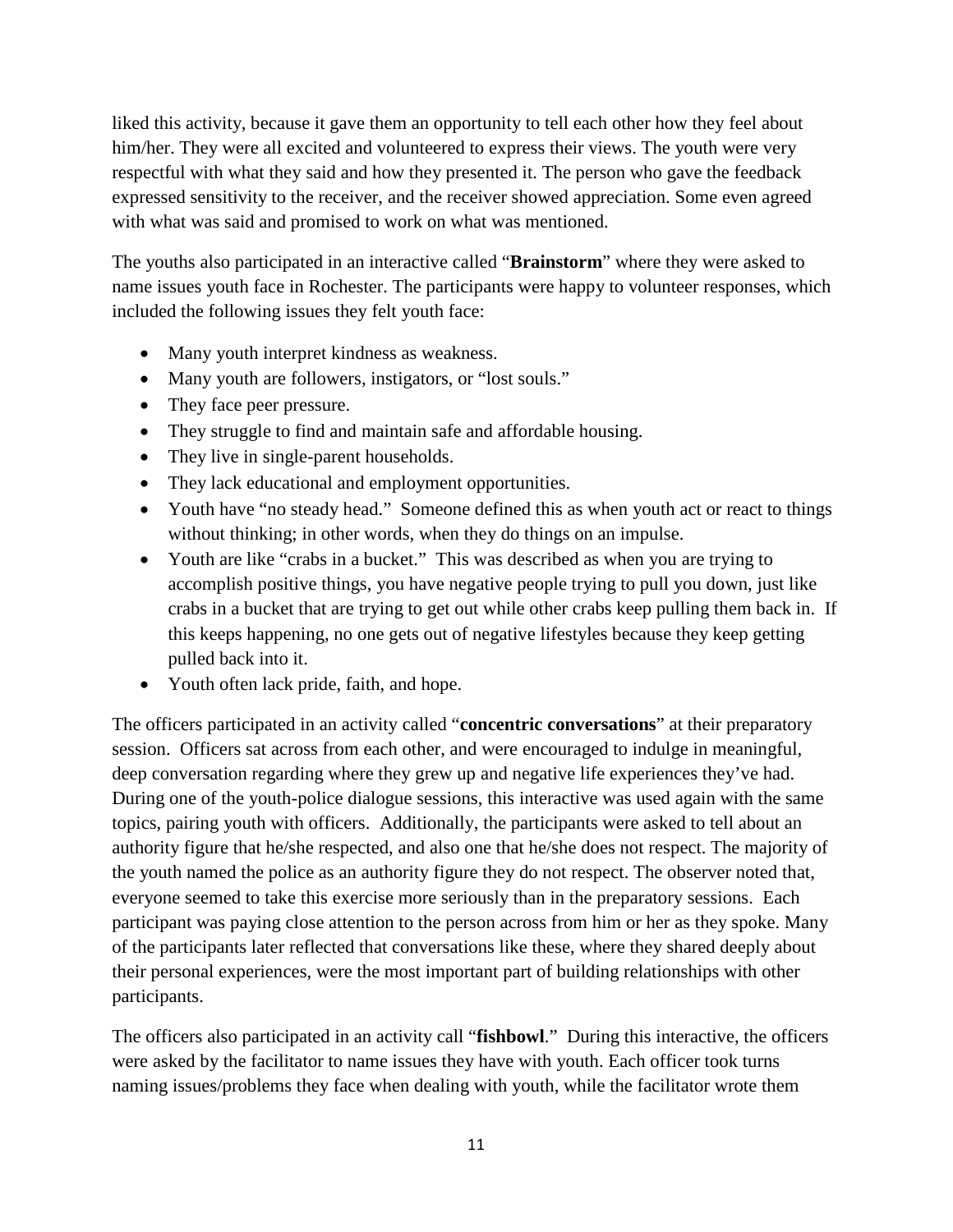down on a sketch board. After the officers were finished with their list of issues/problems, the facilitator and officers selected the ones they felt were most important and discussed them. During this process, the facilitator would select a word, and ask the officer who said it why he/she felt that was an issue/problem.

# **Youth Preparatory Session Discussions**

During another session, the facilitator assembled the youth organizers into groups of two, so they could discuss among themselves the most important issues between youth and police in Rochester. There were three groups of two youth organizers. Group 1 believed that officers' pride, lack or inaccuracy of communication with citizens, abuse of authority, and racism were the biggest issues youth face with police. Group 2 reported communication issues, location (explained as the feeling that if a white person was walking down the street in the city, the police would not bother him/her), and racial profiling as the biggest issues. Finally, Group 3 reported officers' rudeness, tough-guy attitudes, and discrimination as the biggest issues.

The youth organizers were given the opportunity to discuss the goals of their dialogues with the police. They were asked to describe things the police do that are unfair. One youth organizer said "profiling," and that led to a discussion. Participants were asked to describe how they feel when they suspect they're being profiled. One female youth organizer stated she "felt like an animal, and the encounter created hate." Another youth organizer said he felt "degraded." Another youth organizer said profiling "invokes anger."

The group watched the movie July '64, which described the riots in Rochester in 1964. After the movie, the facilitator asked participants for a word to describe themselves in the past and another word to describe themselves now. They were also asked to provide a word to describe Rochester in the past and Rochester now. Some ways in which the youth described themselves in the past were: violent, gang member, angry, etc. One youth described himself now as more calm, less angry, and less violent. He is currently in school preparing to graduate. Another male youth organizer stated that he was a former gang member but has left that life behind. He is now a father and focusing on taking care of his girlfriend and children. One youth organizer described being angry all of the time in the past and being angry all of the time now. Responses to describe Rochester in the past were: inadequate housing for blacks, limited educational opportunities for blacks, limited employment opportunities for blacks, white flight, white superiority, etc. The youth felt these things also described Rochester now, except violence was stressed more.

The group was then led into an activity called "film storming," in which they were asked to describe issues/problems in the movie that are issues/problems today. This led to extended conversations about what is going on in Rochester today, especially in the Southwest neighborhood. The group even talked about the racial make-up of the population in this area and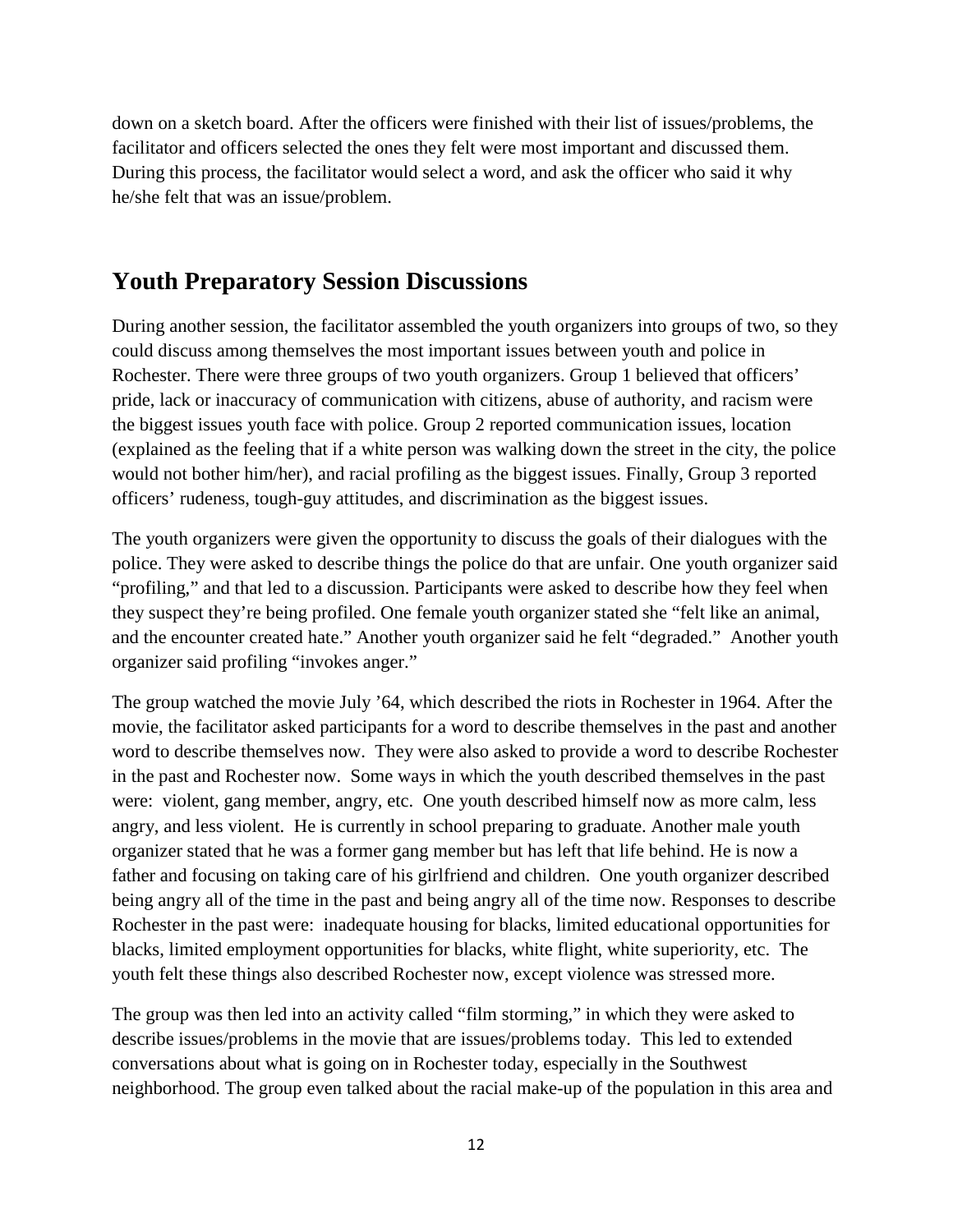how the University of Rochester is replacing long-term black residents with white college students and pushing those long-term residents to other areas in the city. They discussed the fact that in Rochester in 1964, white people were the dominant race in the Southwest area. One female participant stated, "White people want their city back." The participants all acknowledged that this relocation of black Southwest residents could lead to increased violence in the city because the residents in those areas are not going to want a lot of newcomers.

During one session, the youth organizers were asked, "What formulated your perception of the police? What do you think formulates police perceptions about youth?" The majority of the youth responded that family, friends, the media, music, and personal experience formulated their perception of the police. Most of the participants responded that the media and fellow officers' opinions formulated police officers' perception of youth. They specified that they meant "black" youth. It was stated that police treat black and white youth differently.

# **Officer Preparatory Session Discussions**

The Teen Empowerment facilitators held a preparatory session with the five police officers on October 1, 2013 in order to orient them to the dialogues they would be having with the youth.

During the officers' prep session, they were welcomed and thanked for their participation by the facilitators, then given an overview of Teen Empowerment. After the welcome, each participant was asked to state their name, where they work, how long they have been on the job, to rate the state of youth/police relations, and explain their rating. There were five officers in attendance, and each answered the question. One officer reported working with the RPD for 25 years. He rated the state of youth/police relations as 2-3 because of disrespect from youth, which he believes results from the lack of adult/parent supervision. He further mentioned growing up in the area he currently patrols and enjoys working in the area but has seen major changes. He talked about how youth have lost respect for adults and authority. The officers' mostly agreed that youth/police relations were quite poor. Since this is similar to how youth felt, this shows that both groups at least recognize the problems between the two groups.

The session ended with a verbal rating of the session and an explanation. Then, the officers were asked to fill out an evaluation form. On observance, it seemed as though the officers enjoyed being at the session and participating in the activities. They talked, laughed, and joked with one another. When giving their verbal evaluation and rating of the session, each said they enjoyed the activities and looked forward to meeting and working with the youth.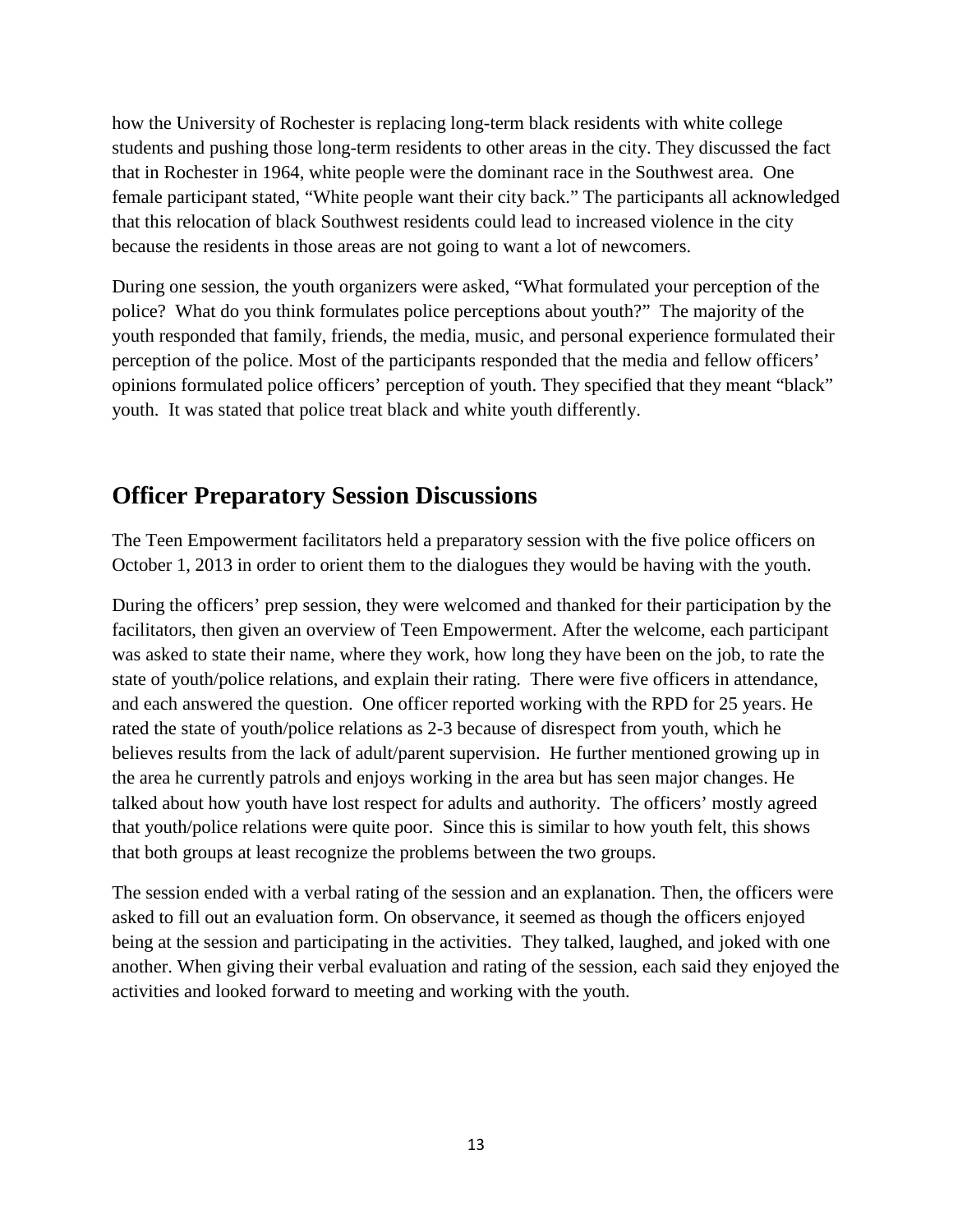# **Youth-Police Dialogue Sessions Discussions**

During Phase One, there were four dialogue sessions held with the youth organizers and police officers at the Gandhi Institute from roughly 4-6 p.m. on October 3, 8, 10, and 15, 2013. The first youth-police dialogue session had seven youth in attendance and all five police officers who participated in the preparatory session. Some of the youth spoke of skepticism about whether or not the dialogues would make a difference and change officers' attitudes towards black youths in the city. They also voiced doubts about whether the officers really cared.

The majority of the participants (youth and officers) verbally gave the dialogue sessions high ratings when asked. The observer felt it was obvious that everyone enjoyed the sessions. There were many jokes, smiles, handshakes, and head nods in agreement to what was being said.

In one dialogue, the group was asked the question, "What were you thinking about this process before it began, and what do you think about it now?" Each youth organizer answered the question, along with facilitators. A couple of youth responded with, "They didn't think it would make a difference to the officers." A couple of officers expressed optimism that relations between youth and officers could improve. One officer was undecided, and two others did not have an opinion but were open to the possibility.

# **Facilitation and Organization**

The facilitators did an excellent job facilitating the eight preparatory pre-sessions for youth organizers, the preparatory session for the police officers, and the youth-police dialogues. For the most part, they kept the sessions running smoothly and on time.

The Teen Empowerment staff is experienced in facilitating youth-police dialogues, as well as working with youth, and it showed. It was impressive to see how well they worked together. The facilitators were always in attendance and on time. If one facilitator could not attend a session, the others would fill in perfectly. They worked in harmony with each other, and it is a great blend of personalities and skills.

The facilitators sometimes struggled to get youth to get to the sessions on time, and thus some were delayed. The facilitators stressed the importance of being on time to every session, as it is important to be punctual to a real job. The youth are not just in the project to talk to the police; they are also learning skills for life, including the work world.

The facilitators also did a great job when working with the youth individually. They treated the youth like family, and each facilitator seemed to serve a special role. For example, some of the male youth would seek advice from one facilitator on a father-like or brother-like level, possibly because they thought he could relate better to their issues as a black male. This facilitator is a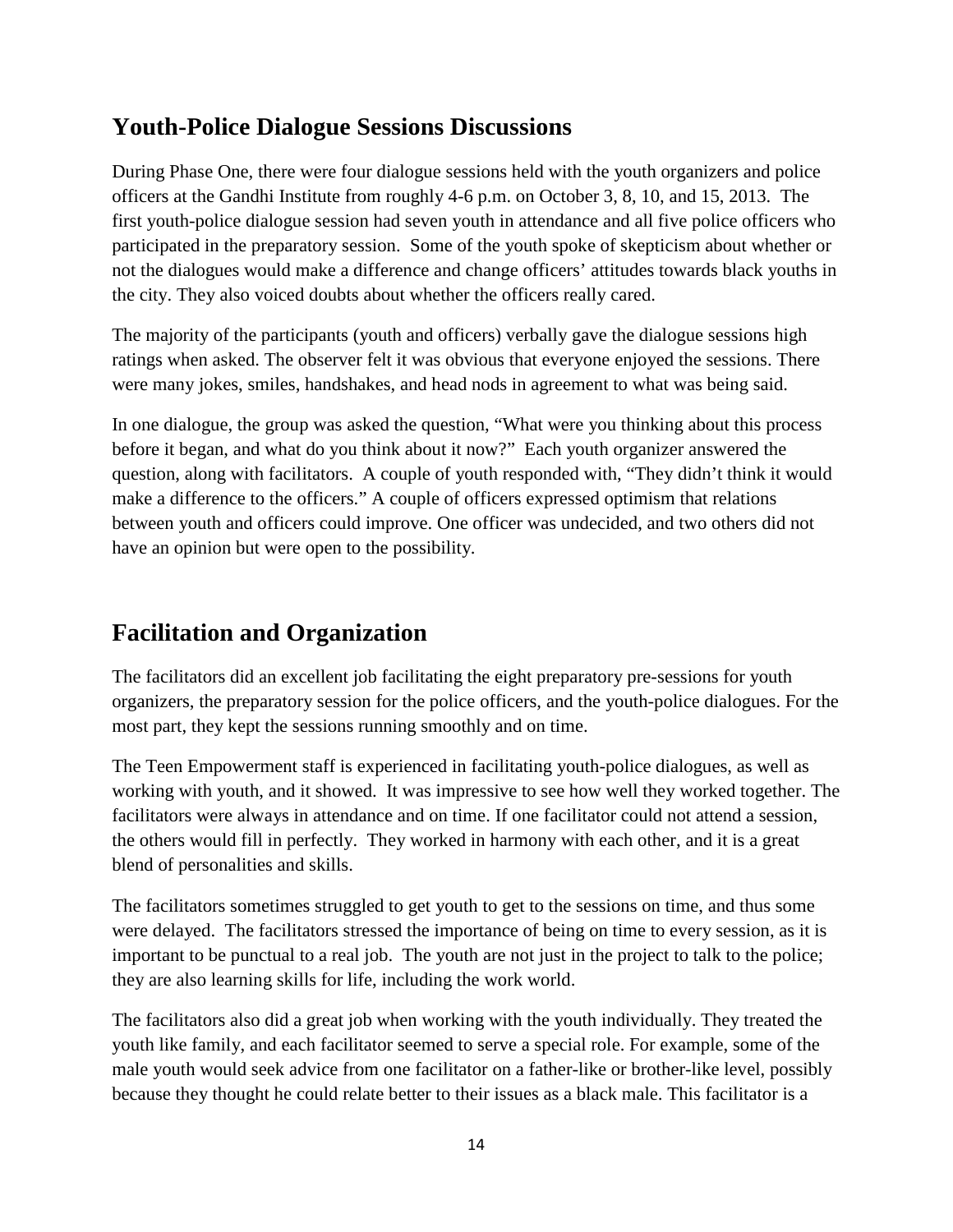straight shooter and always "kept it real" with them. The other primary facilitator was more like a brother or best friend. The youth would confide in him, but on a different level than the other facilitator. The female facilitator was like the mother/sister figure of the facilitators. She gave advice on hairstyles, schools, relationships, etc. Effectively, when the youth came to Teen Empowerment, they were among family. For some, it was their home away from home and a safe haven. It is a place where they can go to get peace, safety, and advice while also getting a paycheck and valuable experience contributing to their community.

# **Survey Development**

# *Overview and Methodology*

Prior to the start of each of their respective preparatory sessions, the youth and officers were asked to complete the pre-survey developed by the Center for Public Safety Initiatives (CPSI). After going through the entire dialogue series, a post-survey was also conducted, which had similar questions to the pre-survey to assess changes in attitudes and beliefs. The youth completed their post-survey at one of their debriefing sessions at Teen Empowerment, while the officer post-survey was completed at the beginning of their focus group. (One post-survey was completed via e-mail by the officer who was not able to attend the focus group.)

# *Survey Design and Goals*

Youth and officers completed slightly different surveys. The language was slightly changed to be relevant to each group, and some questions were asked only of youth or only of officers if it was only relevant to them. These surveys are included in Appendices A-D. They included three types of questions:

- Ordinal Scale Response to Statements: The surveys mostly consisted of a list of statements, and the youth and police were asked to respond to each statement on an ordinal rating system with five options. Two sets of responses were used:
	- $\circ$  They rated how strongly they agreed with each prompting (5 = Strongly Agree, 4  $=$  Agree, 3 = Neutral, 2 = Disagree, 1 = Strongly Disagree).
	- o After a question about an event, they chose how frequently that event happened (5  $=$  Always,  $4 =$  Most of the Time,  $3 =$  Sometimes,  $2 =$  Rarely,  $1 =$  Never).
- Open-Ended Questions: youth and officers were asked several open-ended questions to obtain more qualitative information about how they felt.
- Adjective Checklists: Youth and police were asked to circle words in a pre-defined list which they thought described a given word or phrase. Youth were asked to circle words to describe officers, and officers were asked to circle words to describe youth in Rochester. Then, both were asked to circle words to describe "justice."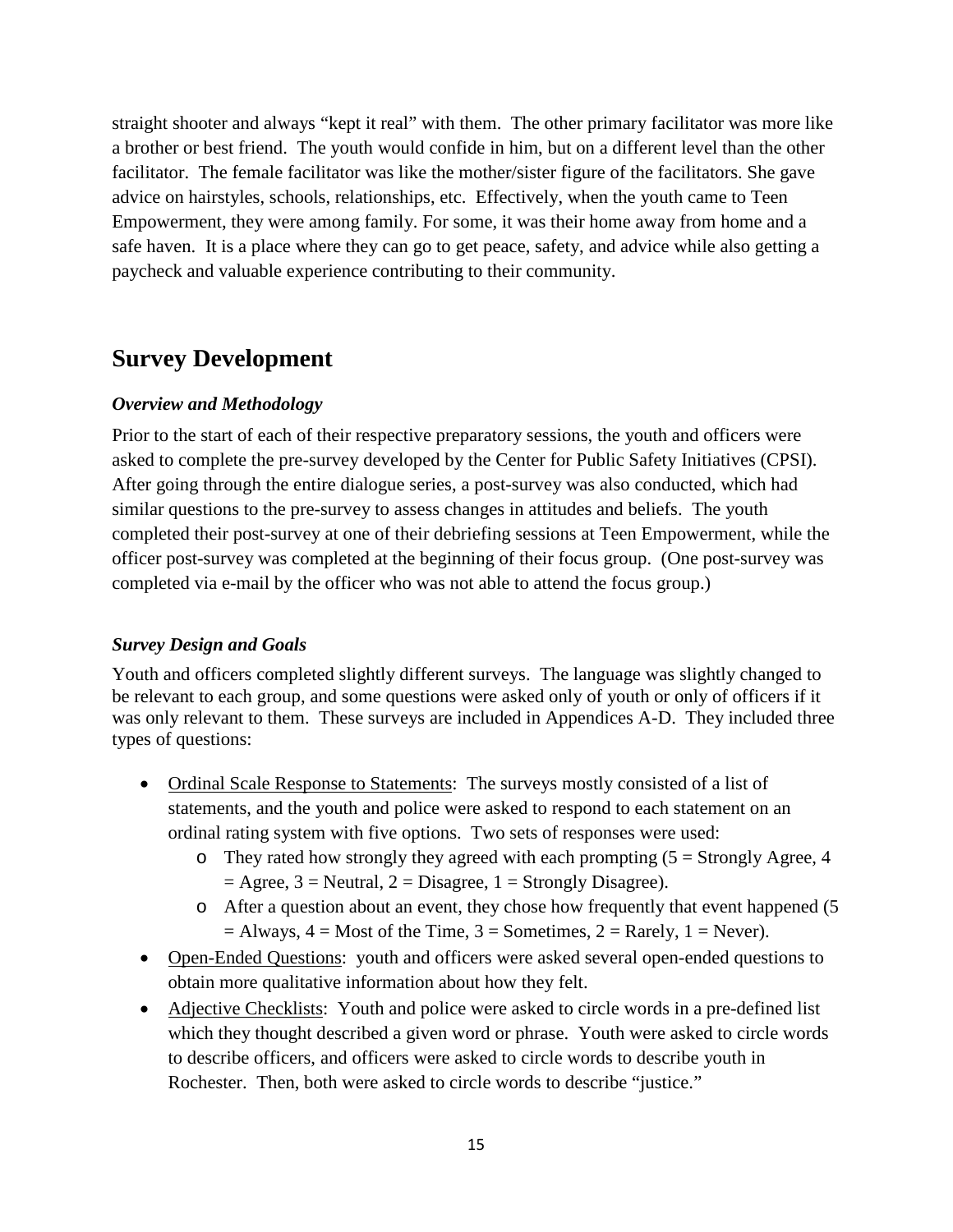The youth pre-survey consisted of twenty-one statement prompts, two adjective checklists, and five open-ended questions. The officers' pre-survey consisted of twenty-two statement prompts, two adjective checklists, and five open-ended questions. The youth post-survey consisted of twenty-five statement prompts, two adjective checklists, and five open-ended questions. The officers' post-survey consisted of twenty-five statement prompts, two adjectives checklists, five open-ended questions, and space for additional comments.

In designing the surveys, our goals were:

- to be able to compare the youth's and officers' responses,
- to compare how their responses varied before and after going through the dialogues,
- to assess the strengths, weaknesses, and ways to improve the program, and
- to obtain both quantitative (statement prompts) and quantitative (open-ended) data.

To these ends, we designed the surveys so that the officers and youth were asked very similar questions, and both groups responded to the many of the same questions on the post-survey as they did on the pre-survey. There were additional statement prompts on the post-surveys to ask participants to reflect on their experience. The open-ended questions were different on the preand post-surveys, as the ones asked on the pre-survey were no longer relevant by the postsurvey. For the most part, youth and officers were asked similar open-ended questions in order to compare their responses. Both groups completed the same adjective checklists on the presurvey and the post-survey.

We aimed to ask questions that would help us assess each participants' initial feelings about the state of youth-police relations in Rochester, which served as our baseline to which to compare the post-survey responses. Theoretically, we should see shifts in how participants felt about youth-police relations after the dialogues compared to the baseline. We asked participants about their personal feelings and experiences as well as how they thought the community or police force felt as a whole about youth-police relations. In theory, this could help us determine if the participants' attitudes shifted relative to their perception of their peers' attitudes.

#### *Statement Prompts*

Our statement prompts were primarily concerned with measuring self-reported levels of trust, respect, safety (i.e. youth's willingness to approach an officer if in need), and willingness to work to improve relations between youth and police. Many questions intended to measure empathy (such as "I am aware of the challenged faced by youth/police in Rochester."), the strength of stereotypes (i.e. "Most police officers/youth want to help the community."), and the strength of peer group influences on participants (i.e. "If my friend was disrespecting a police officer/youth, I would encourage him or her to act differently.")

Also, four statement prompts assessed how frequency the participants and their peers had positive and negative interactions with youth or officers. These could allow us to see if those who had had direct bad experiences responded any differently from those who had no bad experiences or those whose peers had bad experiences. This could also help determine what influence social opinions played on their feelings towards youth or officers.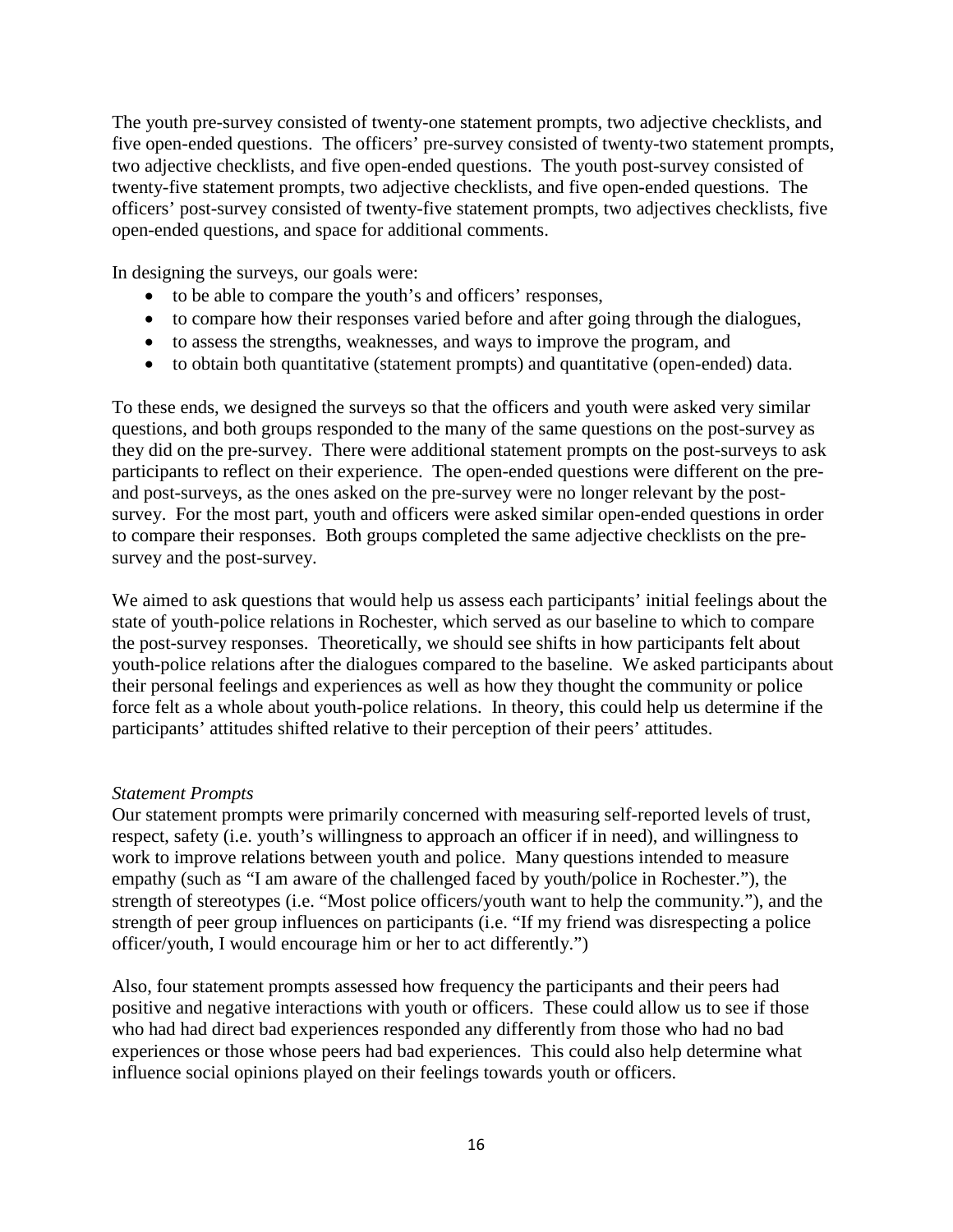### *Adjective Checklists*

Likewise, the adjective checklists were used to get a more nuanced view of how youth and police felt about each other and about justice. Responses to the checklist as a whole can be hard to interpret, such as if a youth circles both "uncaring" and "trustworthy" to describe an officer. They can also provide insight into the complexity of feelings participants have. We hoped to see youth and police circle more words after the dialogues that showed increases in empathy for the other group (i.e. compassionate, vulnerable, stressed, and resilient) and potentially a decrease in "negative" words such as strangers, dangerous, and stupid.

The "justice" adjective checklist aimed to see how youth and police felt about the role of justice in their community and what role, if any, things like forgiveness, accountability, peace, healing and equality had compared to punishment, jail, blame, and arrest. We theorized that this could also help us see common ground between youth and police conceptions of justice in theory, as compared to how it is practiced (elicited through the statement prompt responses). We could also see what differences the participant groups had in their definitions of justice.

## *Open-Ended Questions*

Finally, the open-ended questions were used to give participants more freedom in their responses. We asked, for instance, for them to define respect, why they wanted to participate, what the most important and challenging moments in the dialogues, and how they could see the project applying to the larger community. On the pre-surveys, we asked both groups what gave them the strength or ability to share their opinions with the other group and why they were willing to listen to the opinions and feelings of the other group. We hoped this would give us insight into their conception of the reconciliation and forgiveness process.

# **Survey Results**

## *Sample Size*

All of the youth and officers who participated in the dialogues completed both pre- and postsurveys, and all participants completed all questions. The surveys were completed anonymously and responses are reported in aggregate (except open-ended responses) to further preserve confidentiality. The pre-surveys were not matched to the post-surveys, but the groups were the same (except one youth found other employment after completing the pre-survey and thus did not participate in the youth-police dialogues nor in the post-survey.).

In total, we rendered eight respondents for the youth pre-survey and seven for the youth postsurvey. All five officers took both the officer pre-survey and the officer post-survey. The distribution rendered, therefore, thirteen total pre-surveys and twelve post-surveys that were appropriate for analysis.

The pre-surveys for the youth were completed at one of their preparatory session. The presurveys for the officers were completed on October 1, 2013 at their preparatory session. The post-surveys for the youth were completed on October 21, 2013 at one of the youth's debriefing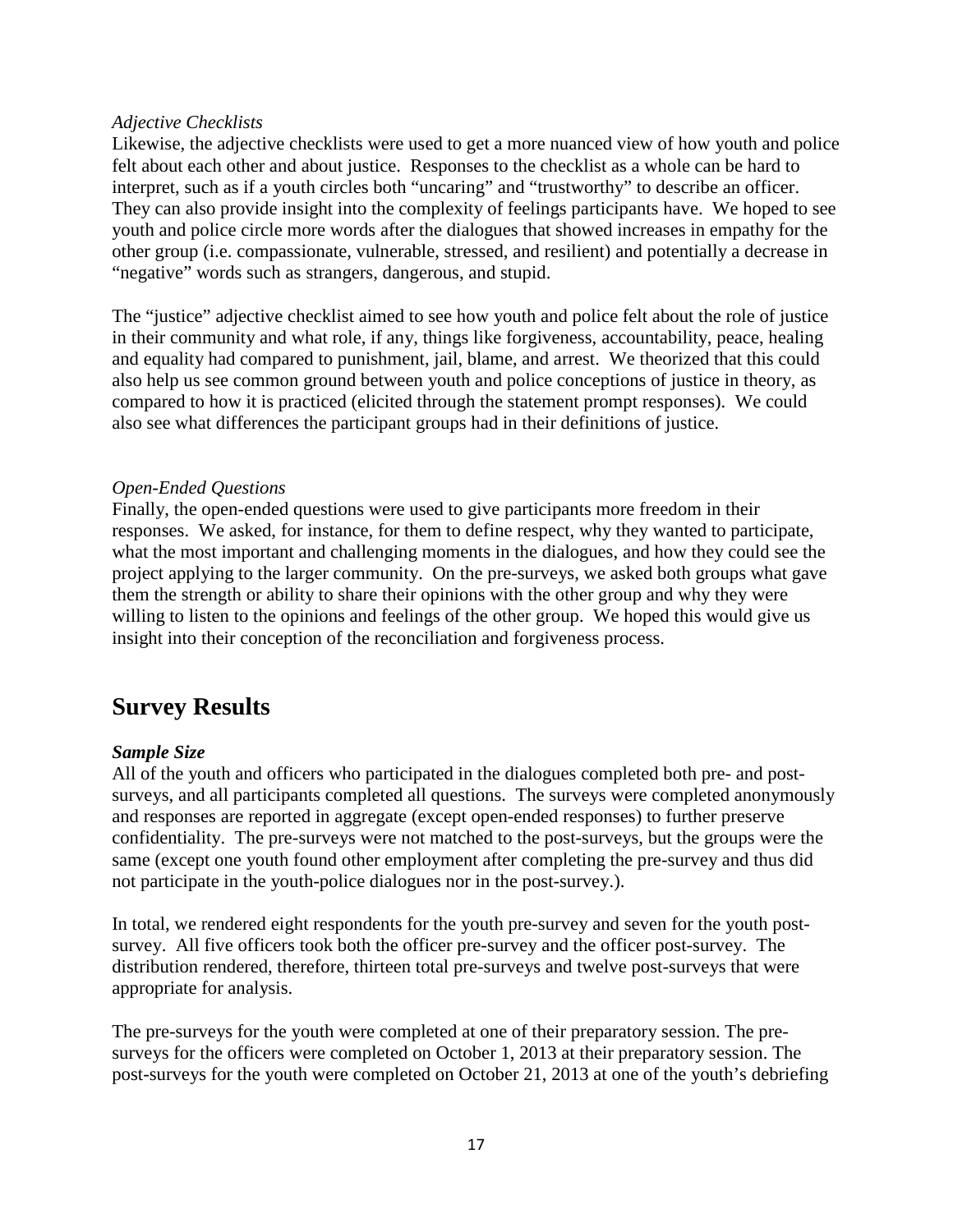sessions with Teen Empowerment. The post-surveys for the officers were completed on October 17, 2013 at their focus group.

These sample sizes are very small, limiting our ability to generalize much from the data. Nonetheless, the results discussed below are promising, and our analytical capabilities will be strengthened after the completion of the second phase of dialogues due to the increase in the number of total participants.

## *Demographics*

The officer participants consisted of three patrol officers, a Community Police Officer, and one sergeant. There were four male officers and one female. There were eight youth respondents for the pre-survey, with four males and four females. There were seven youth respondents to the post-survey, with four males and three females.

### *Ancillary Benefits*

The analysis for these surveys provided some useful results, and yet completing surveys was found to be useful for other reasons besides evaluation. The surveys allowed the officers the opportunity to express their feelings without fear of repercussions from superiors. The youth, likewise, were given the opportunity to express their feelings and ideas about youth-police relations confidentially, without fear of retaliation and without peer influence from either youth or officers.

## *Adjective Checklist Results*

Some interesting results that came out of the youth surveys were the responses to describe officers on the adjective checklists. No youth, neither before nor after the dialogues, circled the following words to describe the police in their community: friendly, dedicated, nice, compassionate, vulnerable, trustworthy, or neighbors. The youth circled more words on the post survey than they did on the pre-survey.

For analysis, we coded whether or not a word was circled as a 1 (yes) or 0 (no) and then calculated the "average" for each word. Then, we ran significance tests on the averages on the pre- and post-surveys. For the youth adjective checklist, there were no significant changes in how many youth circled any word. Statisticians consider a difference to be significant only at a 0.050 significance level (less-than-5% chance of being due to random variation), and with our small number of respondents, none of our changes were significant at even a 0.200 significance level. Trends may appear or strengthen once we have more data from more participants after the next phase of the project.

Two youth (30% of the group) circled the words intelligent, helpful, and understanding to describe police officers on the post survey after the dialogues, but none had circled those words on the pre survey before the dialogues. Also, two less youth circled "unfriendly" and "protecting" on the post-survey than they did on the pre-survey.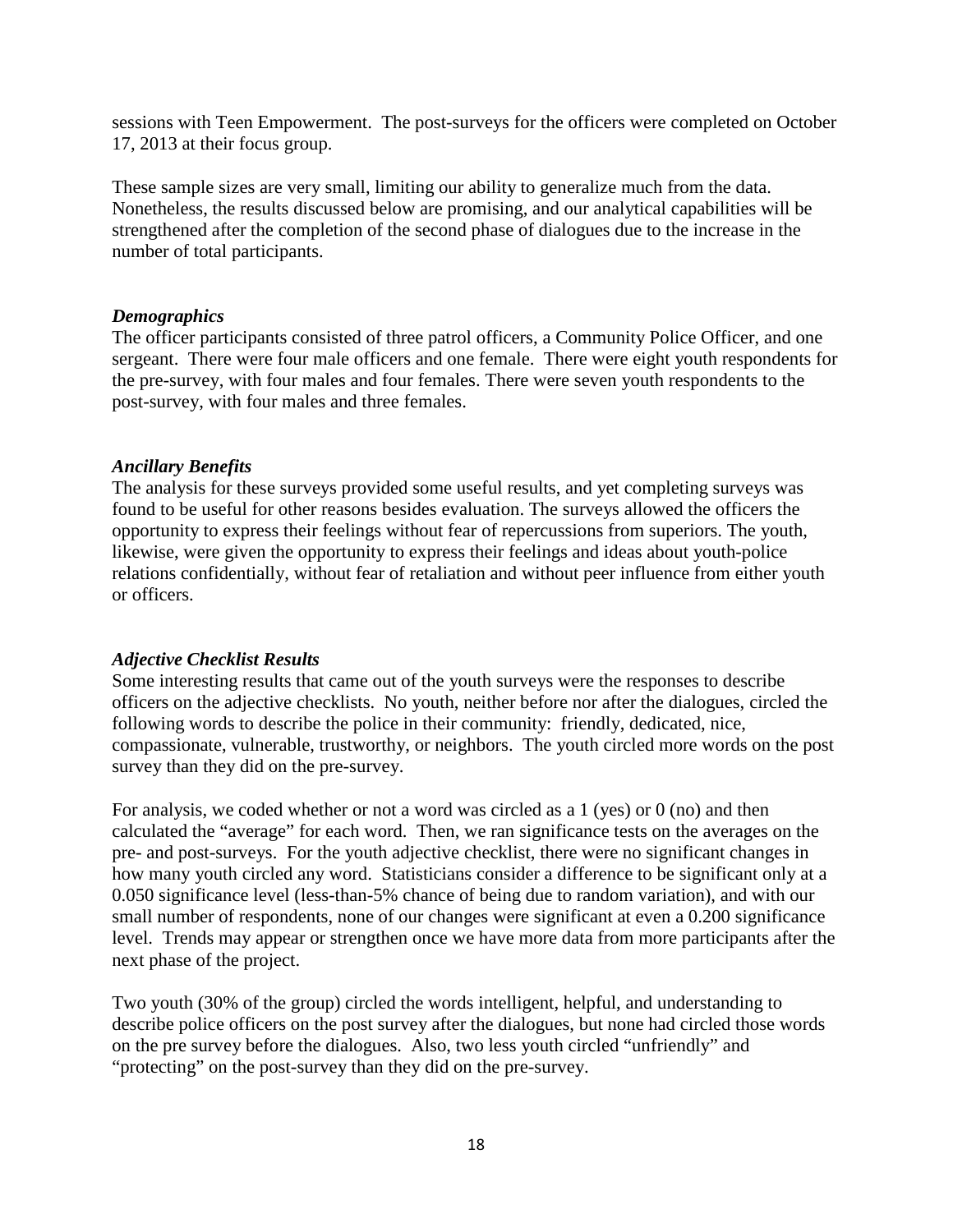The officers' words chosen to describe youth in Rochester were more homogenous than the youth's and revealed some significant differences between the pre- and post-surveys. In other words, the officers circled fewer words to describe youth than youth circled to describe officers. The chart below shows the number of police officer participants who circled each word.



\* = statistically significant below 0.200 level (less than 20% chance of being due to random variation) \*\* = statistically significant below 0.100 level (less than 10% chance of being due to random variation)

No police officers circled the following words to describe youth, before or after the dialogues: courteous, friendly, respectable, intimidating, cooperative, respectful, weak, engaged, helpful, forgiving, dumb, neighbors, understanding.

There was, however, a much greater variety of words circled by the officers after the dialogues than before. This in and of itself may indicate that the officers gained a more nuanced perspective of youth by participating in these dialogues. The most significant changes were that three out of the five officers circled the words "bored" and "scared" to describe youth after participating in the dialogues, while none had circled those words before the dialogues. This change was significant at a 0.100 significance level (so it has a less-than-10% chance of being due to random variation).

Also, at a 0.200 significance level, two out of five officers circled the words grudge, anxious, and intelligent to describe youth after participating in the dialogues, while none had circled those words before. Two additional officers circled "stressed" and "vulnerable" after the dialogues than before, and two less circled "uncaring" after the dialogues than before. These changes were not found to be significant at all, but with more participants might emerge as such.

Overall, it seems likes officers empathized more with youth after the dialogues, though they still felt that youth were disrespectful, rude, violent, and frustrating, just as they did prior to the dialogues. It seems like they described more of the emotions and predicaments that youth face after the dialogues, rather than simply focusing on youth's actions with police.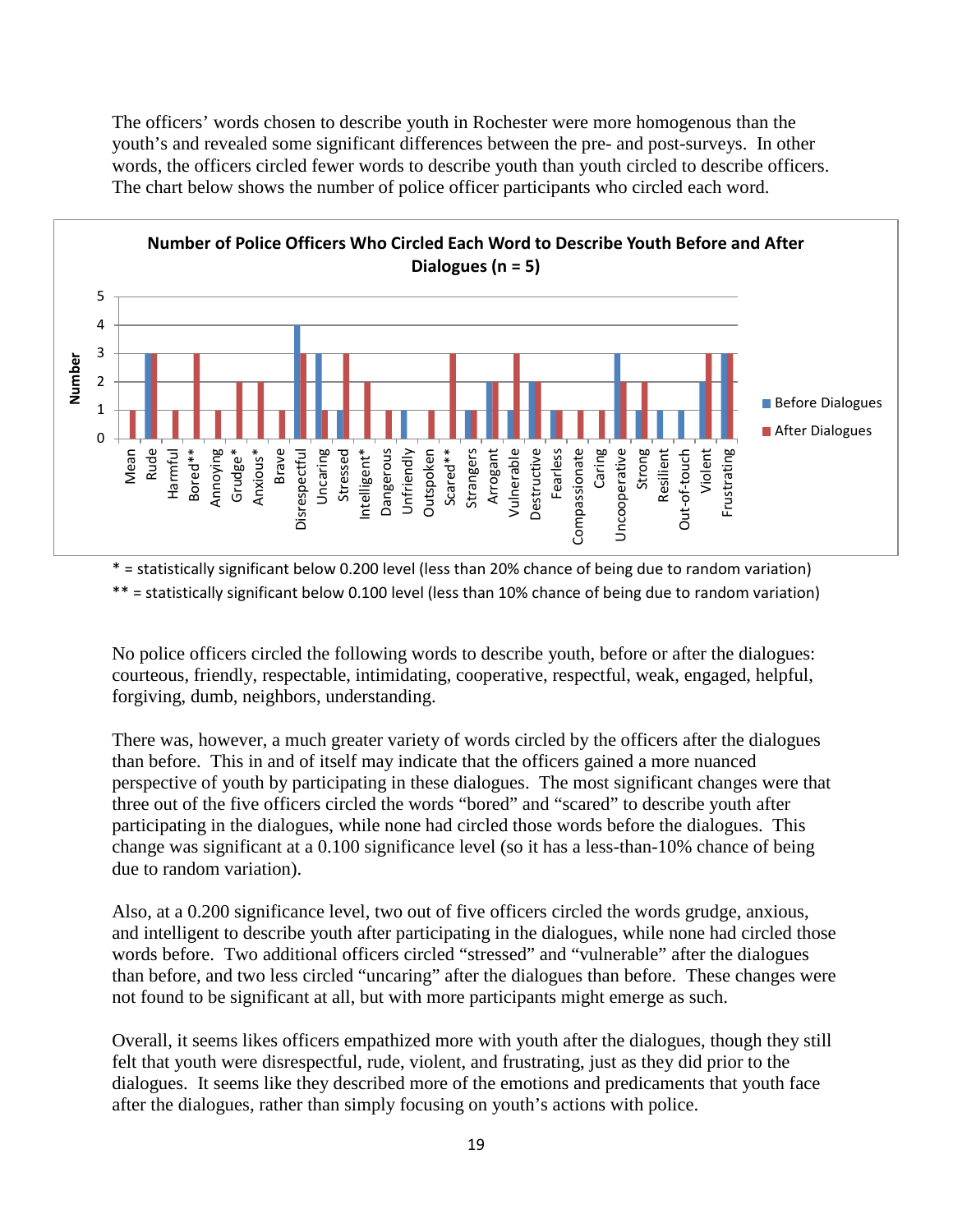When asked to circle words to describe justice, all words were chosen by at least one youth on either the pre- or post-survey. The chart below shows the percentages of youth who circled each word before and after the dialogues. (We use percentages because the amount of youth taking the survey before the dialogues was different from the number after the dialogues.)



\*\* = statistically significant below 0.100 level (less than 10% chance of being due to random variation)

The most-commonly chosen words were accountability, fairness, equality, respect, authority, punishment, safety, and peace. Four out of seven youths circled the word jail after the dialogues compared to only one youth who circled the word on the pre-survey before the dialogues. This means that 57% of youth circled the word jail to describe justice on the post-survey, while only 13% circled it on the pre-survey. This change in amount of youth who circled "jail" is almost statistically significant (0.100 significance level) despite our small sample size. It is the only change that approaches significance in how the youth described justice.

Some other changes are of interest and could emerge as significant with a larger sample:

- Before the dialogues, 38% of the youth circled "forgiveness" to describe justice, but after the dialogues, 57% circled this word.
- 38% of the youth circled "punishment" before the dialogues, and 71% circled it after.
- Three-quarters of youth circled "respect" before the dialogues, while less than half circled it afterwards.
- For both "arrest" and "court," 25% of youth circled these before the dialogues compared to 43% afterwards.
- Finally, 63% of the youth circled "peace" on the pre-survey, while 43% circled it on the post-survey.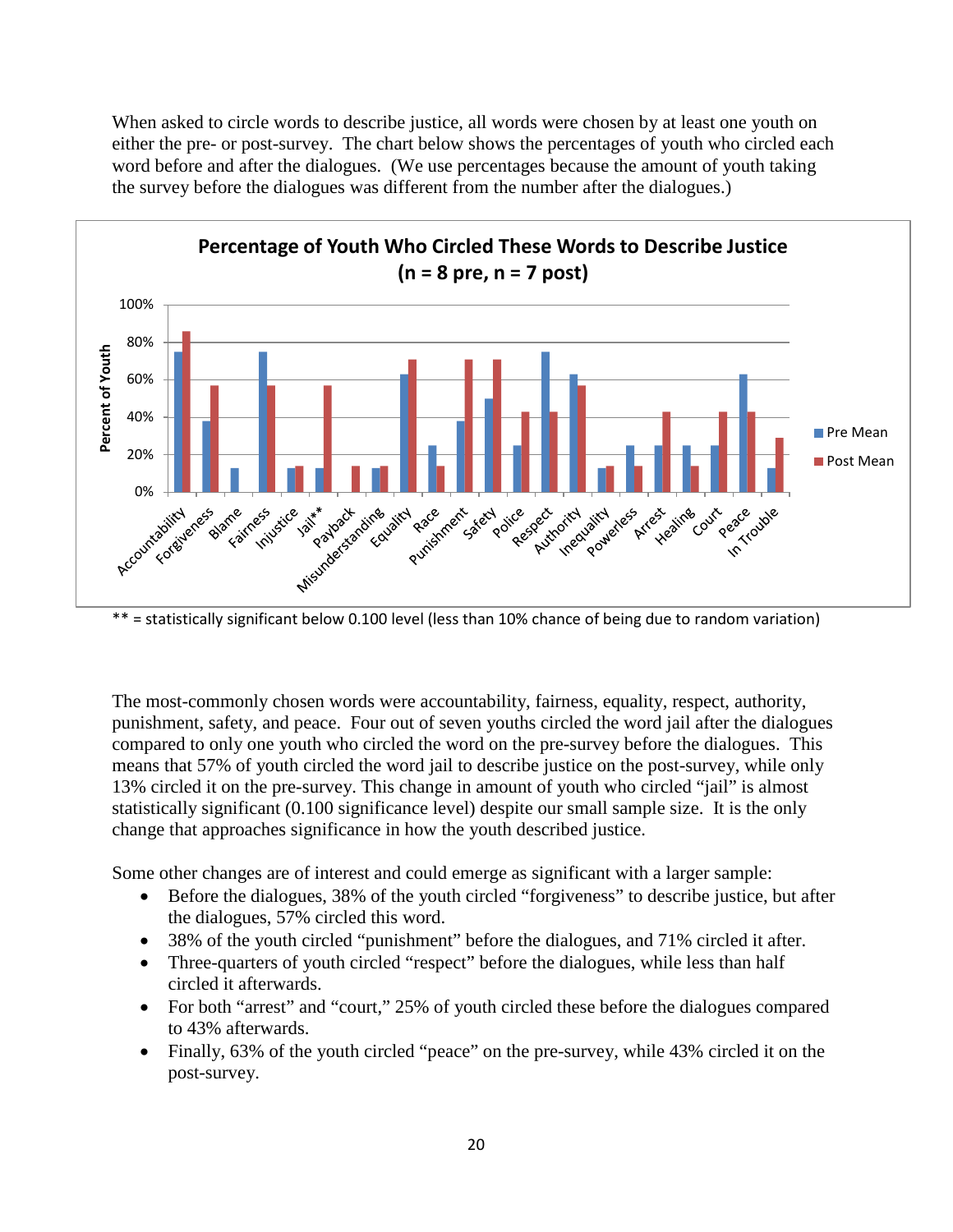These results hint that the youth saw justice in more of a traditional criminal justice lens after the dialogues, but it is possible that the dialogues simply primed them to think about the role of officers in their community, which generally takes the form of punishment, arrest, and court procedures. It is important to note, though, that more youth circled "forgiveness" to describe justice after the dialogues than before.

As for officers, their responses when describing justice were again much more homogenous than the youth's. No police officers circled the following words to describe justice, before nor after the dialogues: blame, injustice, payback, misunderstanding, race, inequality, powerless, or in trouble. Some of these were also the least-commonly-circled words among the youth participants.

The most common words chosen by officers were accountability, fairness, equality, police, and respect. All of these, except "police," were also the most common words circled by the youth. The only change in response among officers that approached statistical significance was that two out of five officers circled the word "healing" to describe justice after the dialogues, while this word was not circled before the dialogues by any officer. There were no other noticeable changes.



\* = statistically significant below 0.200 level (less than 20% chance of being due to random variation)

#### *Statement Prompt Responses*

First, we look at the participant's responses as to how often their personal interactions with police or youth have been positive or negative and how often their family/friends/colleagues had positive and negative interactions with police. The youth reported both positive and negative experiences occurring "most of the time" for both them and their family members, possibly indicating that it must depend heavily on the situation. Strangely enough, they reported that both they themselves and their family and friends had more positive *and* more negative experiences with police after the dialogues than before. This is very difficult to interpret, but it is possible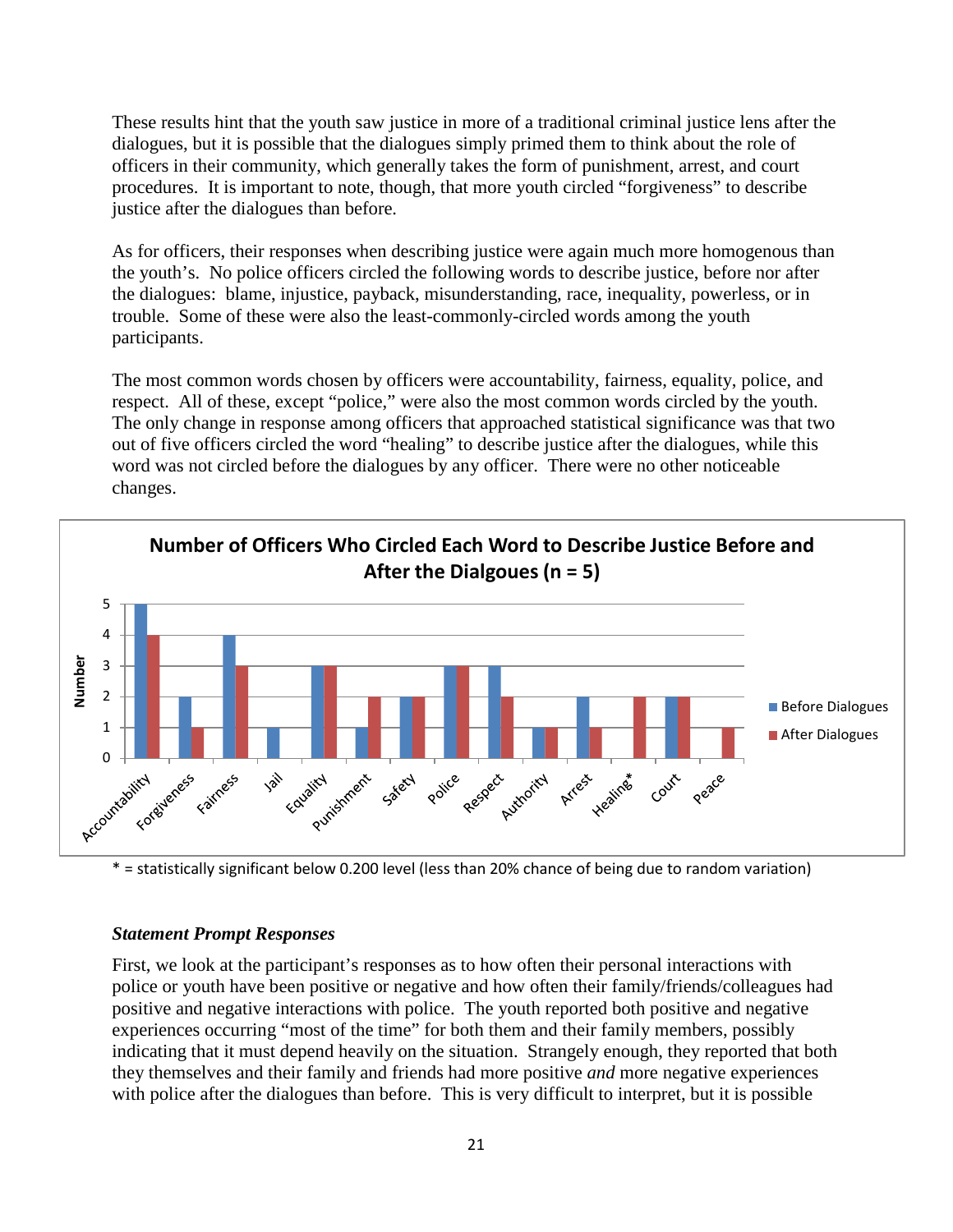that the youth reported less frequent experiences with police overall before the dialogue than after because going through the dialogues brought these experiences into the forefront of their memory. Thus, they could be expected to report a mix of positive and negative experiences with police after the dialogues.

The officers, in comparison, responded very neutral as to how often their professional interactions or their colleagues' interactions with youth were positive or negative. Again, this probably shows that this probably depends heavily on the situation they are in. Sometimes they have positive experiences, sometimes negative.

Because there are no clear trends in how participants responded to these questions, we will not use this information to try to interpret further results. Perhaps with future data collection, trends will emerge that could inform us better.

Next, we look at how participants responded to the other statement prompts. We will focus only on changes in average responses that approached statistical significance. In general, there were some significant changes among officers but very few significant changes seen among the youth's responses.

## *Officer Statement Prompt Responses*

As the table on the next page shows, the average responses of the officers shifted in the hypothesized direction for almost all of the statements. Only a few of these were significant, but these results are very promising.

For analysis, we coded the responses according to the 1 through 5 scale that participants used to choose their response. Thus, the higher the mean, the more the participants agreed with the prompting statement. Also, the higher the Standard Deviation (Std. Dev.), the more widely dispersed the group's answers were. The closer it is to 0, the more they agreed with each other.

The table on the next page shows the means and standard deviations for the pre-survey and the post-survey officer responses as well as the direction of the shift in mean. If there is a plus sign in the direction column, the participants agreed more with the statement on average. If it is negative, the participants agreed less with the statement. Note that the last four questions were only asked on the post-survey and thus cannot be compared to pre-dialogue responses.

The asterisks show the varying significance levels for the differences between the pre- and postmeans. Single asterisks (\*) indicate significance at a 0.200 significance level; double asterisks (\*\*) indicate a 0.100 significance level; and triple asterisks (\*\*\*) indicate a 0.050 significance level.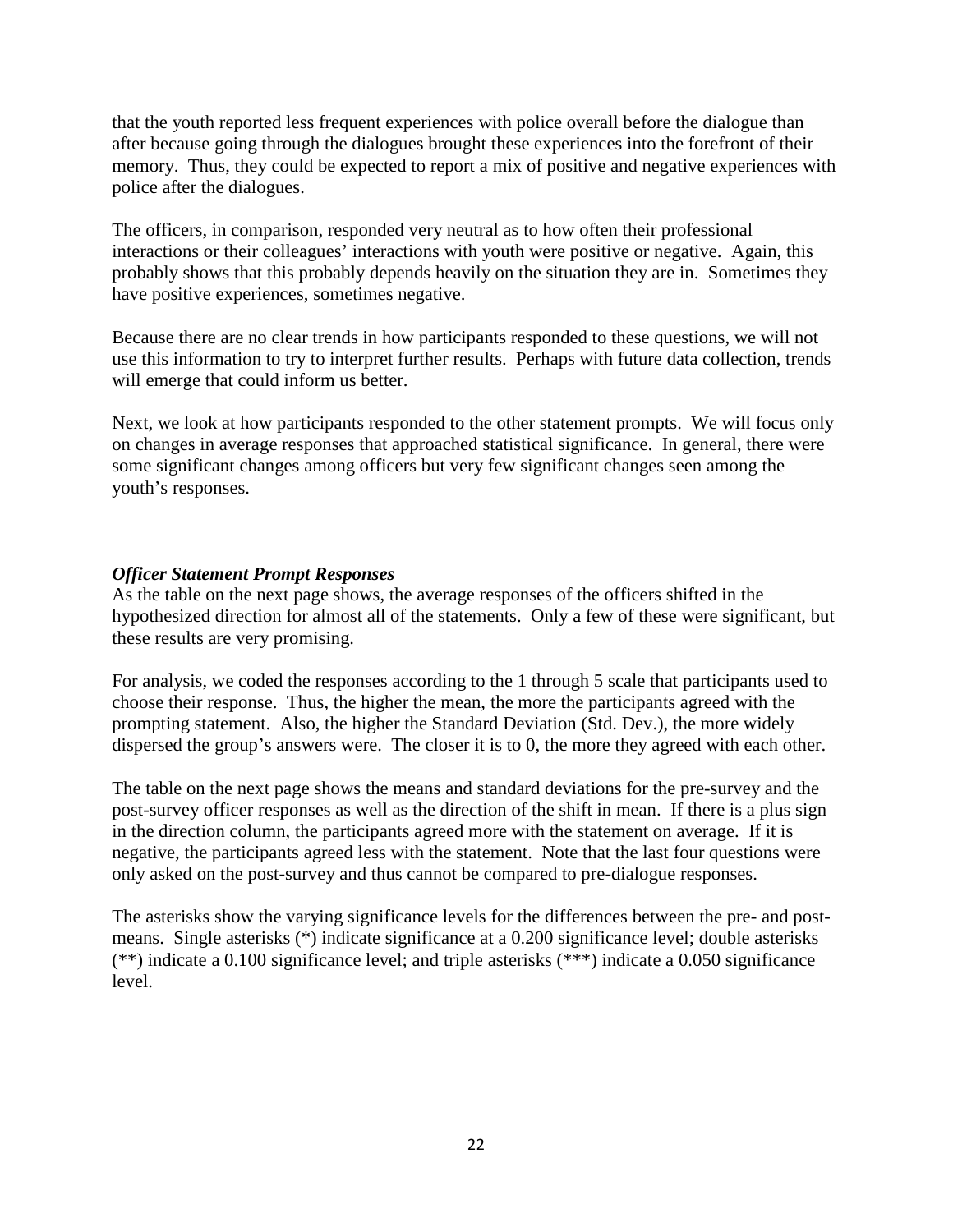#### **OFFICERS' RESPONSES TO STATEMENT PROMPTS**

#### **1 = Strongly Disagree, 2 = Disagree, 3 = Neutral, 4 = Agree, 5 = Strongly Agree**

| <b>Prompting Statement</b>                                     | Pre- | Post- | <b>Direction</b>         | Pre-Std.         | Post-Std.        |
|----------------------------------------------------------------|------|-------|--------------------------|------------------|------------------|
|                                                                | Mean | Mean  |                          | <b>Deviation</b> | <b>Deviation</b> |
| I want to work with Rochester youth to improve youth-          | 4.20 | 4.60  | $+$                      | 0.447            | 0.548            |
| police relations.                                              |      |       |                          |                  |                  |
| I want to work with other Officers to improve relations with   | 4.40 | 4.60  | $\ddot{}$                | 0.548            | 0.548            |
| youth.                                                         |      |       |                          |                  |                  |
| I trust youth in Rochester.                                    | 2.75 | 3.00  | $+$                      | 0.500            | 0.707            |
| In general, Rochester police officers trust youth.             | 2.20 | 2.20  |                          | 0.447            | 0.447            |
| As a police officer, I try to understand what youth are going  | 3.80 | 3.80  |                          | 0.447            | 0.447            |
| through.                                                       |      |       |                          |                  |                  |
| In general, I feel safe and comfortable dealing with youth.*   | 3.60 | 4.00  | $\ddot{}$                | 0.548            | $\mathbf{0}$     |
| Youth in Rochester respect the police.                         | 2.00 | 2.20  | $+$                      | 000              | 0.447            |
| Youth in Rochester trust the police.                           | 2.00 | 2.20  | $+$                      | .000             | 0.447            |
| I respect youth in Rochester.                                  | 3.60 | 3.60  |                          | .894             | .894             |
| Police officers respect the youth in Rochester.                | 2.60 | 2.80  | $+$                      | 1.140            | .837             |
| Relations between youth and police can be improved.**          | 4.80 | 4.20  | $\overline{a}$           | .447             | 0.447            |
| I go out of my way to help youth with their problems, even if  | 3.80 | 3.80  |                          | .447             | 0.447            |
| it's not technically part of my job.                           |      |       |                          |                  |                  |
| Youth and police can work together effectively to help the     | 4.00 | 4.60  | $\ddot{}$                | .707             | .548             |
| community.*                                                    |      |       |                          |                  |                  |
| Most police officers want to help the community.               | 4.00 | 4.40  | $\ddot{}$                | .707             | 0.548            |
| Youth in Rochester want to make their community better.*       | 2.40 | 3.00  | $\ddot{}$                | .548             | .707             |
| When responding to a call or scene, police officers handle     | 3.80 | 2.00  | $\overline{\phantom{a}}$ | .447             | 1.871            |
| the situation to the best of their ability.**                  |      |       |                          |                  |                  |
| If one of my fellow police officers were disrespecting a       | 3.80 | 4.00  | $+$                      | .447             | $\mathbf 0$      |
| youth, I would encourage him/her to cat differently.           |      |       |                          |                  |                  |
| The way I treat youth influences how my fellow officers        | 3.80 | 4.60  | $\ddot{\phantom{1}}$     | .447             | .548             |
| treat youth.***                                                |      |       |                          |                  |                  |
| I am aware of the challenges faced by youth in Rochester       | N/A  | 4.20  |                          | <b>NA</b>        | .447             |
| I will try harder to establish better communication between    | N/A  | 4.40  |                          | <b>NA</b>        | .548             |
| myself and youth.                                              |      |       |                          |                  |                  |
| After participating in the youth/police dialogues, I have a    | N/A  | 4.60  |                          | <b>NA</b>        | .548             |
| better understanding of how youth feel.                        |      |       |                          |                  |                  |
| I will encourage other officers to participate in youth/police | N/A  | 5.00  |                          | <b>NA</b>        | 000              |
| dialogues.                                                     |      |       |                          |                  |                  |

### *Analysis:*

The strongest increases in agreement were to statements having to do with how police officers handle situations with youth. It seems that the officers learned more than anything else that they can work with youth to make youth-police relations better and that their personal acts as an officer can encourage their fellow officers to treat youth better. The only truly significant change was, indeed, that officers agreed more strongly that the way they treat youth affects how their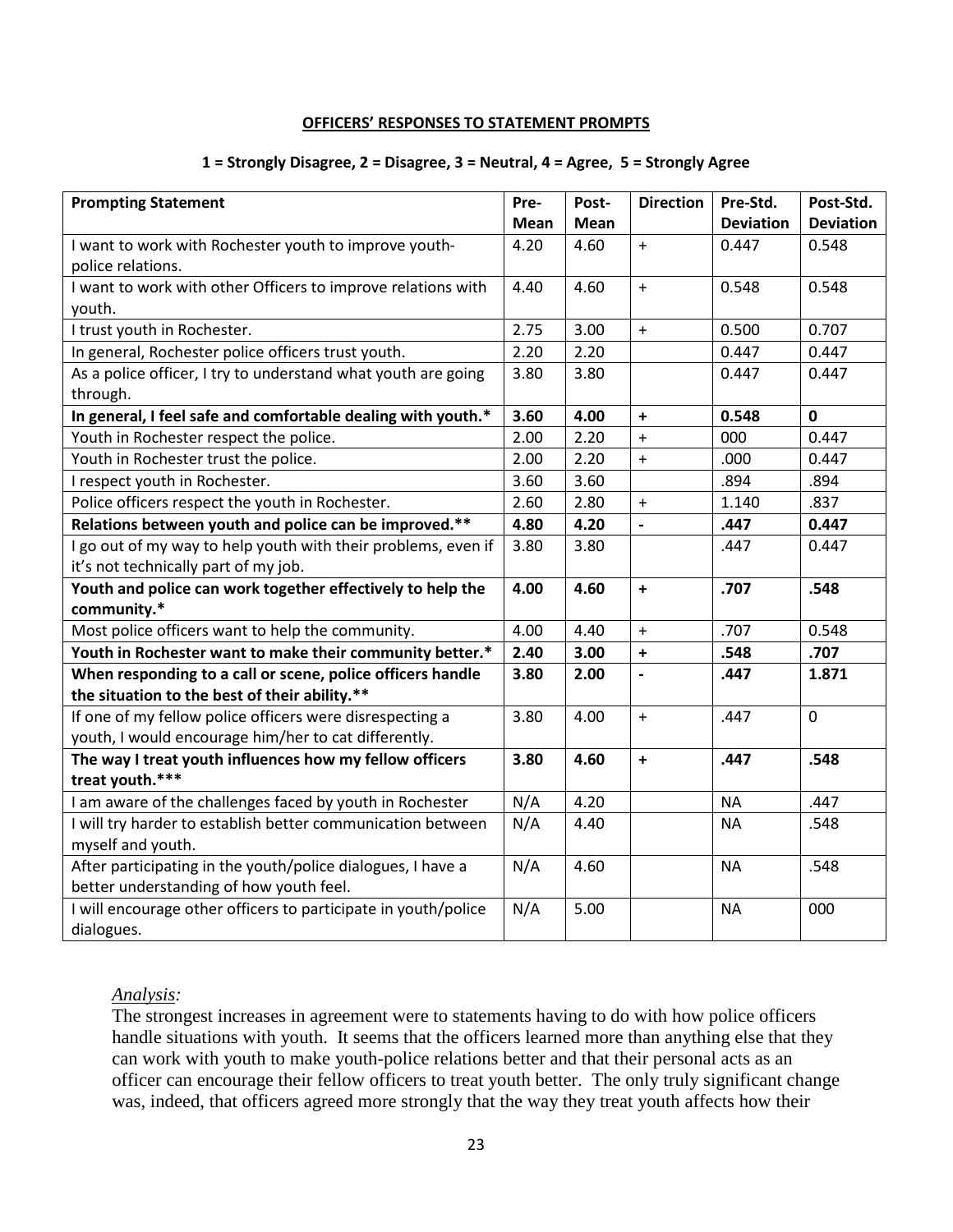fellow officers treat youth. Their agreement levels shifted from somewhere between neutral and agree before the dialogues to firmly between agree and strongly agree afterwards. This is encouraging; it shows that the officers potentially feel more empowered to set an example for other officers in the way that they work with youth.

An interesting and almost-significant shift occurred in response to the statement, "When responding to a call or scene, police officers handle the situation to the best of their ability." The officers nearly agreed, on average, with this statement before the dialogues, but after the dialogues, they firmly disagreed (on average). The standard deviation also shows that the responses to this question were much more varied after the dialogues than before. This may be worth future exploration. It could indicate that the officers learned from the youth ways in which they could work better in the community. They may have also become more critical – or more openly critical – of common policing practice.

Interestingly, the officers agreed less after the dialogues that relations between youth and police could be improved. Perhaps they sensed the enormity of the problem after going through the dialogues, which the youth and officers discussed in the focus groups. This issue may require more attention in future dialogue sessions to try to leave participants with a stronger sense of hope that their work has impact.

There were somewhat significant shifts in agreement for a few other statements. Officers agreed more that youth in Rochester want to make their community better, that youth and police can work together to help their community, and that the officers felt safe and comfortable dealing with youth. Though only significant at a 0.200 significance level, this shows that officers may have started to see youth as positive forces and indeed partners in their community and that their sense of respect and trust for youth increased (though responses to direct questions about trusting and respecting youth did not change significantly).

Finally, all of the officers reported a desire to work with youth to improve youth-police relations from the beginning. This is expected, since these officers volunteered for this project. They also agreed that they would work with other officers to improve relations with youth. In fact, on the post-survey, all "strongly agreed" that they would encourage other officers to participate in youth/police dialogues.

For the questions only asked on the post-survey, responses showed that the officers felt more aware of the challenges faced by youth and agreed quite strongly that the dialogues gave them a better understanding of how youth feel. They also agreed that they would work to establish better communication between themselves and youth in their work.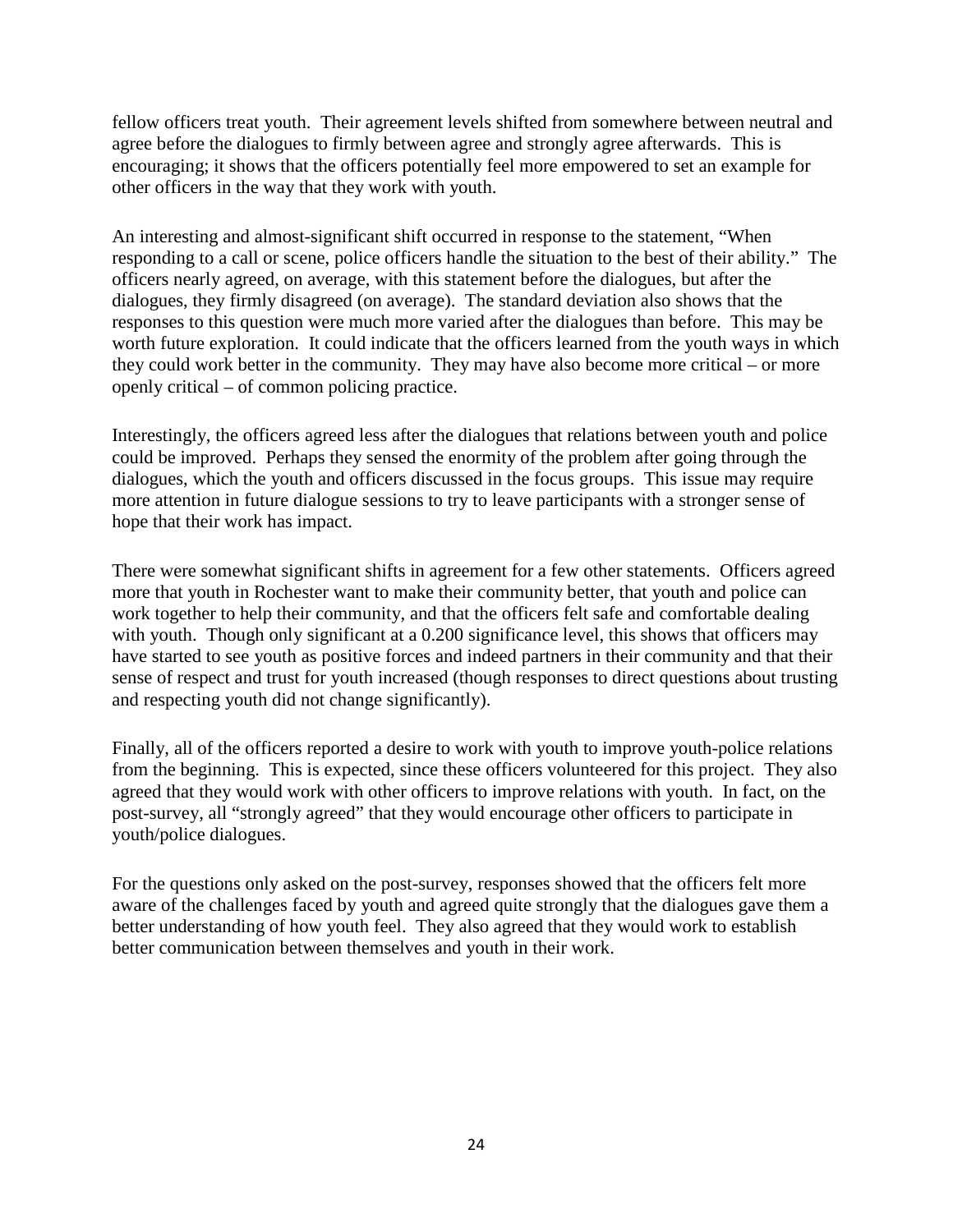# *Youth Responses to Statement Prompts*

The table below shows the pre-survey and post-survey levels of agreement youth reported for the statement prompts.

## **YOUTH'S RESPONSES TO STATEMENT PROMPTS**

## **1 = Strongly Disagree, 2 = Disagree, 3 = Neutral, 4 = Agree, 5 = Strongly Agree**

| <b>Statement Prompt</b>                                     | Pre- | Post- | <b>Direction</b>         | Pre-Std.         | Post-Std.        |
|-------------------------------------------------------------|------|-------|--------------------------|------------------|------------------|
|                                                             | Mean | Mean  |                          | <b>Deviation</b> | <b>Deviation</b> |
| I want to work with other youth to improve youth-police     | 4.00 | 4.29  | $\ddot{}$                | .926             | .756             |
| relations.                                                  |      |       |                          |                  |                  |
| Youth and police can work together effectively to help the  | 4.00 | 4.43  | $\ddot{}$                | .756             | .787             |
| community.                                                  |      |       |                          |                  |                  |
| I am excited about working with police officers to improve  | 3.38 | N/A   | N/A                      | 1.302            | <b>NA</b>        |
| youth-police relations                                      |      |       |                          |                  |                  |
| I enjoyed working with police officers to improve youth-    | N/A  | 4.43  | N/A                      | <b>NA</b>        | .787             |
| police relations.                                           |      |       |                          |                  |                  |
| Most police officers try to understand what youth are       | 2.25 | 2.57  | $\ddot{}$                | 1.165            | 1.618            |
| going through.                                              |      |       |                          |                  |                  |
| I trust the police.                                         | 2.38 | 2.14  | $\overline{\phantom{a}}$ | 1.188            | 1.069            |
| When they respond to a scene or area, police officers       | 2.13 | 2.00  |                          | .991             | .816             |
| handle the situation well.                                  |      |       |                          |                  |                  |
| In general, young people trust the police.                  | 1.63 | 1.29  | $\overline{\phantom{a}}$ | 1.061            | .488             |
| In general, I feel safe around police officers.             | 3.13 | 2.71  | $\overline{\phantom{0}}$ | 1.356            | 1.254            |
| Youth in Rochester respect the police.                      | 1.63 | 1.29  | $\overline{a}$           | .744             | .488             |
| Most police officers want to help the community.            | 2.38 | 2.50  | $+$                      | 1.188            | .837             |
| Most police officers trust young people.                    | 2.00 | 1.86  | $\blacksquare$           | 1.291            | .900             |
| The way I treat police influences how my peers act          | 2.75 | 3.00  | $\ddot{}$                | 1.389            | 1.291            |
| towards police officers.                                    |      |       |                          |                  |                  |
| I respect the police.                                       | 3.13 | 3.29  | $\ddot{}$                | 1.553            | .756             |
| If I or someone I knew was in immediate danger of being     | 3.75 | 4.14  | $\ddot{}$                | 1.165            | .690             |
| hurt, I would approach a police officer for help.           |      |       |                          |                  |                  |
| Police officers respect youth in Rochester.                 | 2.13 | 1.71  |                          | .835             | .756             |
| Relations between youth and police can be improved.         | 4.13 | 4.29  | $\boldsymbol{+}$         | .991             | .951             |
| If my friend was disrespecting a police officer, I would    | 4.00 | 4.00  |                          | .926             | .816             |
| encourage him or her to act differently.                    |      |       |                          |                  |                  |
| I am aware of the challenges faced by police in Rochester.  | N/A  | 2.71  | N/A                      | N/A              | .756             |
| I will try harder to establish better communication         | N/A  | 4.14  | N/A                      | N/A              | .690             |
| between myself and the police.                              |      |       |                          |                  |                  |
| After participating in these dialogues, I have a better     | N/A  | 2.71  |                          | N/A              | 1.380            |
| understanding of how police feel.                           |      |       | N/A                      |                  |                  |
| I will encourage other youth to participate in youth/police | N/A  | 4.00  | N/A                      | N/A              | .816             |
| dialogues.                                                  |      |       |                          |                  |                  |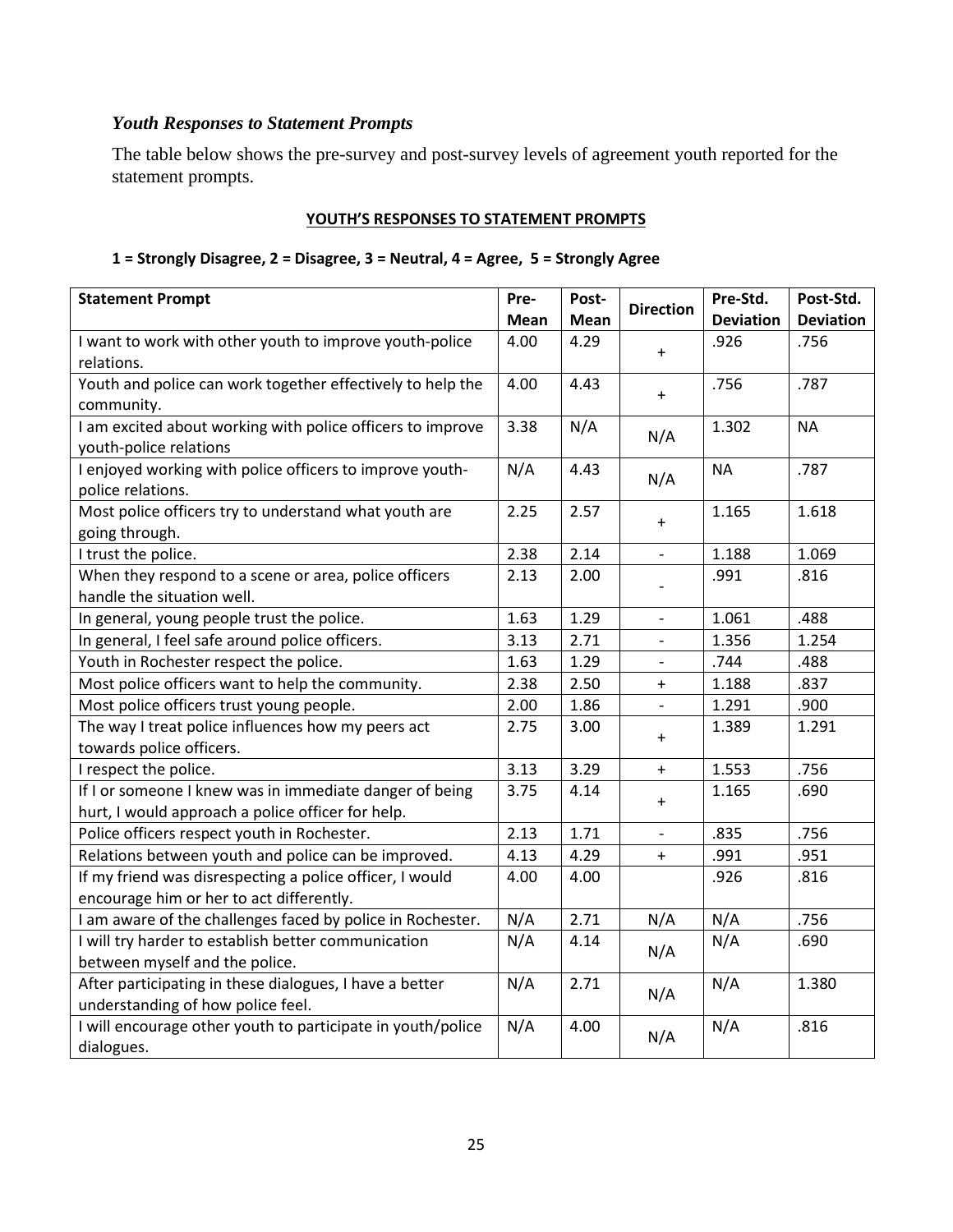The first important thing to notice is that none of the changes in average response for the youth were statistically significant, even at a 0.200 significance level. Thus, any differences between pre- and post-means below are quite likely to be due to random variation. The youth's responses were also much more widely dispersed than the officers'. For almost all statements, though, the youth agreed more with each other after the dialogues than before. We will need to complete surveys with more youth participants to start making sense of the effects the dialogues might have on their responses.

Still, the shifts we see are interesting. The youth, like the officers, agreed that they wanted to work on the improving youth-police relations, even agreeing somewhat more strongly after the dialogues than before. They very much agreed that they enjoyed working with the officers in these sessions. The youth were, however, seemingly more pessimistic about the very role of a police officer. They reported low levels of trust and respect and did not believe that officers handle situations well.

When a questions did not ask about trust directly (such as "If I or someone I knew was in immediate danger of being hurt, I would approach a police officer for help"), the youth did seem to agree slightly more after the dialogues than before, which may indicate an increased level of trust that the officer would help. The youth were hopeful (average "agreed") that relations between youth and police could be improved. They also agreed that they would encourage youth not to disrespect officers, but this was true both before and after the dialogues. They agreed they would work to establish better communication with police themselves and would encourage other youth to participate in the dialogues.

The youth participants disagreed, though, that they understood what police go through or how officers feel, so perhaps future dialogue sessions can try to focus on encouraging more expressive stories from the officers. When we discuss the focus group results later in this report, some light is shed on this issue by the youth.

## **Comparing Youth and Officers' Responses to Statement Prompts**

Next, we compare how youth and officers responded to similar statement prompts to get a sense of the commonalities and differences they face during the dialogues. The table on the next page shows data for only the prompting statements that were similar for the youth and officers. The more asterisks, the more statistically significant the difference was between the youth mean and the officer mean for the given statement. We discuss each significant difference below the table.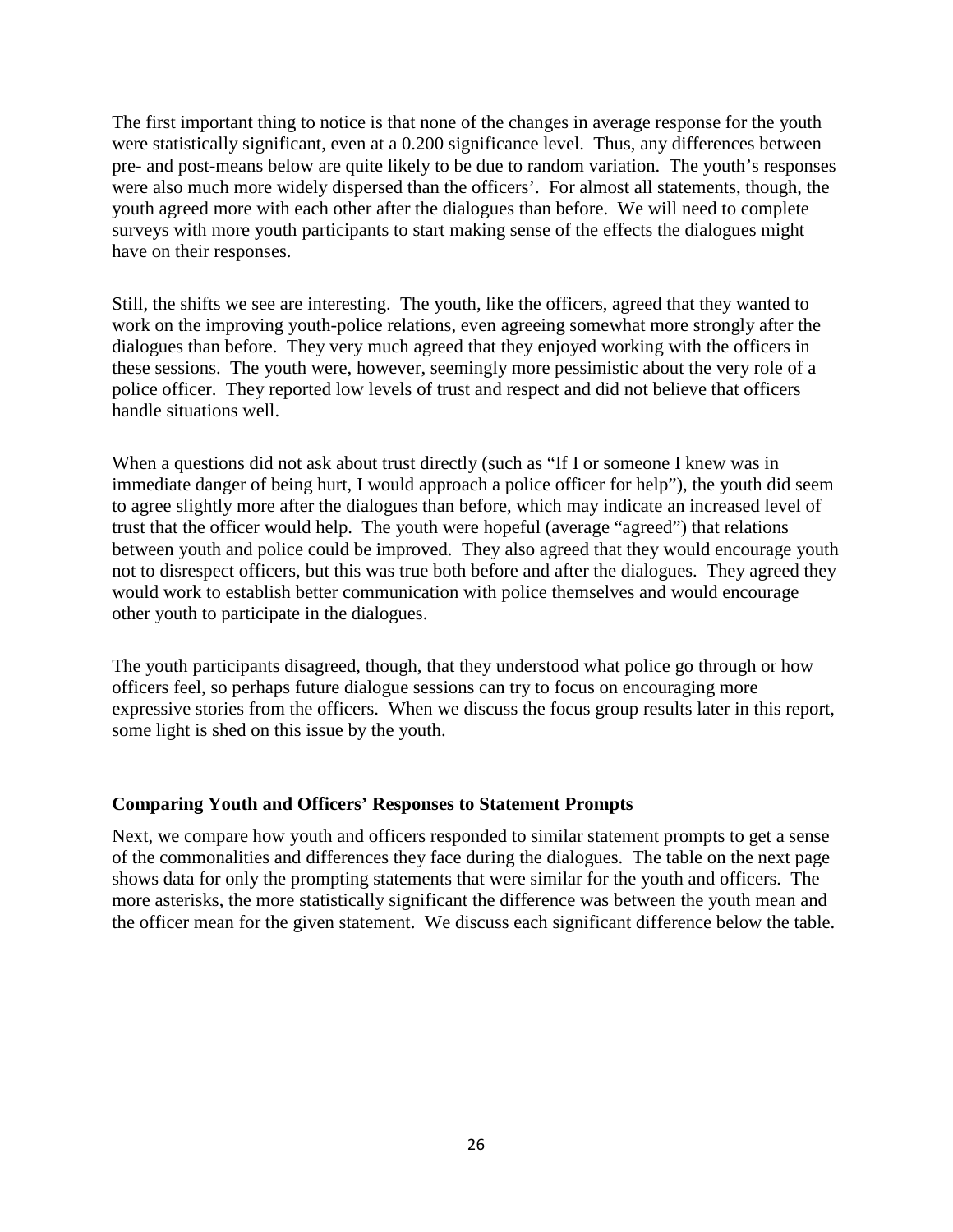# **Comparing Pre-Means for Youth and Officers and Post-Means for Youth and Officers**

 $* = 0.050$  significance level  $*** = 0.010$  significance level

| <b>Prompting Statement</b>                                   | Youth<br>Pre-                  | <b>Officer</b><br>Pre-         | <b>Youth Post-</b>             | <b>Officer Post-</b><br><b>Dialogue</b><br><b>Mean</b> |  |
|--------------------------------------------------------------|--------------------------------|--------------------------------|--------------------------------|--------------------------------------------------------|--|
|                                                              | <b>Dialogue</b><br><b>Mean</b> | <b>Dialogue</b><br><b>Mean</b> | <b>Dialogue</b><br><b>Mean</b> |                                                        |  |
| <b>Youth:</b> I want to work with other youth to             |                                |                                |                                |                                                        |  |
| improve youth-police relations.                              | 4.00                           | 4.20                           | 4.29                           | 4.60                                                   |  |
| <b>Officers:</b> I want to work with youth to improve        |                                |                                |                                |                                                        |  |
| youth-police relations.                                      |                                |                                |                                |                                                        |  |
| Youth and police can work together effectively               | 4.00                           | 4.00                           | 4.43                           | 4.60                                                   |  |
| to help the community.                                       |                                |                                |                                |                                                        |  |
| Youth: I trust the police.                                   | 2.38                           | 2.75                           | 2.14                           | 3.00                                                   |  |
| Officers: I trust youth in Rochester.                        |                                |                                |                                |                                                        |  |
| When they respond to a scene, call, or area,                 | $2.13**$                       | $3.80**$                       | 2.00                           | 2.00                                                   |  |
| police officers handle the situation well.                   |                                |                                |                                |                                                        |  |
| Youth: Young people trust the police.                        |                                |                                |                                | $2.20**$                                               |  |
| <b>Officers:</b> In general, Rochester police officers       | 1.63                           | 2.20                           | $1.29**$                       |                                                        |  |
| trust youth.<br>Youth: In general, I feel safe around police |                                |                                |                                |                                                        |  |
| officers.                                                    |                                |                                |                                |                                                        |  |
| <b>Officers:</b> In general, I feel safe and comfortable     | 3.13                           | 3.60                           | $2.71*$                        | $4.00*$                                                |  |
| dealing with youth.                                          |                                |                                |                                |                                                        |  |
| Youth in Rochester respect the police.                       | 1.63                           | 2.00                           | $1.29**$                       | $2.20**$                                               |  |
| Most officers want to help the community.                    | $2.38**$                       | $4.00**$                       | $2.50**$                       | $4.40**$                                               |  |
| <b>Youth:</b> Most police officers trust young people.       |                                |                                |                                |                                                        |  |
| Officers: In general, Rochester police officers              | 2.00                           | 2.20                           | 1.86                           | 2.20                                                   |  |
| trust youth.                                                 |                                |                                |                                |                                                        |  |
| Youth: The way I treat police influences how                 |                                |                                |                                |                                                        |  |
| my peers act towards police officers.                        |                                |                                |                                |                                                        |  |
| <b>Officers:</b> The way I treat youth influences how        | 2.75                           | 3.80                           | $3.00*$                        | $4.60*$                                                |  |
| my fellow officers treat youth.                              |                                |                                |                                |                                                        |  |
| Youth: I respect the police.                                 |                                |                                |                                |                                                        |  |
| Officers: I respect youth in Rochester.                      | 3.13                           | 3.60                           | 3.29                           | 3.60                                                   |  |
| Police Officers respect the youth in Rochester.              | 2.13                           | 2.60                           | $1.71*$                        | $2.80*$                                                |  |
| Relations between youth and police can be                    | 4.13                           | 4.80                           | 4.29                           | 4.20                                                   |  |
| improved.                                                    |                                |                                |                                |                                                        |  |
| Youth: If my friend was disrespecting a police               |                                |                                |                                |                                                        |  |
| officer, I would encourage him or her to act                 |                                |                                |                                |                                                        |  |
| differently.                                                 |                                |                                |                                |                                                        |  |
| <b>Officers:</b> If one of my fellow officers were           | 4.00                           | 3.80                           | 4.00                           | 4.00                                                   |  |
| disrespecting a youth, I would encourage him or              |                                |                                |                                |                                                        |  |
| her to act differently.                                      |                                |                                |                                |                                                        |  |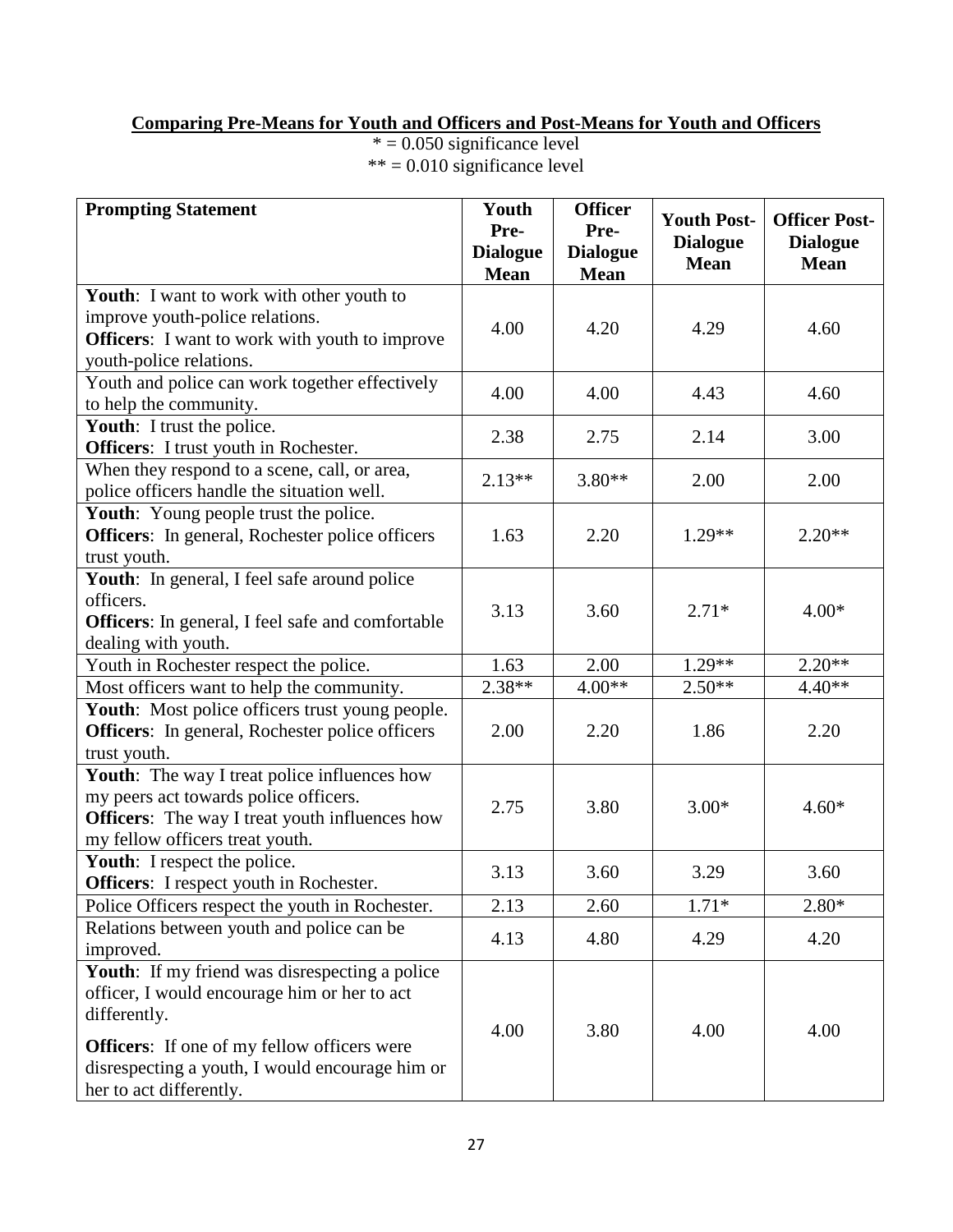| <b>Prompting Statement</b>                                                                                                                                     | Youth<br>Pre-<br><b>Dialogue</b><br><b>Mean</b> | <b>Officer</b><br>Pre-<br><b>Dialogue</b><br><b>Mean</b> | <b>Youth Post-</b><br><b>Dialogue</b><br><b>Mean</b> | <b>Officer Post-</b><br><b>Dialogue</b><br><b>Mean</b> |
|----------------------------------------------------------------------------------------------------------------------------------------------------------------|-------------------------------------------------|----------------------------------------------------------|------------------------------------------------------|--------------------------------------------------------|
| <b>Youth:</b> I am aware of the challenges faced by<br>officers in Rochester.<br><b>Officers:</b> I am aware of the challenges faced by<br>youth in Rochester. | N/A                                             | N/A                                                      | $2.71**$                                             | $4.20**$                                               |
| I will try harder to establish better<br>communication between myself and<br>youth/officers.                                                                   | N/A                                             | N/A                                                      | 4.14                                                 | 4.40                                                   |
| After participating in the youth-police dialogues,<br>I have a better understanding of how<br>youth/officers feel.                                             | N/A                                             | N/A                                                      | $2.71*$                                              | $4.60*$                                                |
| I will encourage other youth/officers to<br>participate in the youth-police dialogues.                                                                         | N/A                                             | N/A                                                      | $4.00*$                                              | $5.00*$                                                |

## *Results:*

Before the dialogues, officers felt that officers as a whole handle responding to calls significantly better than youth thought they did. After the dialogues, this difference disappeared, and both groups thought that officers did not handle their calls well.

The youth felt that young people trust police much less than officers felt most officers trust youth. This was seen both before and after the dialogues, though the difference was stronger after the dialogues.

Both before and after the dialogues, the youth felt less safe around officers than the officers did around youth. This difference was stronger after the dialogues, with officers agreeing more that they felt safe with youth and youth reporting feeling less safe around officers.

Both before and after the dialogues, the officers felt significantly more strongly than youth did that most police officers wanted to help the community.

Both groups agreed more after the dialogues that the way they treat the other group influenced how their peers would treat the other group. However, the officers agreed significantly more strongly with this statement after the dialogues than the youth did, while there was no significant difference between the youth's and officers' responses prior to the dialogues.

The youth felt less respected by most police officers after the dialogues, while the officers agreed more that most police respect youth. Thus, the difference in how much they felt police as a whole respected youth were significantly different after the dialogues but not before.

The last four questions were only asked on the post-survey, taken after the dialogues. The officers felt significantly more strongly that they were aware of the youth's issues than the youth felt they were aware of the officers' issues. Similarly, the officers agreed more strongly that they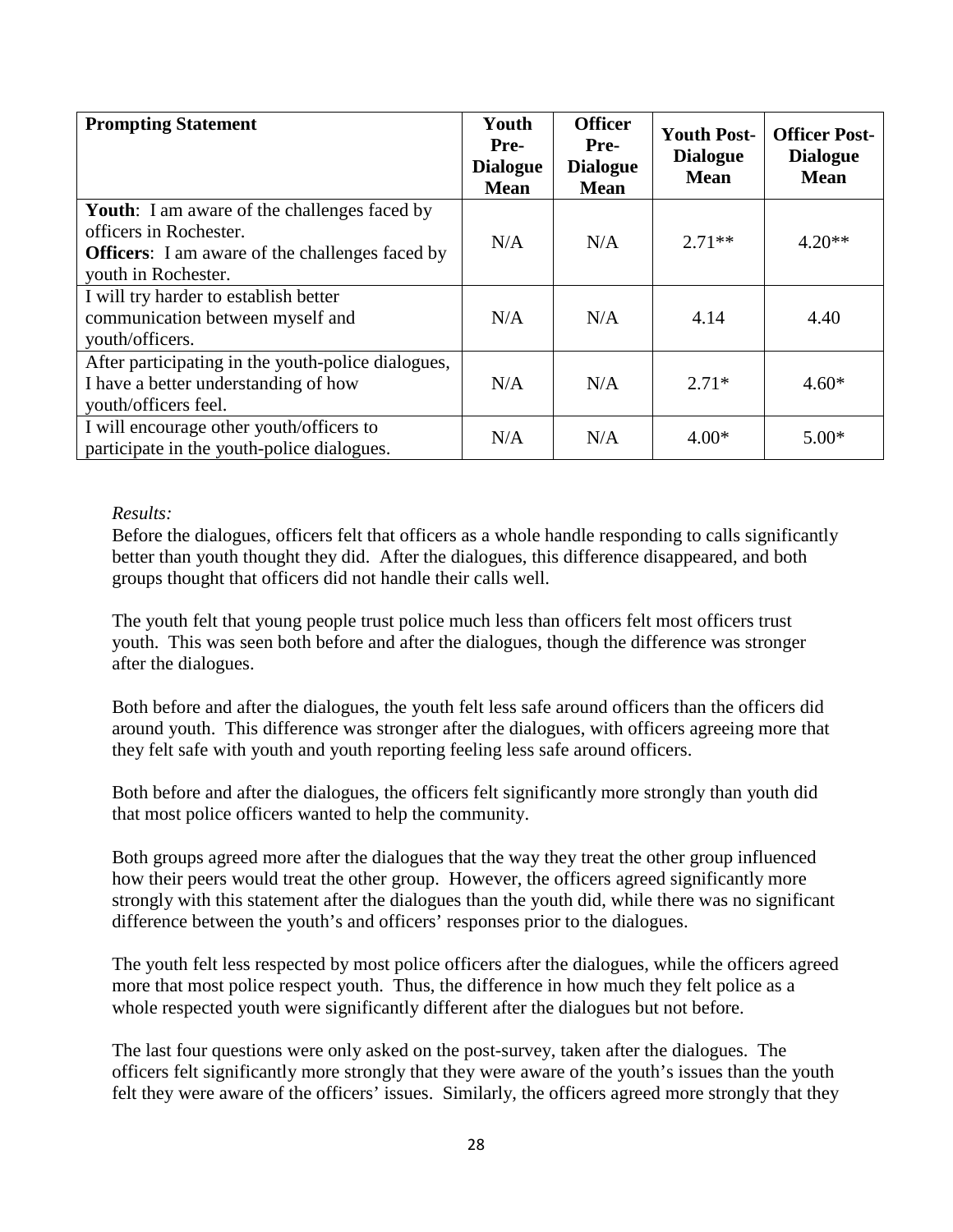understood how youth felt than the youth agreed they understood how officers felt. Finally, the officers reported being significantly more willing to encourage their peers to participate in these dialogues than the youth did, though both agreed they would encourage peers to participate.

Despite these differences, there are some commonalities between the groups that are worth noting. Both groups wanted to work to improve youth-police relations, and both felt that youth and police could work together to help their community. Yet interestingly, there were statistically equivalent levels of distrust between the youth and police. (In other words, the youth reported distrusting the police just as much as the police reported distrusting the youth.) Likewise, both groups were neutral about respecting the other group as a whole when overtly asked, both before and after the dialogues. They both, however, agreed that youth-police relations could be improved, and they both agreed to work harder to establish better communication between the groups.

## *Trust and Respect*

Many of our questions focused on the ideas of trust and respect among police and youth. When looking at whether or not the participating officers personally trusted youth, the reported level of trust increased from the pre- to the post-survey. When asked whether police officers in general trust youth, the response did not change from pre- to post-survey. Thus, this shows that while participating officers' attitudes towards youth had shifted as a result of these dialogues, they did not feel that the attitudes of their fellow non-participant officers changed at all.

# *Open-Ended Questions*

The open-ended questions asked on the pre-surveys were different from those asked on the postsurveys. Whenever it made sense, youth and police were asked the same questions.

## Pre-Survey Question: Defining Respect

When analyzing responses to the open-ended questions, it was found that both the police officers and youth had similar responses to describe the word respect. For example, the majority of participants in both groups answered that respect is treating someone the way you would like to be treated. One youth and one officer felt that respect is earned, not just given. An officer wrote that, "Respect varies, depending on age/gender, but always with kindness and dignity."

## Pre-Survey Question: Why Participants Wanted to Participate

When asked why they wanted to participate in the program, both officers and youth shared a desire to get to know each other and to work together to improve the community. Some officers wanted to "dispel myths" and teach the youth why officers do what they do, and one youth mentioned specifically being interested in learning about officers' actions. The youth wanted to teach the officers about themselves and why they feel the way they do about police, and the police independently reported being interested in learning this as well. They all wanted to improve communication and the working relationship between the youth and police, citing the dialogues as an opportunity to communicate in ways that are not normally available to them. One youth specifically said that they want to "have a different perspective of police."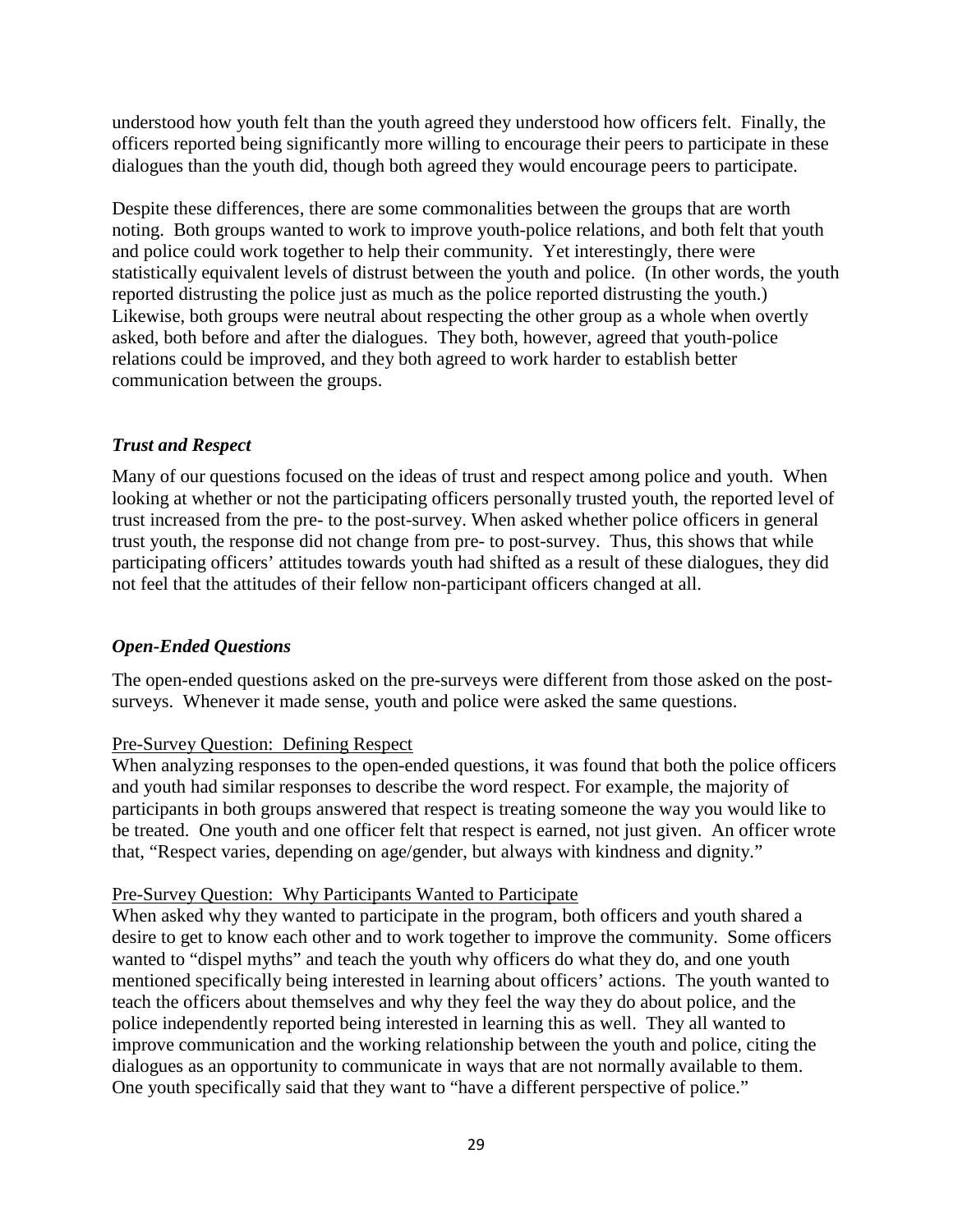## Pre-Survey Question: Willingness to Share

When asked why they were willing or able to share their own opinions and feelings in this process, both groups expressed a desire to improve or change youth-police relations and to understand each other. Many participants, whether youth or officers, simply stated that their experiences and their awareness of the tension between youth and police made them willing and able to participate. Some of the youth recognized that they were willing to participate because they "don't get along well with police" and wanted to see that change. They stressed the importance of all participants being open-minded and honest if any progress was to be made.

Several expressed a righteous or moral stance, saying they were able to participate by "being bold, and standing up for what's right" (a youth). In contrast, another youth said they were willing to participate because it was "my job." The officers often expressed duty, stating that, "Police play [an] important role in shaping the relationship of police/youth. I feel it is important to improve it." Another said, "I believe it will help youth understand that all police are not just a badge."

## Why Participants Were Willing to Listen

When asked why they are willing to listen to the opinions of police officers, the youth had varying responses. Most said they wanted a better relationship with officers or thought they could learn from the officers and in turn help others work with officers better. Some youth said that they were not willing to listen to the officers, while others said they were willing to listen simply "because it matters in my eye."

When asked why they were willing to listen to the opinions and feelings of youth, the officer respondents expressed wanting to achieve better understanding and to have a better relationship with youth, in addition to increasing youth cooperation with police. They felt that they could learn from the youth and could in turn do their jobs better. One put it quite well: "If you can't understand where others are coming from, you can't help them."

On the post-survey, only the youth were asked this question again. When asked why they had been willing to listen to officers' opinions in the dialogues, three youth cited a desire to get a better understanding of the police or for the officers to understand the youth better. One youth wanted to give the officers a chance to speak their minds, just like the youth want to do; they emphasized that it is only fair for them to get a chance to argue their side as well. Another youth commented, "[Because] we all are similar in one way or another. Our feelings about officers can be changed [because] of the conversations, interactions, dialogues. Relationships are built, respect is gained, and solutions/problems in your life or community can be decreased." Another youth was willing to listen, "To get them to see how I work, and what I do around the community, and let it be known to improve." It seems that the youth had a lot more to say in response to this question after the dialogues than before.

## Prior Youth-Police Activities

When asked to describe prior participation in youth-police activities, five out of the eight youth informed of prior participation in some type of youth-police activity, while the other three reported no prior participation. Two had participated in Teen Empowerment's Youth-Police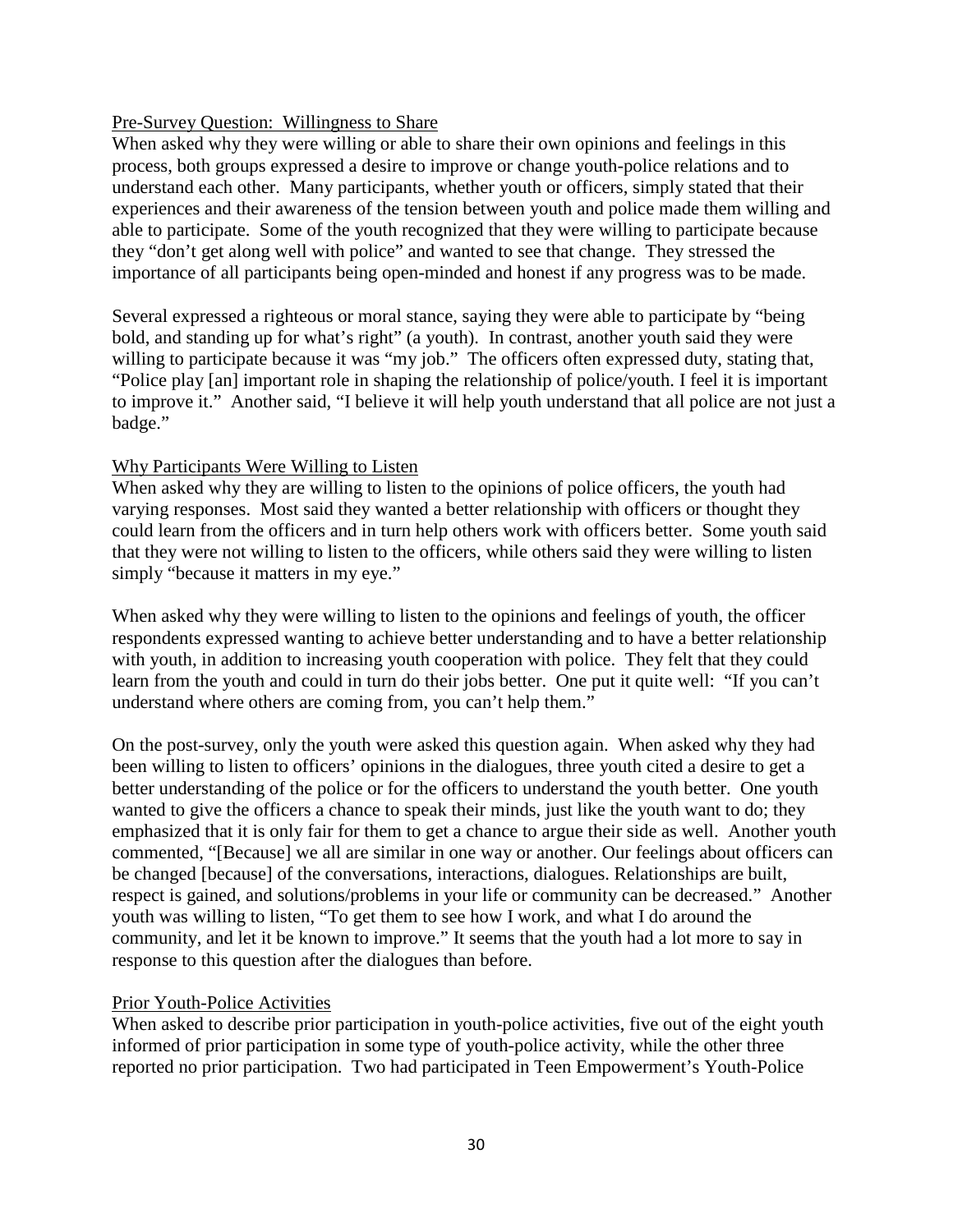Dialogues in prior years, and another one had been involved in Teen Empowerment's youthpolice symposium.

Four out of the five officers had done some type of activities with youth before. They included: scuba-demonstration events, Police Activity League events, speaking at city schools, mentoring or coaching students, criminal justice camp, and police explorers. Overall, it seems like the officers had primarily participated in activities with younger youth or with youth who were interested in criminal justice as a career. Those who had been involved with coaching or mentoring students did not specify how old those students were.

## Post-Survey Question: Most Important Result

When asked on the post-survey about the most important thing the participants got out of participating in the dialogues, the youth replied that they have a better understanding of police, they had a chance to voice their opinions, and they realize that police are human just like them. In other words, they saw a different side of the police. One was simply glad to see "that we met with police and got along with them with no problems." One youth stated that the most important thing was that "there is a possibility and an opportunity that we as a community can improve in police relationships." Finally, one wrote, "The most important thing I got out of the police dialogue was that police are always under peer pressure, and that they have somewhat hard lives, like us youth do. And, they respect us more than we thought police did."

The police officers felt the most important thing was that it gave them the opportunity to learn from youth and have a better understanding of youth. They were able to understand better what they go through and "why youth see police the way they do." Another officer felt it was most useful to learn how much the youth wanted "officers to be more understanding and explanative with them."

## Post-Survey Question: Challenges

When asked what was difficult or challenging about the dialogues and how they could be improved, two youth responded that there was nothing difficult. Another commented that their dislike for officers made it difficult to fully participate. One youth suggested having more events with both youth and officers such as neighborhood block parties.

The officers responded to this question with suggestions to stay on topic and allocate more time for certain discussions. The need for more time was important to the officers, and one youth mentioned it specifically as well. In addition, one officer commented on the need to stay on task, as well as questioning the effect the dialogues could have on youth and officers outside of the group. The same officer suggested having longer sessions with more straightforward questions rather than multiple questions for each task. The officers further suggested possibly walking in the neighborhood with the youth organizers, so that their efforts to heal relations could be seen by other youth, "which would hopefully help transfer the effects of their improved relationship to youth and police outside the group." They acknowledged, though, that this might put the youth in difficult situations with their peers. Finally, one officer expressed frustration and powerlessness in their ability to help the youth: "It's difficult to hear how some of them have had it and/or have it, and it's challenging because most of it is not something I CAN DIRECTLY IMPACT."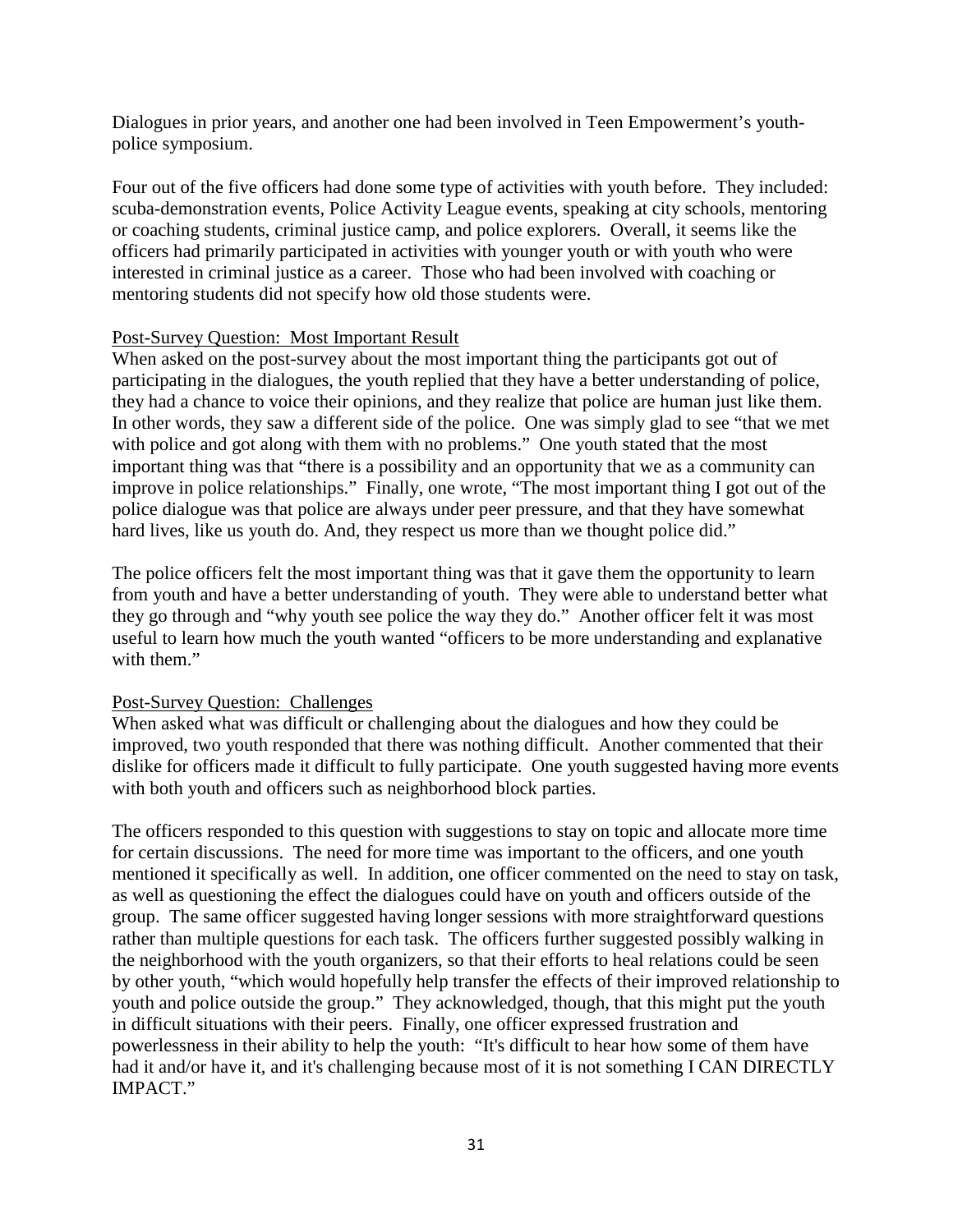#### Post-Survey Question: What They Learned

When asked to describe something new youth learned from the officers, two youth learned that officers have some of the same struggles and issues as they do. Two youth acknowledged that officers have policies and rules to follow and face getting in trouble too. They learned how police get their calls and information and how that makes their job difficult. Another youth acknowledged that not every officer is "out to get you, and that some do care about the community and loves to be involved with programs like Teen Empowerment to… get opinions from youth like us." Another youth was happy to hear about the officers' volunteer work and that the officers listened to what the youth had to say about their community.

The officers reported learning that the youth really care about improving youth-police relations, their personal situations, and their community. One described this well: "Prior to the project, I have only come across mostly youth that convey an attitude that they do not care about life, and do not care about the community. It was nice to meet with youth that I could tell cared about their lives, and cared about the community they live in. I also learned a lot about the frustrations they have faced as they grew up and that they face on a day to day basis." Another officer acknowledged that, "There are a lot of good kids in the community who get swept up in the negative behaviors of a few." Another officer commented that, "These kids are articulate, smart, and have to deal with lots of shit to just get through the day."

## Officer Post-Survey: Expanding the Project in Law Enforcement

When the officers were asked if they thought the project could have a broader impact on law enforcement agencies, one officer responded, "Yes, it needs to be done on a bigger scale to reach out to more officers/youth. Maybe create a volunteer based program in juvenile facilities where a focus group can be drawn from." Another officer wrote, "Yes, I think officers should be required to meet with the community, including youth, on a more regular basis, possibly setting up a few hours a week for officers to respond to community events, in addition to rotating officers, youth, and other community members to improve relations. I wish more youth had a similar attitude that the youth involved in this project had." One officer stated, "The more people on each side get involved, the bigger the impact. That said, both sides have to really want it." Another acknowledged that more knowledge and understanding will be gained with more dialogues, which will lead to greater compassion. Some suggested making the groups bigger and then following-up after the project ends. Another officer believed that more police departments besides the City of Rochester should be involved with these groups, since many city kids are moving or traveling into suburbs, and cops there "don't have a clue" what they go through.

#### Additional Comments

When asked for additional comments, one officer stated, "Overall it was helpful in understanding some of youth's issues and letting them see us as people, not cops." Another officer commented, "As we work with teens, we should also work with younger groups to have an impact before prejudices and bad feelings develop." One officer commented, "I enjoyed this, and wish to do more of it."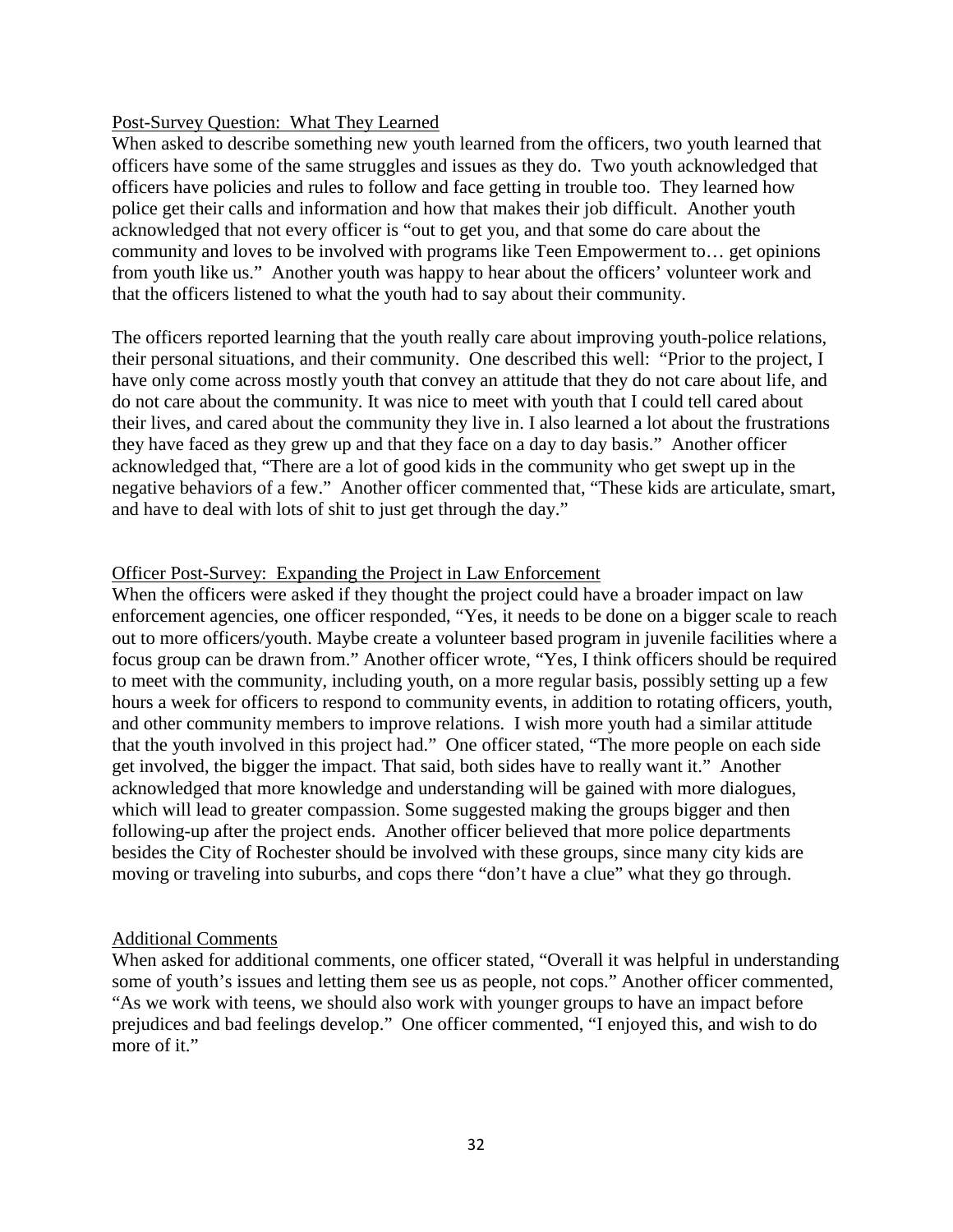# **Focus Group and Interview Results**

After the completion of the youth-police dialogues, separate focus groups were held for the officers, the youth, and the facilitators. These were run by a researcher and note-taker from the Center for Public Safety Initiatives, neither of whom knew any of the participants prior to these focus groups. The intention was to provide a space in which each group of participants could discuss the dialogues without any of the other groups there. Later, one-on-one interviews were conducted with a youth participant and an officer participant who were not able to attend the original focus groups. This section summarizes themes discussed in all groups and interviews.

# **Overview**

The first focus group was for the officers and was held at the Gandhi Institute two days after their final dialogue session with the youth. Four out of the five officers attended. The consensus was that the officers were very pleased with the dialogues and were very glad to have participated. They offered some suggestions and were confident that these dialogues could help heal youth-police relations if expanded to include more youth and police over time.

The next focus group was with six out of the seven youth participants. The youth felt the dialogues were, overall, a positive experience. However, there was a noticeable difference between the youth and the officers. The youth seemed much more hopeless about the dialogues being beneficial for themselves and for their community. A few of them strongly questioned whether the officers were sincere, open, and honest. The youth seemed to see the goal of the dialogues as an unachievable ideal, since they would go back to their everyday lives and still face the same issues with other police officers. Nonetheless, both youth and officers seemed to learn a great deal from each other and were able to apply some lessons to their lives.

Interviews were held with one youth and with one officer who could not attend the focus groups. These interviews were useful for researchers to hear from participants away from the group context, avoiding potential peer pressure or other social effects. The officer who was interviewed largely shared the same opinions as his colleagues. The youth who was interviewed tended to have a much more positive outlook on the dialogues than some of the other youth did, but she was confident that she was able to express these positive opinions during the sessions with the other youth.

Finally, a focus group was held with the Teen Empowerment facilitators. They were able to provide us insight into some of the finer workings and historical aspects of the youth-police dialogues, as well as a larger perspective on how the program fit into the community and how it was organized. They also had unique insight into the participants, having worked with them over time.

## **Getting Involved**

We first asked how the officers had gotten involved and what they expected. All officers had volunteered via e-mail. One officer was interested because he wanted to be more involved in the community; he was new to working in the area and to working days, so he encounters youth much more and wants to work to improve things. The officers were surprised to learn that many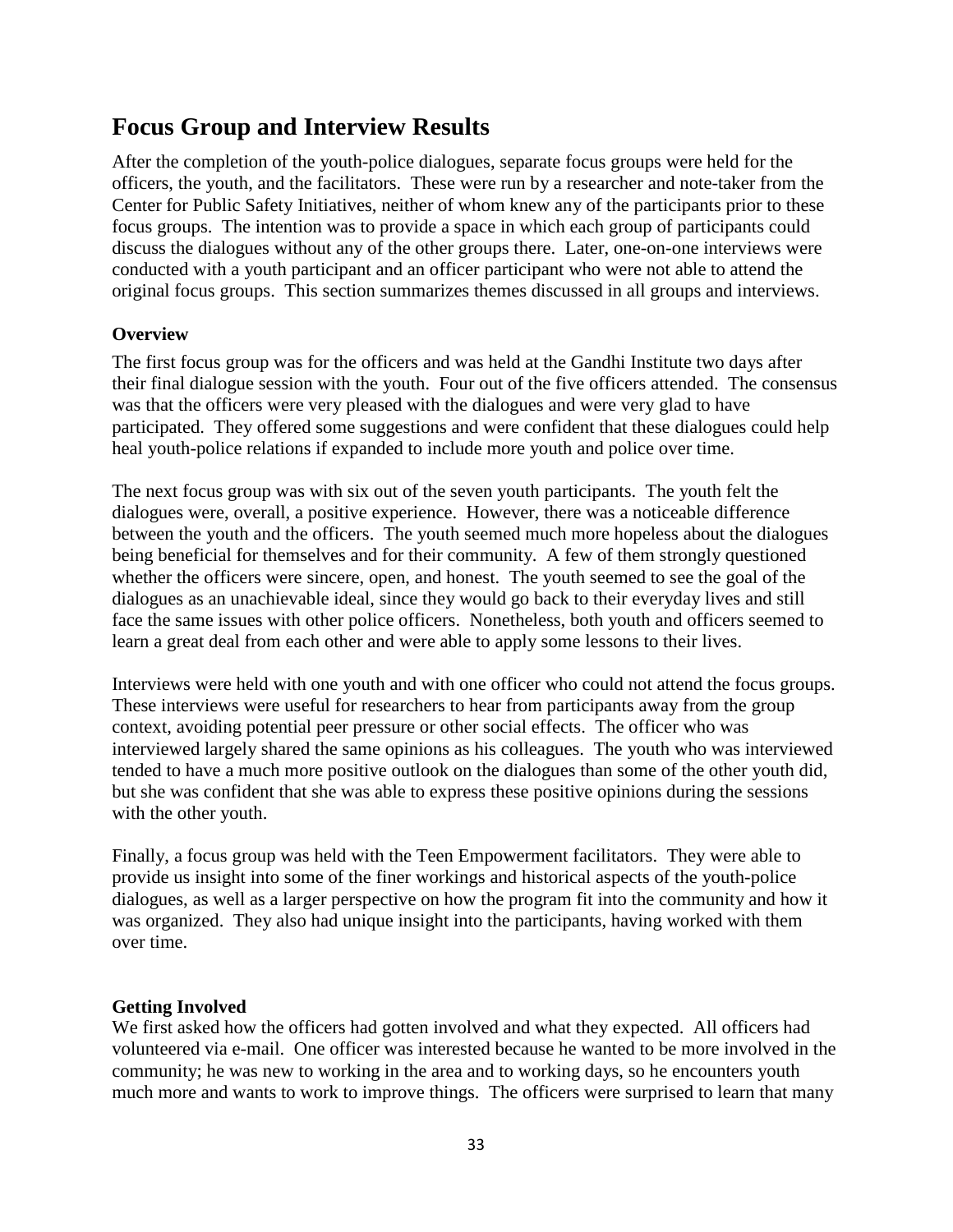of their fellow officers had participated in prior youth-police dialogues with Teen Empowerment, but they had never heard them mention it. The officers reported not having many expectations, though they somewhat expected to be working with younger "youth."

The youth got involved with Teen Empowerment through family members, fliers they were given, school counselors, and verbal outreach by staff. The length of time for which the youth were involved in Teen Empowerment ranged from a couple of months to about three years, with two or three youth having participated in past youth-police dialogues.

Because Teen Empowerment has been facilitating and coordinating youth-police dialogues for several years now, we asked what their sense was as to why youth and police are willing to reach out to each other and participate in these sessions. They initially said, "Because things are so bad" between youth and police, but quickly offered more detail. They felt that from the youth's perspective, there is always a bit of curiosity because they don't know any police officers personally and probably have never talked to one in a neutral setting. They may be curious because it is "out of the norm." Both the youth and officers just want things to get better.

Also, the facilitators recognized the importance of monetarily compensating the participants. They felt that if this was taken out of the equation, they would not have been able to get the kind of youth in the room as they did (i.e. youth that have lived and been on the streets). For officers, being compensated and supported by the department led to increased commitment.

The facilitators thought the idea of logging community service hours might encourage some officers to participate because it might help them when they're up for promotion. Also, the officers were glad to participate because talking at the Gandhi Institute was much safer and less stressful than being on the street. It also gave them time to reflect and work in a different way from normal.

That said, once the dialogues start, the facilitators notice a sense of caring develops among the individuals in the room. They develop human connections, evidenced most acutely by how much the officers wanted to keep in touch with the youth after the dialogues were over.

## **Environment of the Dialogues**

All participants, including those who were interviewed one-on-one, stated they felt comfortable speaking their mind in the group and felt that others did as well. Youth and facilitators were concerned because one of the officers was a sergeant, but the officers expressed no hesitation about fully and honestly participating. Some youth, as discussed below, occasionally felt guarded, but for the most part still spoke their minds.

#### **Ratings of the Dialogue Series**

We asked the officers to rate the sessions overall. All officers gave it at least an eight out of ten. They seemed to learn much from the dialogues and were very glad to have participated.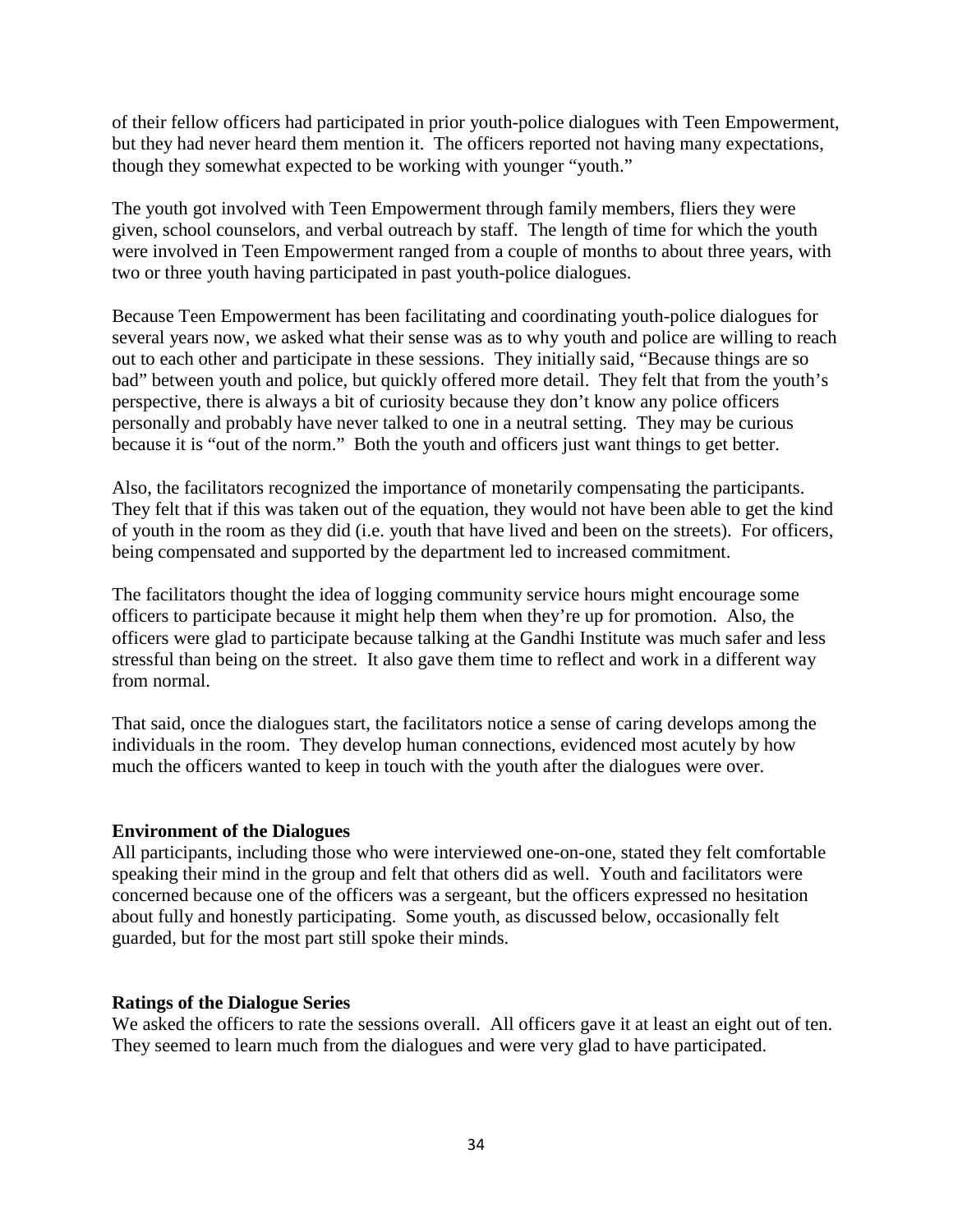The youth, on the other hand, gave very neutral ratings. Most were slightly positive, while some were negative. The youth were satisfied with the dialogues themselves and thought they were essential in order for officers who do not live in the city to understand youth and improve relationships, but they felt pessimistic about the possibility of any true change in the community. One youth felt that no matter how good the dialogues were, "crime rates are still going to go up and police brutality is still going to exist."

The one youth who gave the highest rating – a seven – said "it was cool" but expressed a concern regarding how honest conversation could be among the officers if their sergeant is also in the room. Another youth expressed concern that the officers who were present were not the ones they see on the streets. Some youth felt that if they needed to get out of a situation, the officers probably would not or could not do anything for them. For those reasons, the one who gave it the lowest rating – a one – felt it was a waste of time, though hoped it was not.

## **Memorable Experiences**

The participants and facilitators were all asked what their most powerful or memorable experience was from these dialogues. The youth largely agreed that it was powerful to see everyone be honest and share their feelings. Several youth thought it was powerful just to have civil conversations with police and to see "how things were on the other side of the fence."

One youth, who had participated in the dialogues last year, thought the most powerful moment was when one of the officers from last year's group came back to visit during one of the sessions simply because he wanted to drop by. The youth was glad to "see a change in him," compared to how she used to see him on the streets. She said that moment "makes you think that maybe the dialogue between police and youth can change things." The facilitators acknowledged this as a particularly powerful moment as well and confirmed that it was not planned in any way.

One youth's most powerful experience was watching officers come out of their shells. She felt they stopped justifying and defending themselves in the dialogues and were more themselves, recognizing and acknowledging some of the wrong that had been done by other officers to the youth in the past.

Some of the officers felt that the most valuable thing was to just hang out with the youth and have everyone treat each other as humans. A discussion about role models "hit home" for another officer. He was pained to hear that the youth have very few or no role models, while having a role model has always been a given for him. He was also struck by a youth's insight into the city's social systems. The youth explained the phrase, "You get what you put in." The youth felt that because very little is invested into issues like youth-police relations or failing schools, one should only expect to get very little out.

For the facilitators observing this process as a whole, they were pleased to see that in their own time, "everyone found their place" in the dialogues and were able to open up and participate fully. They also sensed reaching a "middle point" in the dialogues where they realized that everyone was on board and excited about the sessions. The facilitators also enjoyed witnessing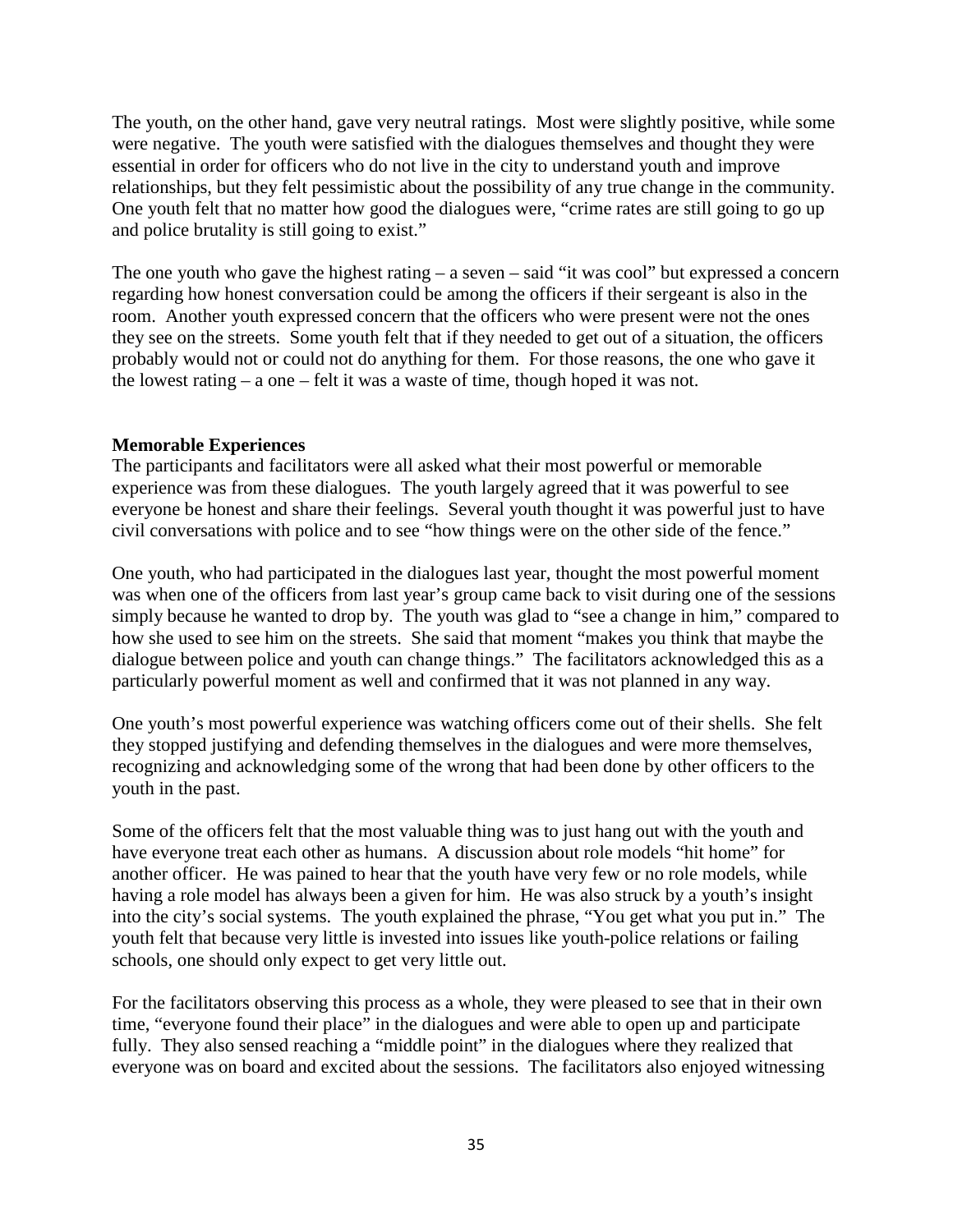the first session because there was, as with past dialogue series, a lot of tension in the room, and they get to watch it slowly break down.

## **Changing Contexts**

The officers felt a major benefit to participating in the dialogues was to let the youth see them differently from normal, since the nature of the officers' job is to run into people only when they are in bad situations. They felt this change in setting was very important for the youth and officers to find common ground and develop relationships outside the context of a conflict. They felt it was a unique opportunity to get to know the individuals in the community. One officer hoped that the dialogues would help the youth feel comfortable about going to him if they needed something.

The facilitators felt that these dialogues provided a rare and beneficial opportunity for officers to express themselves. They felt that the sessions were almost like a support group, in which the officers could acknowledge what they go through. They also guessed that it was helpful for the officers to meet and relate to the youth in a situation that was not charged by role expectations, law, and/or an already-tense situations. This gave them a true chance to see the youths' perspectives and listen to their issues without chaos or danger.

The youth also benefited from the change in context by being able to truly express themselves to officers, with whom they normally must be on the defensive.

The facilitators recognized that most officers know things are bad, but it was important for them to really see the impact and recognize that they are part of the impact – in either good or bad ways depending on their choices. They felt that for deep change to occur, we need to reach a tipping point where most officers and youth recognize that they can choose to make things better.

# **Worlds Apart**

The officers acknowledged that they obviously come from different backgrounds than the youth, and these dialogues helped them to understand, to a degree, why people get involved with police. They learned what youth go through every day and the responsibilities that youth have. While they tried to relate, they found it sad and shocking to hear the degree of the youth's struggles.

The youth could not see how the officers could maintain their commitment to try to improve things if they did not live in the city. They expressed continued frustration because there are different rules on the streets than there are in the dialogues. "If you try to get your point across [on the street], you just got yourself a charge – disorderly conduct."

Another youth recognized that officers deal with many issues, such as the potential for being injured or killed, but the youth felt the officers can never relate to the youth because they can go home and get away from it, while the youth cannot. "We have to live and breathe it and go through it every day." In their focus group, the officers expressed empathy for the youth and acknowledged how important it is for officers to be able to go home at the end of their work shifts. They recognized that the youth did not have this option and saw how much that must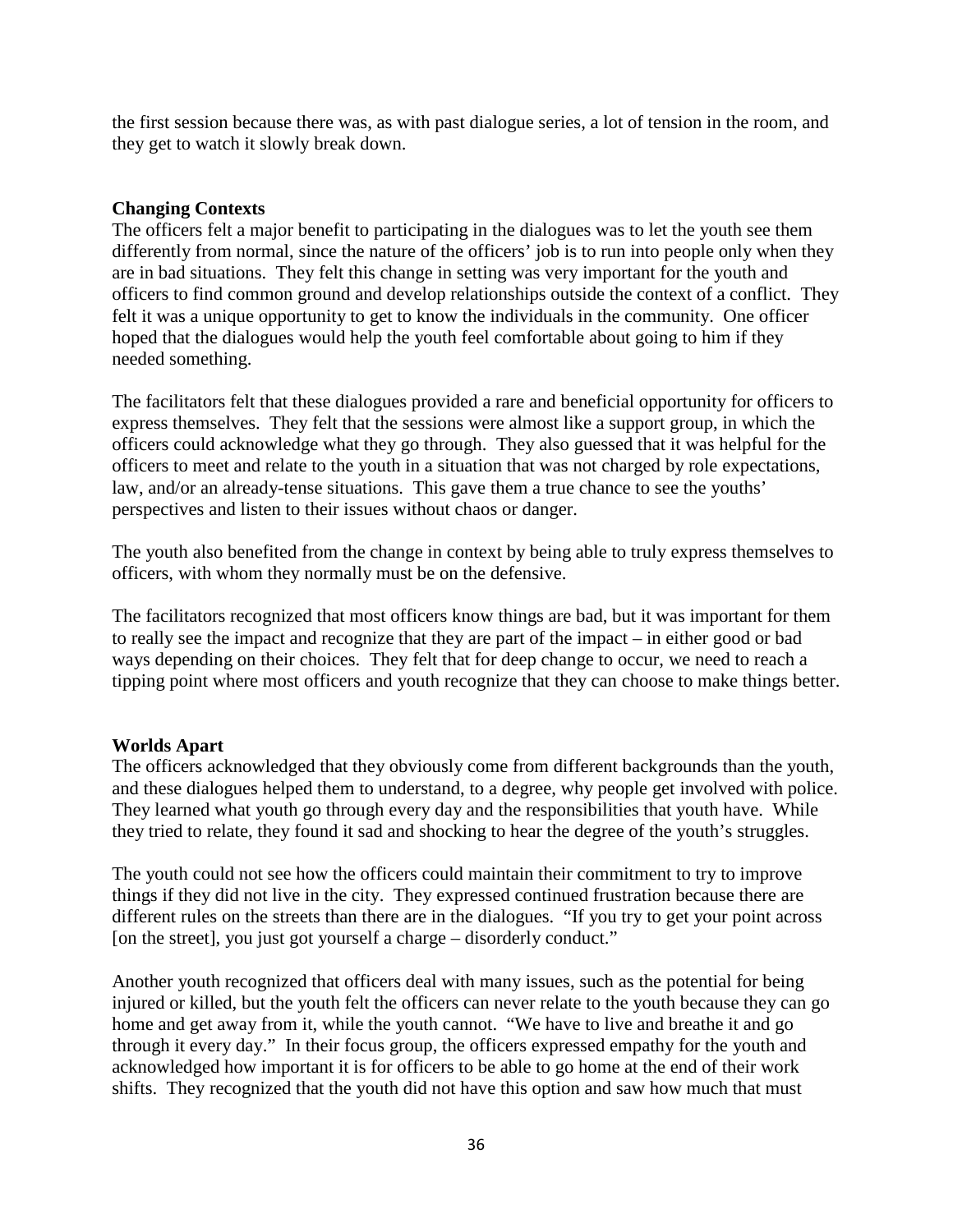affect the youth. This seemed to help them better understand the youth and their pessimism about the dialogues and community change.

The youth clearly felt disconnected from the officers based on residency and race. The youth felt a large benefit to the officers was just hearing about youth's lives, lifestyles, and situations, though they felt the officers could never truly understand unless they lived in the city and had the same skin color. They hoped that hearing it would at least make them better officers.

The youth further pointed out that the officers grew up with father figures and possibilities for jobs, while the youth have to sell drugs to pay for food and never had anyone tell them to do the right thing. All participants recognized that many youth need better structure in their families and that too often they start off early with nothing and cannot depend on anyone to help them.

The youth also disagreed with the officers when they described their job as more verbal than physical; the youth see police as more physical than verbal.

## **Healing Relationships and Trying to Relate**

The officers discussed how in the first session or two, they felt guarded, fully aware of the negativity with which police are received in the community. One officer said, "As much as they're guarded from us, we're guarded from them," referencing that police have to look out for their safety when in the community. They felt they should, at first, wear their uniforms and maintain distance and caution in the conversations. The officers did not quite know what to expect at first, and they are also trained to be on guard. They were not sure if they should be ready to defend themselves against verbal attacks. The officers said that by the second or third session, this dividing line was gone. It was quickly obvious that group members were there to come to an understanding with one another. They felt comfortable coming to the sessions without their uniforms, and all members of the group were greeting each other upon arrival. By the last session, officers were giving out business cards and asking how they could follow up with the youth to know how they were doing. One youth described Teen Empowerment as a "comfortable place – don't have to watch your back, just come here and relax." This shows that youth and officers felt similarly about the atmosphere of the dialogue being conducive to building relationships.

The youth reported that the dialogues did not really change their attitudes or perceptions towards police. They admitted they had not before considered what kind of issues the officers went through; they knew their job was stressful, but never really thought about how it affected them. In the end, though, they felt that everyone has issues, and that it is not an excuse for handling people badly or going for a gun. When they deal with police, the youth are expected to "check our attitude," be polite and calm to avoid going to jail; they wondered why officers are not expected to do the same thing. That said, there was some discussion among the group about whether youth really do check their attitudes or just "run their mouths" when about to go to jail.

The officers also felt it was useful for the youth to hear that the officers have problems in their lives, too, though they are often different from those of the youth. The youth thought the officers "lived lives of luxury" and that while they do live more comfortably than many of the youth, it is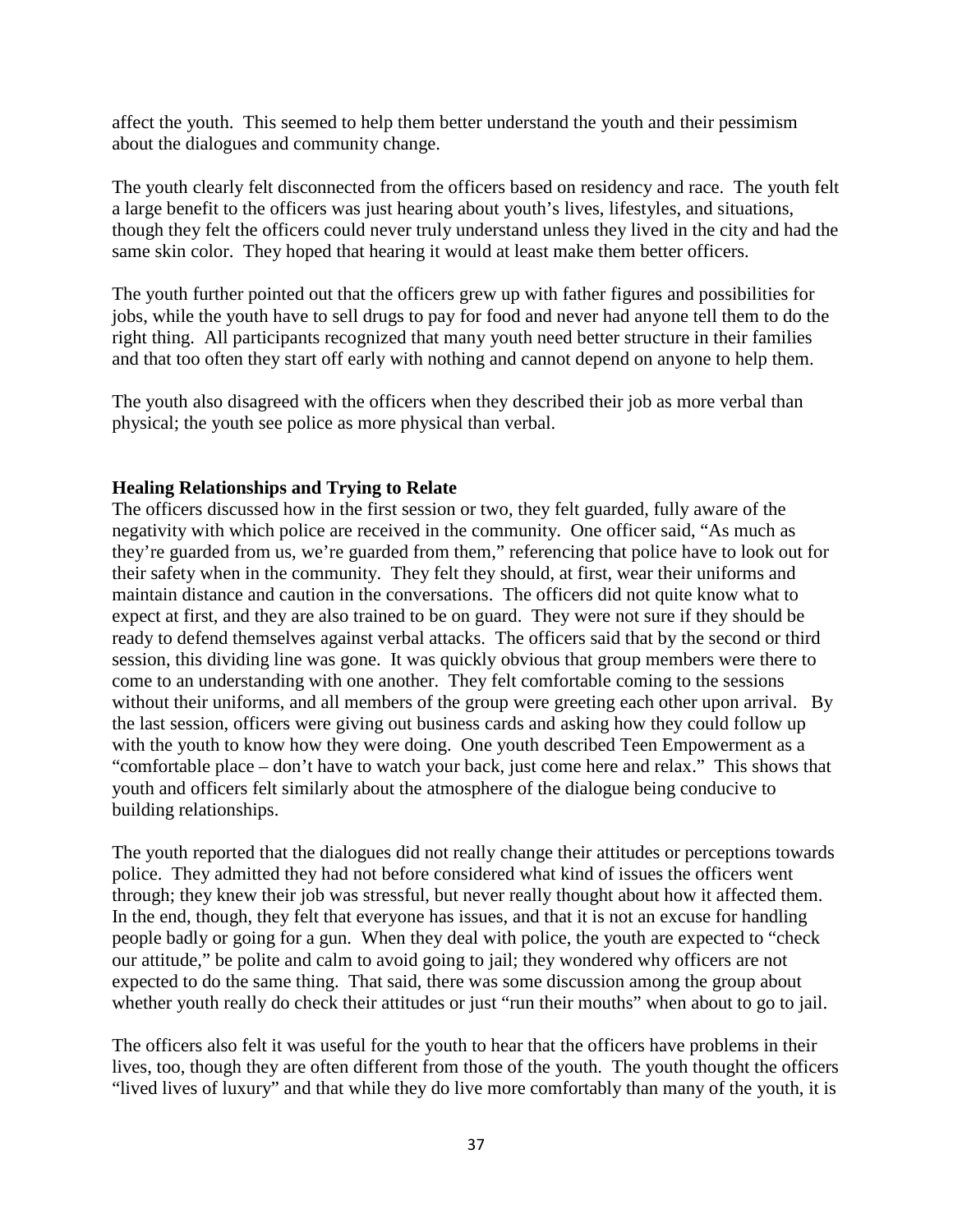not as good as they think. Officers often work nights, lose sleep, have kids and bills to worry about, and struggle with alcoholism, high rates of divorce, and proneness to suicide among their colleagues. They said, "It seemed like they thought we have everything… and they have nothing." The dialogues helped the youth realize that this was not entirely true. It made the officers more relatable to the youth, even if they did not see it as an excuse for poor behavior.

The officers were able to develop relationships with the youth by learning about issues they did not know were so critical in youth's lives. Some were shocked to hear that some of the youth's biggest frustrations are not having enough food, how frustrated they are with their poor educational options if they go to school, and how truly difficult it is for them to find a job. The officers were able to empathize and were glad to see the youth cared about their own futures and about their community, just as the officers do.

The facilitators felt that asking one particular discussion in the second session really helped the youth and participants relate to one another. They were asked to share an issue that they were currently dealing with. Participants really spoke about their personal lives, allowing for feelings of relatedness. They felt this somewhat indirect but personal question worked far better than very direct, topic-focused questions, such as "How do youth and police treat each other in Rochester?" for developing relatedness.

## **Ability to Generalize Outside the Group**

Officers felt the youth participating in this group were the "exception" and not like the majority of youth they deal with every day. Youth also felt like the officers were the exception among officers. Both groups felt the "norm" of each group would not participate in a dialogue session like this. The officers truly respected and admired the youth for participating and stepping out of the norm to work for change. Though the officers did see themselves as a bit outside the norm among officers, the youth thought that with their past criminal justice involvements, they were decidedly the "norm" for who the police deal with.

Many of the youth were concerned that the cops who were in the room were not the ones that needed to be in the room; these were the cops who volunteered and who "don't do wrong." They felt that, "There's nothing really to accomplish here" except making them aware of what is going on when encountering police. Officers agreed that police with more punitive policing styles would probably benefit more from these dialogues.

#### **Changes in Behavior**

When asked how the dialogues benefitted them or their work, the officers discussed small changes they have made in how they approach their jobs. They emphasized that there is little room for substantial changes in their work, as they have protocol and must handle situations with safety as the priority. They all agreed that they have always approached people first with respect and courtesy. Their behavior after that depends on the circumstances and on the actions of the individuals involved. They also acknowledged that they get a large number of calls, such that officers do not have much time to really talk with the people they encounter.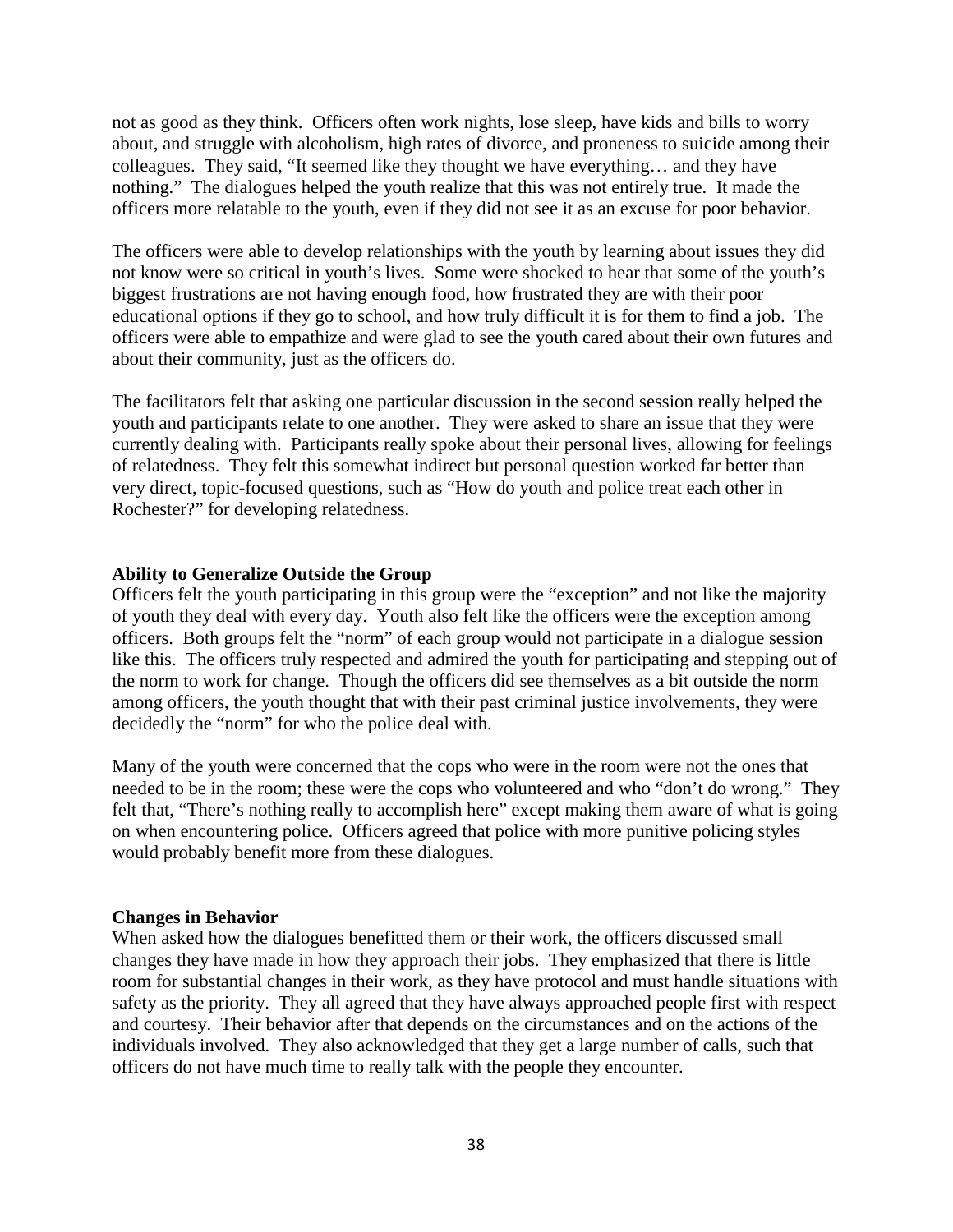That said, the dialogues have helped them to approach situations "with a bit more understanding." The officers felt that they now give the people they encounter more benefit of the doubt and react less quickly. Even if the results were the same, one officer learned that the youth really just wanted the officers to listen and try to understand the situation more fully. The dialogues strengthened their understanding that the individuals they approach are not at their best and that disrespectful actions can sometimes at least explained by the circumstances.

Also, some officers identified specific changes in behavior or mentality that they think are the result of these dialogues and what they learned from the youth. One stated that his way of working with youth has shifted so much that his partner asked him, "What's with you?" and he replied, "Teen Empowerment." Another officer said that he has seen some of the youth outside of the dialogues, and they have waved to each other.

The officers also learned from the youth how important it is for them as officers to seize opportunities to make bad situations better for the people involved. One officer revealed a powerful story. The officer had stopped a car and had to arrest both the driver and passenger because they had active warrants. They were the mother and father of three children sitting in the back of the car. He remembered the youth in the dialogues saying how they had childhood memories of police taking their parents away. He stated that once the parents were secured, he made a particular effort to go back to the car and talk with the kids to try to make the situation a little better for them. He reflected that officers "wear two hats," one that is primarily concerned with safety and securing a situation, and the other which deals compassionately with people.

The officers realized that they should be more aware of the potential traumatic effects of their actions on everyone witnessing them. They mentioned that if they come to a house where there are children and they have to deal with the adults, they can ask the children to go in a different room so they do not see or hear what goes on.

Some of the youth also felt limited in how much they could change their behaviors towards police. They felt that police have a position of authority and use it to treat them unequally, so they must deal with police as if the police are lying. They felt that even if you give a police officer respect, you do not receive it back. Some felt that "you're fucked either way – if you respect him, you go to jail, if you don't respect him, you still go to jail," and they saw little point in being nice to officers in such powerless situations. Nonetheless, one youth felt he would give an officer respect because it would help get out of the situation or be treated less harshly.

One youth described a situation where he used what he learned from the officers. He was approached by police on two separate occasions. Rather than getting defensive, he just walked away calmly and spoke nicely to them, de-escalating the situation. He noted that, "If I acted with an attitude, I would have gotten a charge for a negative reaction to a negative comment. I've got too much to live for. It's all about your mentality."

#### **Peer and Other Social Pressure**

The facilitators had many insights into the points of view of both youth and police, as they often have had the opportunity to speak with them individually. One particular insight was how much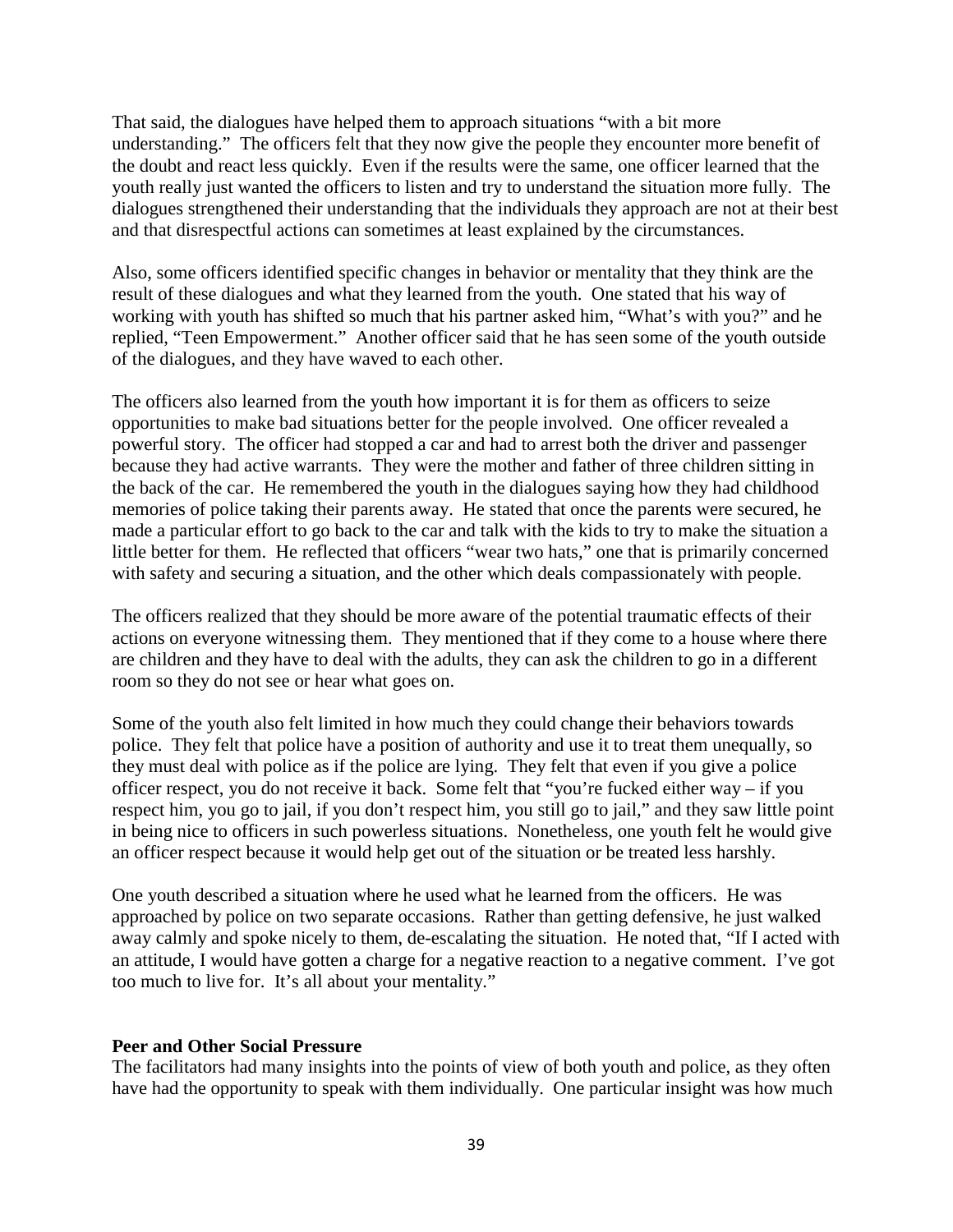peer pressure affects both groups. It is not simply a teenage phenomenon; it is entrenched in other systems, like police departments, as well.

Facilitators tried to discuss this topic with the group, but it "seemed to get to a stalemate." Both groups did learn that their loyalty to their respective group means a lot, which often supersedes a lot of rational thinking. The facilitators felt this might even be stronger among officers than it is among the youth. As an officer, if you're considered a "rat," you have to wonder whether your fellow officers will come quite as quickly to save you when it is literally a matter of life and death. Thus, many accept the status quo. This is very in-tune with the paramilitary-like training officers receive, as opposed to communicative and community-based training they may need. The facilitators learned that officers deal with this by trying to find people within their ranks who are like-minded and then to work with them. The officers also acknowledged this fact in their focus group and interview.

The facilitators remarked how much this sounds like what youth do, especially because it is quite literally about surviving and having your back watched for both groups. They found it difficult to see where change can occur when going up against these kinds of odds, occasionally with their very safety at risk. There are codes of conduct within both social groups that are very entrenched in their identities and which outsiders do not understand.

The youth also expressed strong concern that with the peer pressure these five officers face, nothing can be expected to change. They felt the officer participants would be unlikely to "enforce what they heard from us." The youth were surprised to find how strong an influence peer pressure is for officers and could relate on those terms.

The facilitators felt that there needs to be a paradigm shift in the social mentality of both groups and within the community for change to really take place. Among officers, there is a sense that they are overwhelmed with the group protection mentality, which prevents them from calling each other out for wrongdoing, even if that means occasionally compromising on ideals. The same is true among youth, and this thwarts much of the beginnings of true change.

The youth did not really discuss peer pressure in their focus group, but the officers did touch on the thin line they skate among colleagues. The officers felt it was good to hear that there were other officers who respected youth, wanted things to be better, and were actively working to make them so. One officer in particular hoped that the officers who went through these dialogues would lead by example when interacting with youth by "not coming of so hard," helping other officers realize that they can treat youth with respect and understanding, too.

The officers noted that participating in these dialogues can often been seen by other officers as "weak" or "uncool." One officer expressed that the dialogues would help him speak more freely with other officers about having a community-oriented policing style. He felt he could speak from his experience at the dialogues to reinforce that it is not acceptable to treat people with disrespect. He hoped to speak up more against police wrongdoing.

The officers agreed that if they saw another officer being disrespectful to a youth, they would definitely talk to them later about how they could do things differently; they probably would not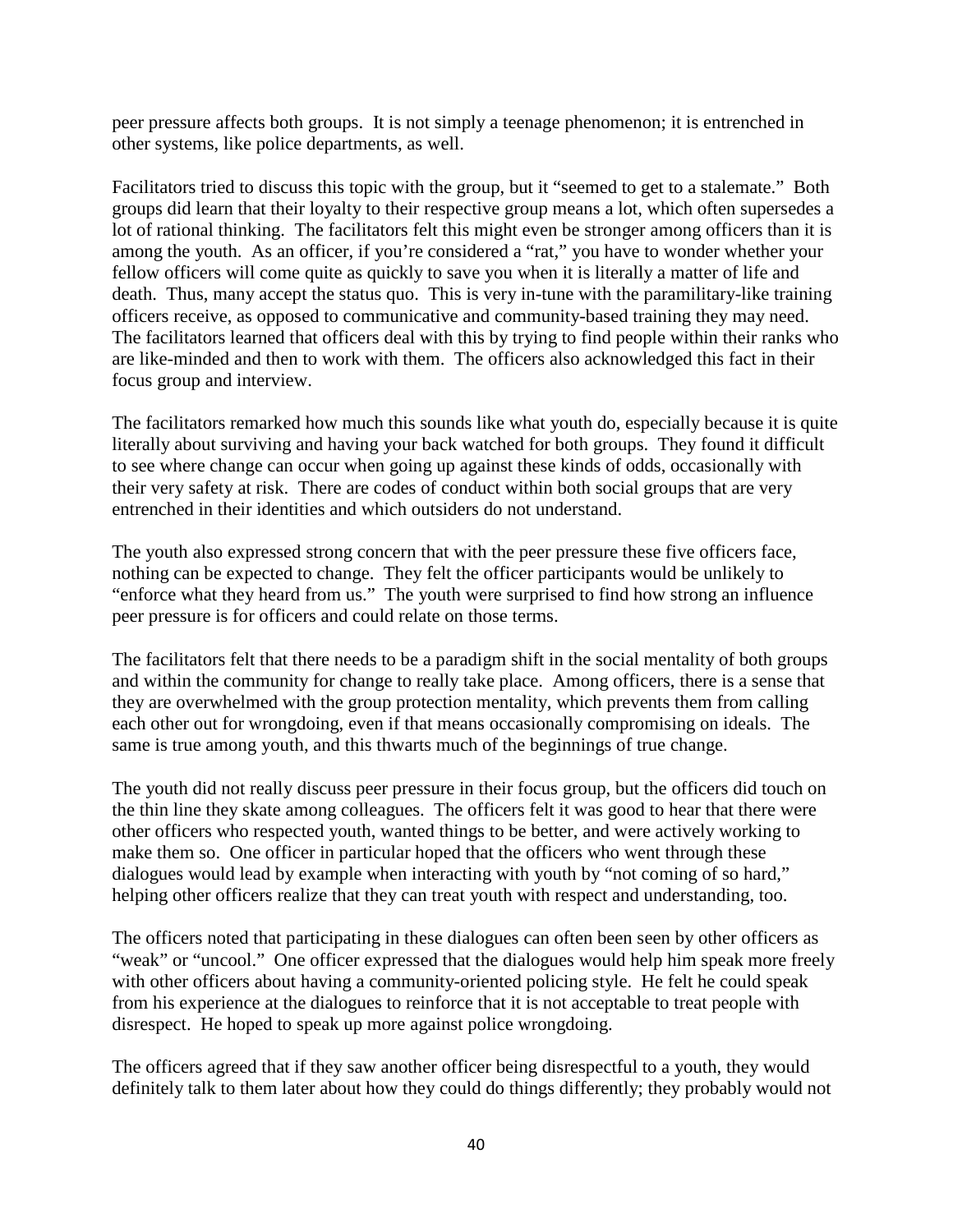usurp the person's authority in the situation itself, unless it was necessary. They thought a good way to get through to that officer would be to tell him or her that talking nicely to someone can help them get information useful for figuring out the situation.

## **Caring for the Community**

Some of the officers knew some of the youth and had even arrested some and were very pleased to see that the youth care about improving their community and the relationship between youth and police. They respected them for getting involved and trying to do their part in their community.

One officer was happy to participate because he saw community members as his customers, and he wanted them to be happy. He felt it was good to have familiarity with the people you work with every day and hoped that officers could do a rotation of dialogues with community members. He acknowledged that this would be difficult to operationalize.

## **Benefits for the Youth**

Some youth reported benefits from participating, while others reported a very strong sense of hopelessness and little to no benefit besides the paycheck. One said that they participated because "one day the police may know me and leave me alone." Several youth felt it was beneficial to learn what an officer's job is really like and what precautions they have to take to do their job safely. They benefited from just feeling comfortable talking with police. Some felt that these insights could help them get out of bad situations with police because they know how to talk to them better now that they understand what they are thinking.

Another youth felt the dialogues taught her how to de-escalate situations by not judging right away and "taking it down a notch." It taught her patience to listen to the officers in the group when it was their turn to speak and helped to clarify differences in how police and youth saw certain issues. She felt that participating in these dialogues was beneficial to her role in her community. She felt like it gave her an opportunity to be a stronger advocate for her household and those who live on her street. She also would use what she learned to go back and talk to friends and family when they felt negatively about the police. She thought these dialogues could help officers see ways to truly help the community, fix the root causes of issues, and give people the opportunity to contribute positively to their communities.

Another youth felt it was beneficial just to be aware of what is going on in the community if they want to be involved in it. The youth thought each participant learned a little more than they knew before. They felt that everyone came away with a different type of perception than they had previously.

We asked officers how they thought the dialogues may have benefited the youth. The officers guessed it was probably useful for the youth to understand why officers do certain things. They were glad to be able to explain, for example, a situation in which one youth felt he was targeted. They explained the nature of how they receive and act on information when called, often approaching innocent people because they fit the description they were given. The youth often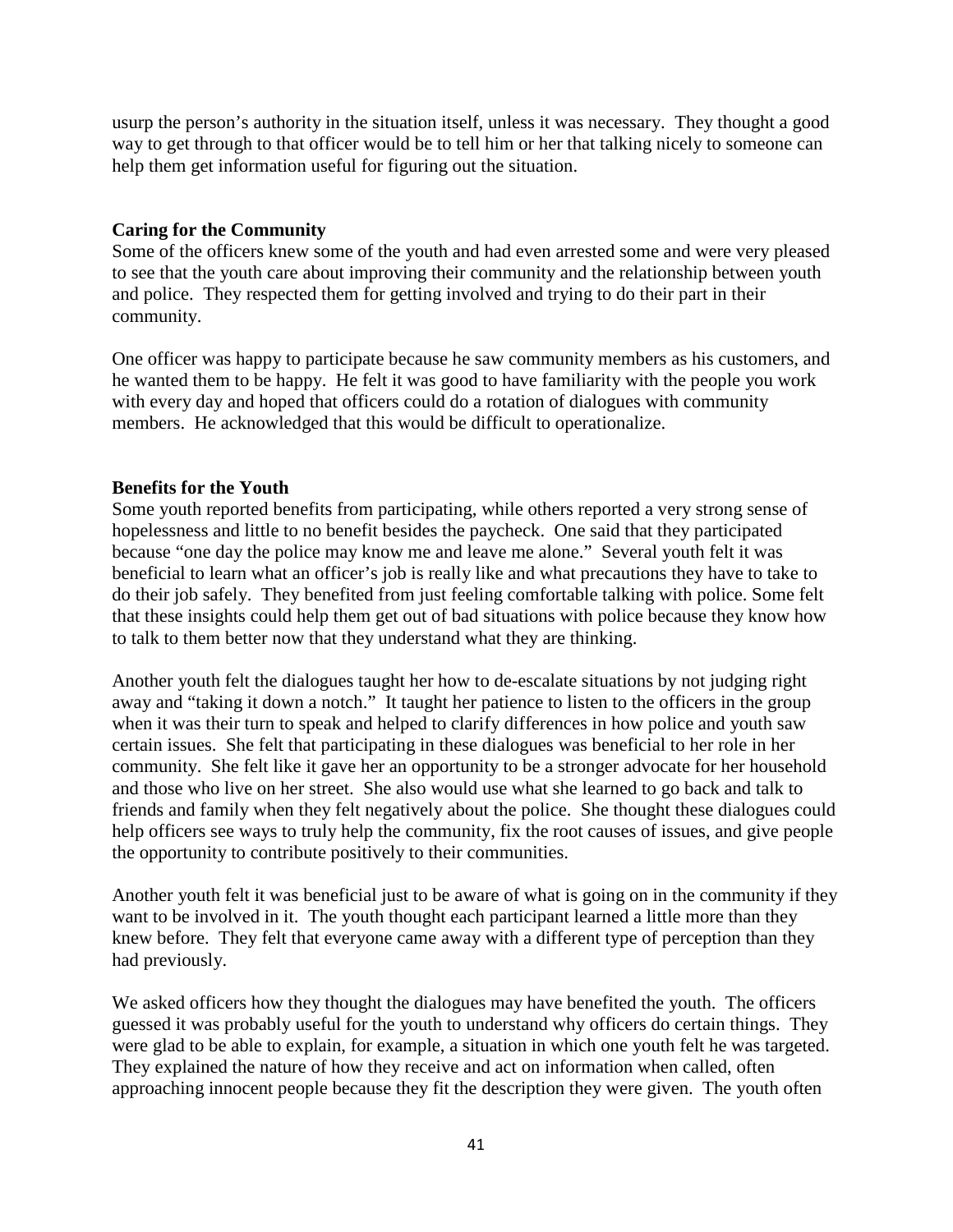interpret this as targeting, so the officers felt it was good for them to see that it was more complicated than that.

The officers hoped that this message got through to the youth: not all police are the same. Each one will treat you differently, because they are different people. Treat officers with respect, and many will do the same by trying to understand what you're going through in tough situations.

Some of the youth still felt very disconnected from the officers, saying that the officers "don't have to worry about poverty, rent getting paid, where their next meal comes from. Their kids aren't going to city schools." They felt that they "had a mutual respect, but not a mutual understanding." As such, one youth felt "This didn't benefit me worth a damn. At the end of the day we're still starving… They'll never understand that." They felt that the police as a whole would continue behaving the way they do regardless of how many people participate. This youth had been harassed and almost hit by an officer a few nights prior to the focus group, and this interaction seemed to reiterate to her that the same things would still happen to her in her everyday life. It seems that the negative actions of a few officers could very easily destroy the small bits of hope that the dialogues kindled among the youth.

The facilitators recognized how hard it is for the youth when the inevitable reality of youthpolice relations in Rochester comes back. If they had a great interaction at the session and then they saw an officer on the street who did not stand up for them, it can just rekindle hopeless feelings about the reality of their relationship. In a neutral place like at Teen Empowerment, they can have commonality with officers, but back in the normal community setting, they each still have their jobs and roles that each person stands by.

Having worked with many of the youth for a long time, the facilitators felt that, for some of the youth, the simple fact that they successfully participated in the dialogues benefitted them. Some were very resistant to even being in the same room as police officers at the beginning. They got to see a different perspective and challenge themselves.

#### **Challenges Faced**

The officers did not find it difficult to discuss youth-police relations with youth. They did, however, find some of the interactives challenging because they had to let their guards down and be out of their element. They referred to the bag toss game, in which they threw around a bag or ball to each other and then were asked what they got out of it. They were impressed that the youth could interpolate metaphors from the game (i.e. tossing the bag represented passing your issues onto other people), and laughed that the officers are very straightforward people who simply thought, "I caught a ball..." They respected the youth for their insight and for learning from it, but they felt a bit out of their league. They described feeling uncomfortable in some of the "corny" or "silly" interactives, but they felt their honest participation was important and so pushed themselves to set the tone for the group. They thought the youth could see them as more than just a uniform if they were willing to play games with them.

One youth felt the hardest part was explaining himself and opening up to total strangers, particularly ones he did not like to begin with. However, the biggest challenge for the youth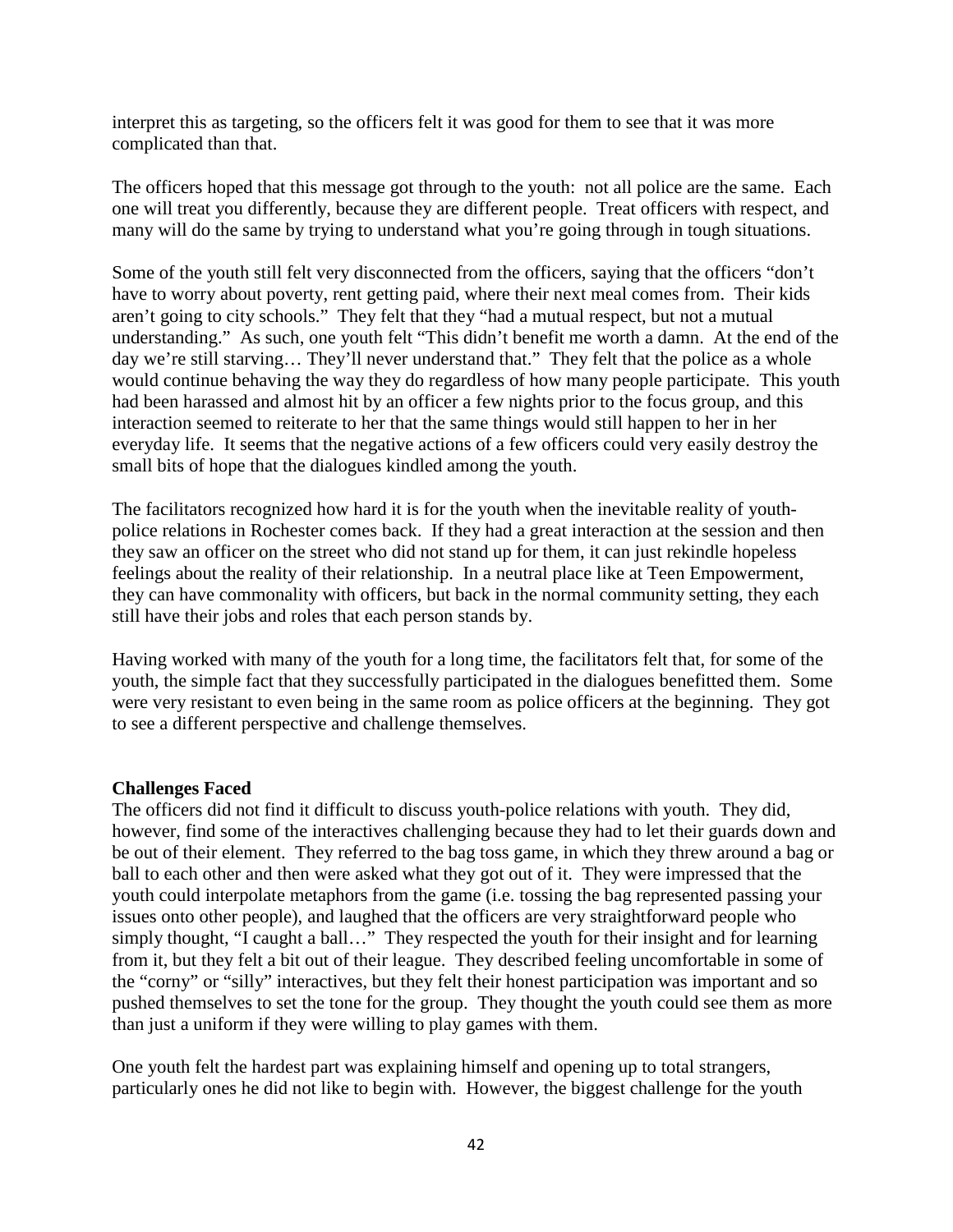seemed to be the enormity of the youth-police relationship issue. They acknowledged that everyone in the group was trying to benefit their community, but they ultimately felt that in order to really accomplish anything, they had to heal generations of racism "dating back to slavery and up to modern police brutality." It would take time and a lot of work. The officers recognized this challenge as well.

The youth often felt hopeless about really affecting youth-police relations. They knew that despite what they did, they would go back into the streets and "the same shit is gonna happen." Some felt that they would give it their all anyway because that is how they want to live; others felt like it was a waste of their energy to give it their all with no results. Some had participated in the dialogues in years past and were frustrated to see little to no change.

The way the youth interpreted the officers' words and actions seemed to pose a strong challenge to success of the dialogues as a whole. For instance, the officers expressed how they would like to do more of these dialogues. They also noted that they enjoyed coming because it was safer and, in a way, easier than patrolling. The youth interpreted this as implying that the dialogues were meaningless to the officers and were just a way for them to get out of doing their job.

The youth were also upset that some of the officers did not offer unique insights and instead "piggybacked" off another officer. They felt the officers should have gone into more depth with their answers and that they took the easy way out sometimes. From the researcher's perspective, this was probably because the officers were a much more homogenous group and actually just agreed with each other more than the youth did. The officers also acknowledged that they think very concisely about things, since they are often matter-of-fact than the youth. The youth, however, interpreted this as a sign of dishonesty and therefore stopped being as open as they might otherwise have been in the dialogues.

Another youth felt the hardest part was believing what the officers said. They felt that in the end, even if they reached an understanding within the dialogue group, both "sides" would still "stick with their team." They "knew" when the officers were "telling them bull, but you let them get away with it." In contrast, the officers felt they did a good job curbing their need to defend themselves. They felt they were able to explain officers' actions without being confrontational or defensive and were able to allow the youth to speak. They respected the youth for listening to what the officers had to say about sensitive topics. Both groups seemed to interpret these officers' explanations – particularly about perceived discrimination – very differently but did not address it during the dialogues.

Of particular concern, one youth was very happy to see the officers be so open and honest in the first session, until they had their youth-only debriefing session the following day at Teen Empowerment. The youth was convinced by others that the officers had "played" them and "spoon-fed" them. The youth felt the officers had been physically present but remained guarded and did not go deep enough in their discussions. They felt the officers intended to get the youth to just accept what they said and move on without questioning. The youth had "really believed everything [the officers] were saying... Knowing that I really got played [was the hardest part]."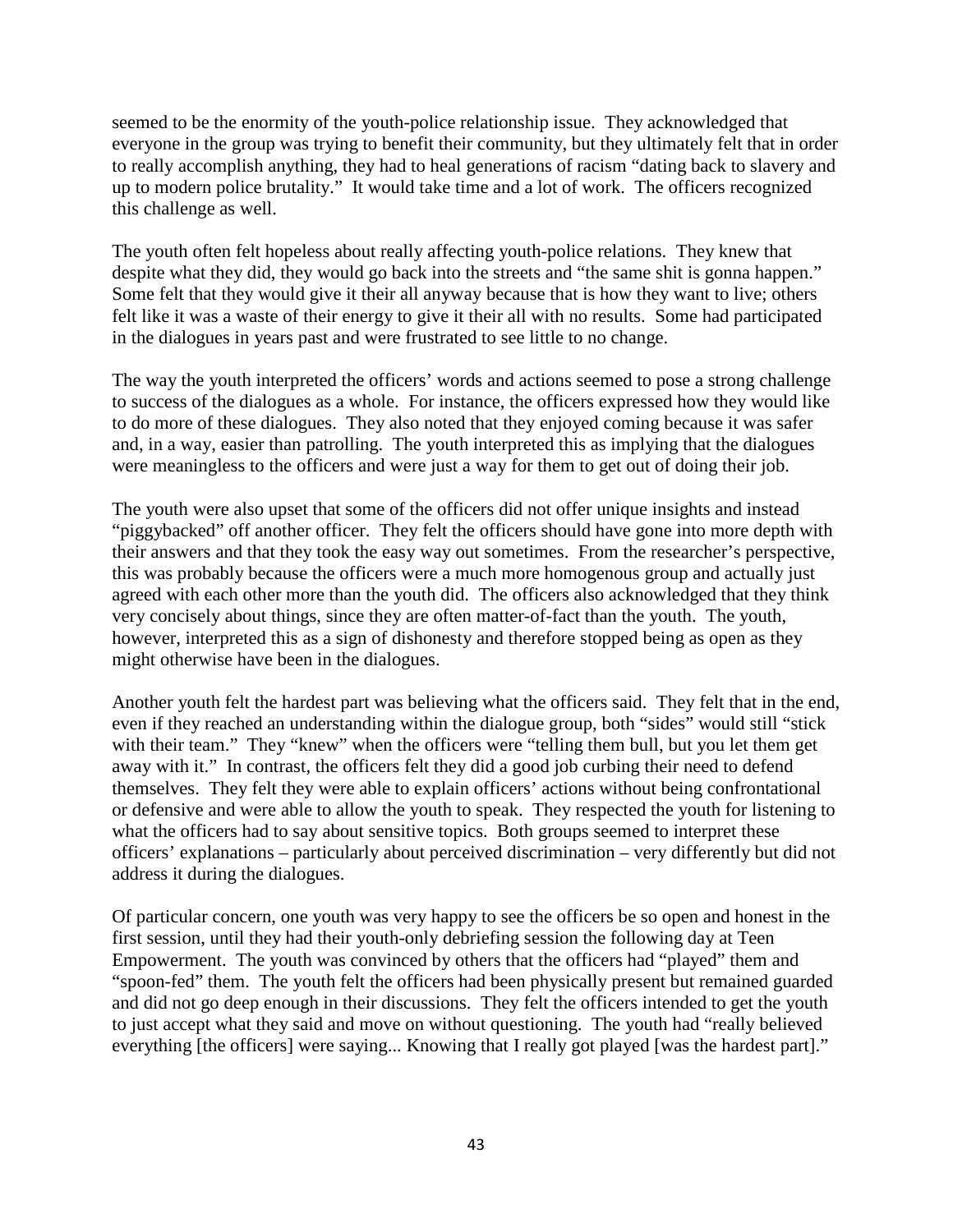Many of the youth seemed to believe that the officers were trying to purposefully "be slick" and dishonest to try to get the youth to believe whatever they said. From the evaluator's point of view, it seems like some youth had begun to have tentative positive feelings but that those were easily influenced by negativity among their peers. Once more negative points of view were discussed, it confirmed the youth's fears of deceit, dishonesty, and manipulation from the officers. This resulted in the youth being more guarded, not trusting that the officers were being sincere.

That said, some youth did think the officers were genuine, citing their attendance, punctuality, and interest in the youth's futures as evidence that they were truly dedicated to working towards change, listening to the community, and improving youth-police relations. Perhaps when preparing officers for these sessions, it is important to inform them how important their actions, depth of responses, and uniqueness of responses are in helping the youth to trust them.

#### **Race and Profiling**

The officers thought that discussing certain topics would be more challenging than it was, such as profiling, racism, and stereotyping. They said when such topics were brought up, they felt that it could potentially not go so well, "So we were a bit guarded until we knew how the group would react." They were pleased at how the conversations went, that the tension and anger were not so high as to prevent useful conversation. Overall, though, the officers said racial issues were brought up less than they had expected. They felt the youth "see blue more than they see black or white," and felt the feelings of disrespect came more from the officers' uniforms and position of authority than from perceived or real racism. They felt that racial tensions were discussed and therefore diminished after the first or second session.

The youth, in stark contrast, felt that more conversation needed to happen around discrimination. They felt that every time they went in depth about it, it would either be time for another interactive or that the group would shy away from it. They also felt that they needed to discuss with the officers how youth feel in situations with authority – specifically, how they feel they do not have the right to say anything and how officers abuse their badge. The youth did not seem nearly as satisfied with the topics of race, discrimination, profiling, and authority as the officers thought they were. Perhaps the youth did not think it was worth their energy to challenge the officers' thoughts on these issues due to time constraints and the enormity of the history and emotions involved.

#### **Larger Community Effects**

The consensus among all participants was that if anything was going to change, the program needed to expand to more youth and more officers. They felt it was imperative for the officers – and youth – to "give it their all," since neither group was going anywhere, and they had to figure out how to deal with each other. "It's gonna be an easier day for both of us if we communicate." One felt that getting more people involved was crucial for a topic that is so important to the community.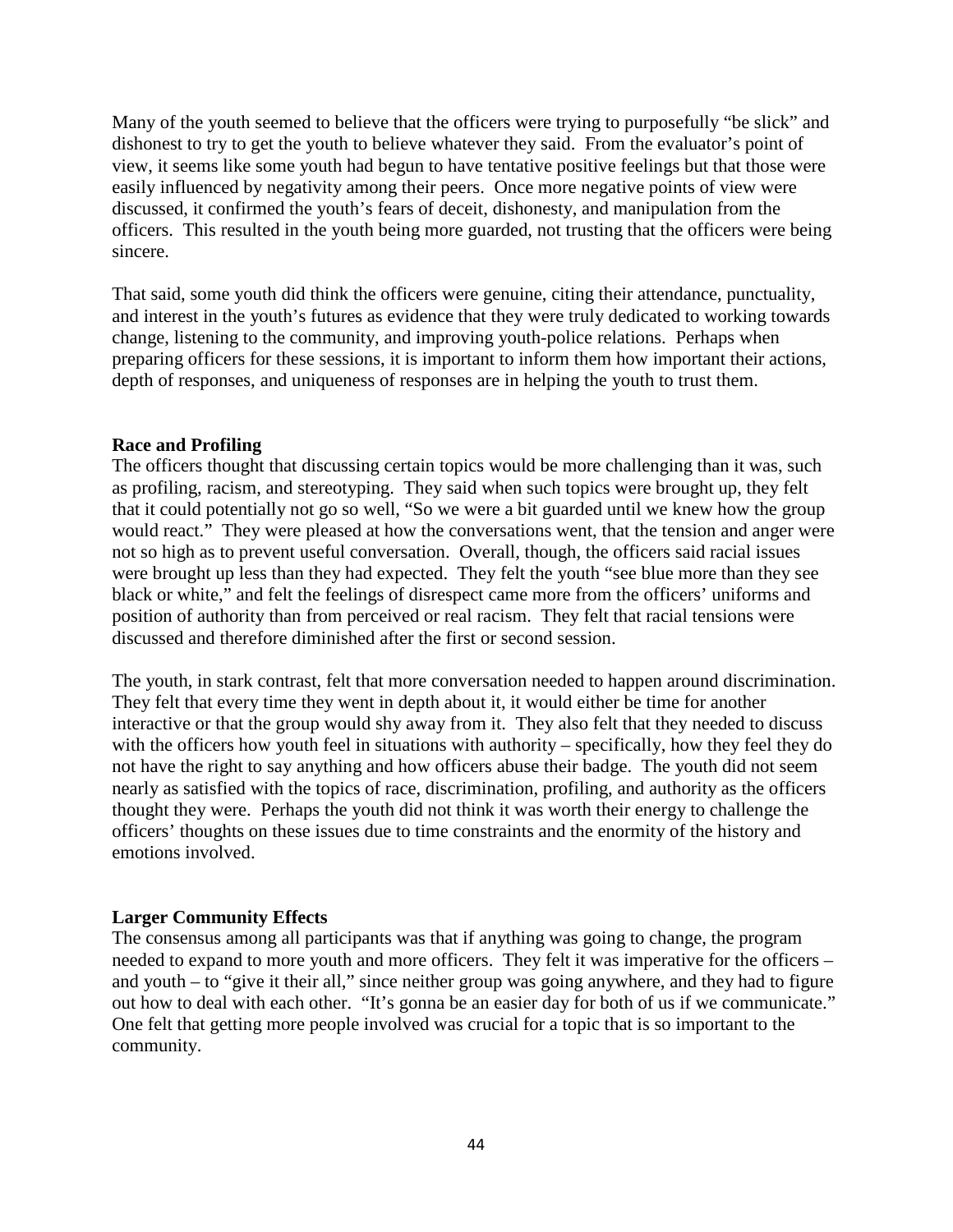In order to work with the larger community, the officers suggested working with slightly younger youth so that they have these discussions "before a mindset has been created." They felt kids should have more positive exposures to police by seeing them at school, activities, etc. They also thought that more had to be done about the perceptions of police in the community. They lamented the common threat that parents tell their children: that if they misbehave, the policeman is going to take them to jail. They felt that things like this – which are decidedly untrue – label the officers as "the bad guy" and scar the child, making them think the officers have power and intentions they really do not have.

The officers felt it would be much harder to do these dialogues with adults, as adults' mentalities towards police are much more entrenched. They felt any adults involved would have to have the same mentality and openness to participate as the youth did.

One youth felt the sessions went well overall but had a bad experience with police just a few nights prior to the focus groups that made them "feel a while different way" and created feelings of hurt and confusion. Despite having a good dialogue, it did not feel like much was really going to change in the actual community, if "at the end of the day we keep doing what we're doing and they keep doing what they're doing."

The youth said that they could only do so much to reach out to their peers; in the end, individual youth are going to feel differently based on their experiences. The youth hoped that things would change as a result of the dialogues but did not expect it to. All participants and facilitators felt that more organizations besides Teen Empowerment need to work on these issues in order for change to really happen. They were all confident that if the program could be expanded, it would have an effect on the larger community; they were just wary to think it could be expanded.

## **Forgiveness and Reconciliation**

The researchers and Teen Empowerment staff conjectured that these dialogues would serve, for some participants, as a forgiveness or reconciliation process. The researchers found it problematic to ask directly about these themes, so we tried to interpret participants' responses to other questions through this lens.

The participants did not explicitly experience any particular feelings of reconciliation, as they had not had any negative experiences with any of the other participants in the dialogues. Also, the officers felt that it is senseless for them to hold grudges, as the nature of their jobs is for people to lie to them, be mad at them, and essentially "play their role in the game." They respected the youth who took responsibility for their actions. They speculated that maybe the youth had a desire to forgive the police more than the officers had a need to forgive the youth. The officers guessed that most of the participants in the group had already dealt with their pasts and so forgiveness was not the priority; it was more about discussing things and trying to move on from them. Essentially, officers feel little need to reconcile, as they expect to have conflicts with people every day and do not take it personally.

Some youth might have found reconciliation in knowing why officers had stopped or "targeted" them in the past or otherwise behaved as they do, though they did not frame this as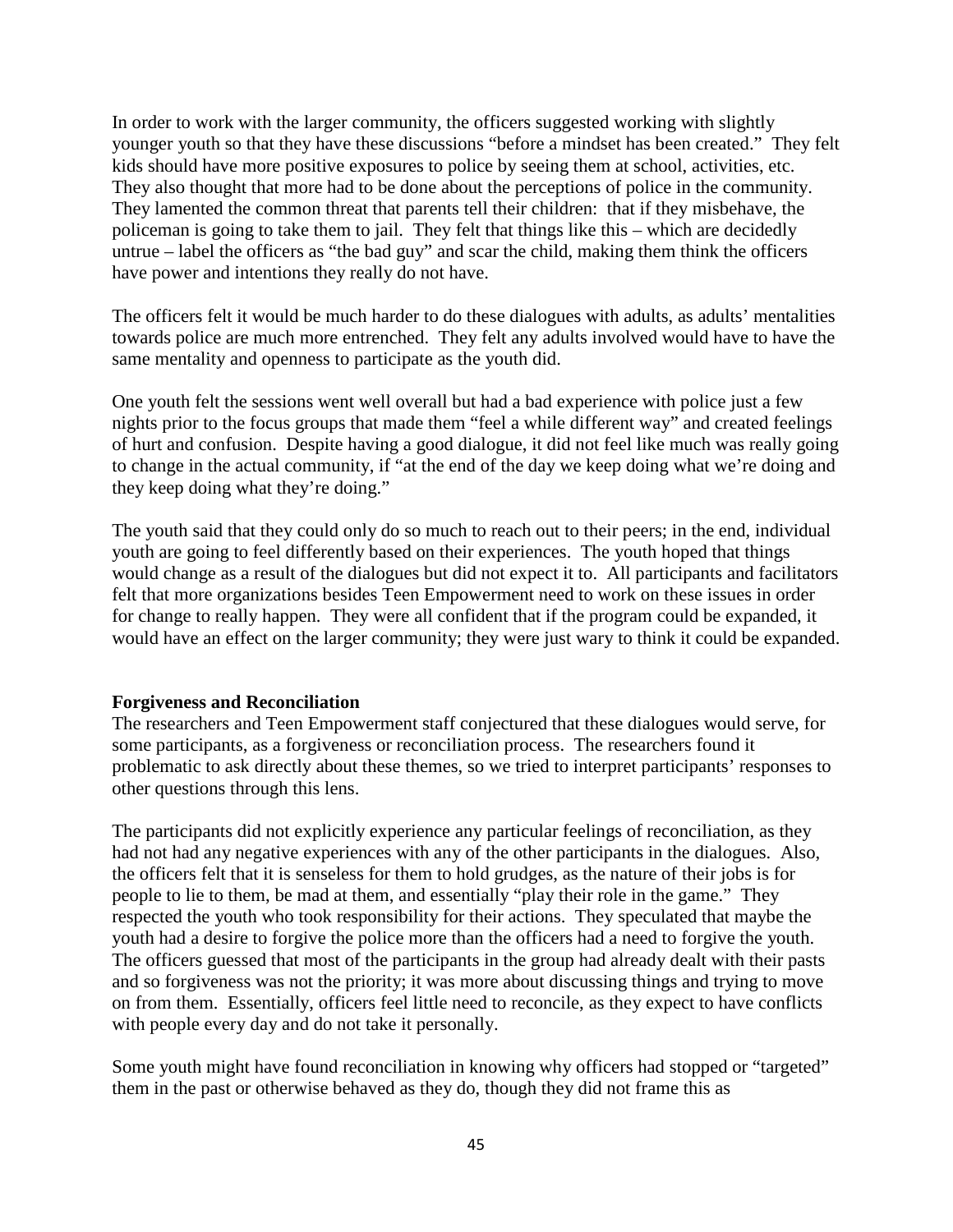reconciliation. They only stated that they found it to be useful knowledge, but we might conjecture that it helped them heal some past wounds.

The consensus among facilitators was that in order to achieve any sense of long-term reconciliation or forgiveness among youth and police, participants need to see actual change in their everyday lives. They said that it would help to do more dialogues, but it is not within Teen Empowerment's organizational mission or capacity to focus all of their energy on this one issue. That is precisely why they are hoping to "institutionalize" the process by getting youth-oriented training into the police department. The facilitators felt that with a limited number of sessions and time, it was difficult for individuals to bring up particular histories from which they needed to heal. There are select moments when people have better feelings about youth-police relations, but the sum over time often leaves a lot of hurt remaining.

## **Respect and Trust**

The officers felt it was part of their job to treat everyone they encountered with respect. They definitely respected the youth in the room more after the dialogues than before, but they did not necessarily generalize this feeling to the community as a whole. They emphasized that each person they encounter has to be treated as an individual, including when it comes to respect.

The youth, as discussed above, had mixed feelings about whether or not they trusted the officers. They seemed to respect them, recognizing that these particular officers were good people who wanted to help the community. As discussed above, they did not entirely believe what they said, though, probably due to long histories of distrusting police as a safety mechanism and social teaching.

The officers, to be fair, never really mentioned the word trust. They did report feeling safe around the youth, letting their guard down, and respecting them – as the youth did with the officers – but to say that they "trusted" the youth seemed difficult. They definitely believed what the youth shared in the dialogues, but when officers think of trust, they often think of on-thestreet trust. They seemed reluctant to extend their respect that far, as the nature of their job is to have people lie to them. The youth, though, seemed to think of trust more in terms of whether or not the officers were trying to manipulate them or were speaking sincerely. Perhaps in future dialogues, this idea of trusting and believing what the other people in the group are saying should be addressed, as it seemed to affect the efficacy of the dialogues, at least for the youth.

## **When is Best for Officers to Participate?**

There was much discussion as to when in an officers' career was best to go through these dialogues. The consensus among the officers was that it would be ideal for officers to do something like this throughout their careers, but they knew this probably was not feasible. Some felt that officers need to have some on-the-ground experience before these dialogues would be truly beneficial. They felt new officers in the academy or post-academy would not have enough experience with youth yet to put their discussions into context. In contrast, after a year or two on patrol, they said that many officers develop "a machismo act," and they felt the dialogues would really help combat this from entrenching into the young officers' policing styles. They felt it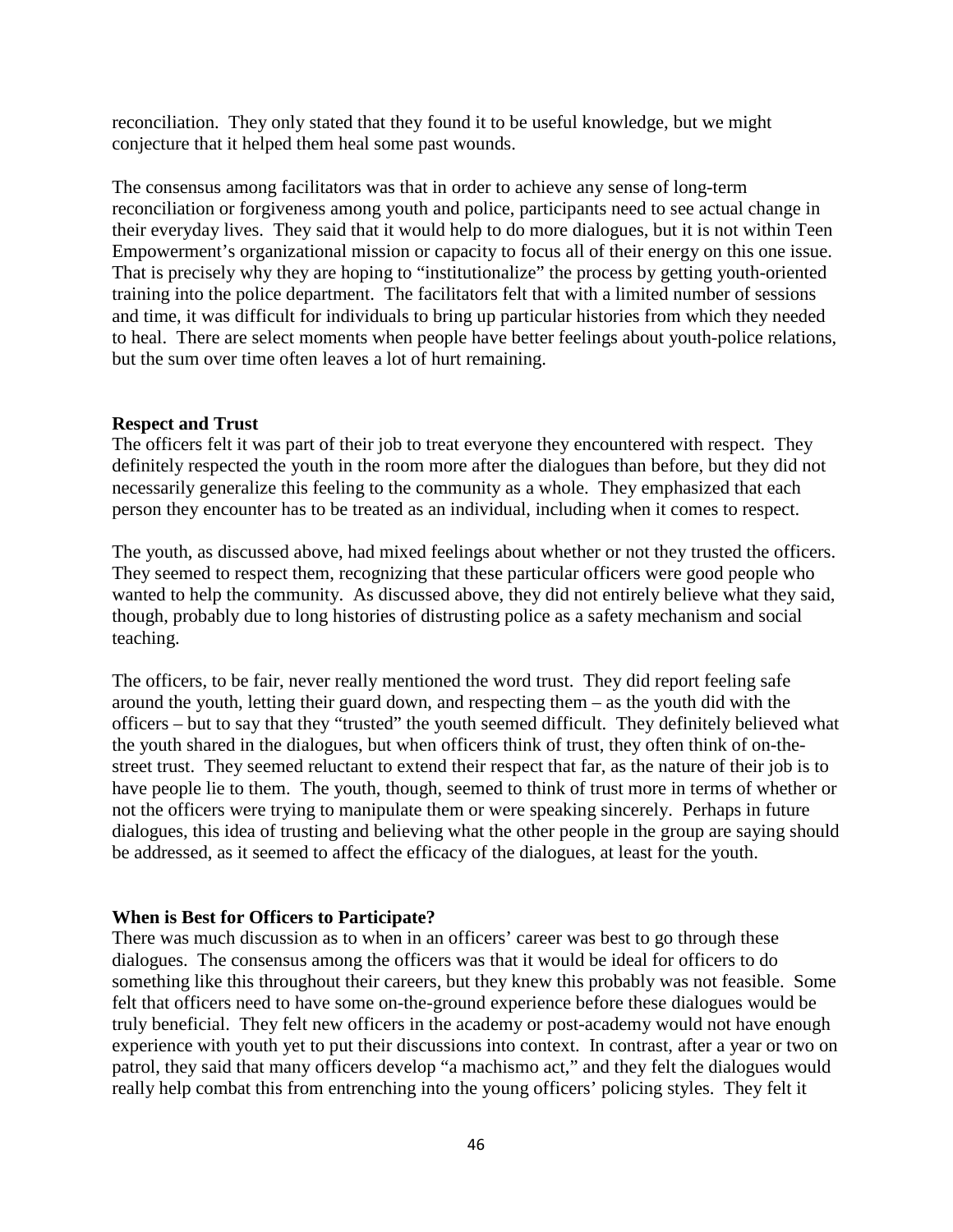would be useful for the officers to experience the community and then be able to see what's behind the behaviors they are confronted with every day. They also felt that young officers must learn firsthand "who they are going to be in their role as an officer" before youth come and tell them about how it affects them.

The opinions were somewhat mixed, because everyone agreed that it is good to have officers discussing and being aware of youth's issues early in their careers. Some said the academy was a good time to hold the dialogues because the young officers "have hopes and dreams of being a hero, then at the 3-4 year mark they get a bit crabby/salty," at which point they can do the sessions again, with the hope that the lessons carry through the rest of their career. They, however, acknowledged that "people in the academy want nothing more than to get out and not listen to another thing" and felt that academy classes might not be the most receptive or active audiences.

Another officer suggested that the youth-police dialogues get integrated into the end of each officer's probation term, such that they complete an in-service at 18 or 24 months into their career. This in-service would take the form of 4-8 dialogues led by Teen Empowerment. They suggested that it be part of the plan from the beginning when officers sign up for service so people expect it as normal. This seems like a good compromise between teaching officers early and letting them have experience to compare it to.

## **What Do New Officers Need to Know?**

The officers in the group recognized that unless one grows up in an urban area, one cannot possibly full understand what the youth in the city are going through. They felt young officers would benefit from hearing what the kids go through and from sharing with the youth what they go through in their personal lives. They also felt that some of the interactives used could be helpful, just to break down barriers and tensions between the two groups. One officer also thought it would be helpful for the youth to get across how much it helps when officers explain what is going on. He wanted the youth to explain how much they just wanted to be heard by officers and just to know that they are listened to. In the end, the most positive thing is for people to get to know each other.

## **Facilitation**

The youth and the officers all felt comfortable with how the groups were facilitated and that things were kept moving. The youth and facilitators specifically felt the consistency of the sessions (i.e. having dialogues twice per week for two weeks) helped to build relationships and foster better dialogue. The facilitators noted that having more frequent sessions helped participants remember what was discussed, get to the point quicker at each session, and thus make more progress overall. For consistency, facilitators also found it helpful to have all four dialogue sessions fully planned out as a cohesive unit prior to beginning any of them.

Some of the youth facilitated parts of the dialogues, and they thought they did quite well (as did the officers). The officers were pleasantly surprised that the youth facilitated some sessions and applauded both the youth and Teen Empowerment for having the youth practice speaking in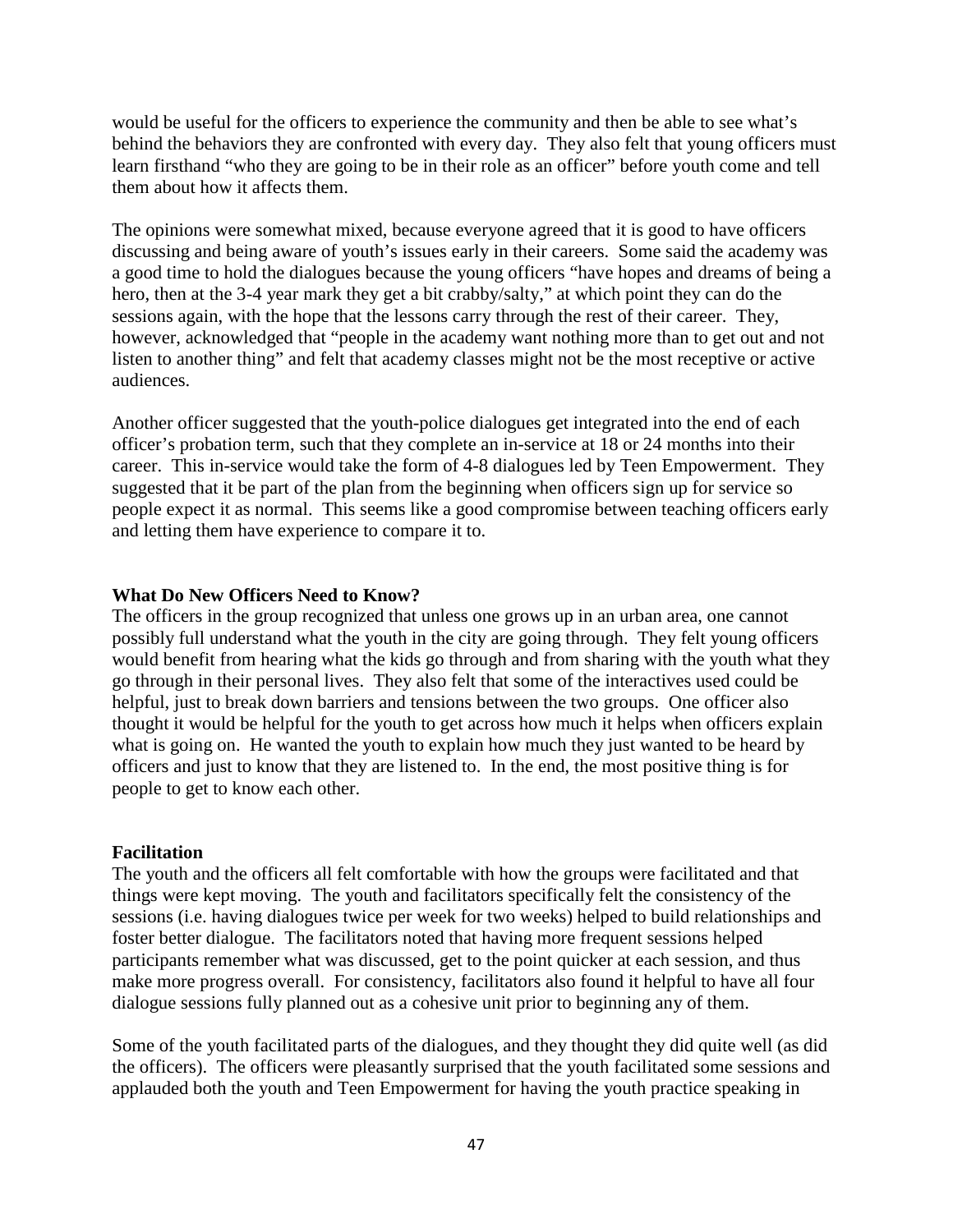public. Those who facilitated suggested that if you are going to facilitate, you need to know how each interactive is going to ultimately help relations between youth and police. They felt that facilitators need to have an open mind to anyone's point of view and to also have their own thoughts well organized.

The facilitators thought that some activities (role play, concentric conversations, brainstorms) were particularly helpful for fostering dialogue and added a lot to the discussions. Facilitators also recognized a definite need for more time to cover topics at end of these interactives. They noticed that conversations often veer unexpectedly and then end up getting cut short.

## **Recruiting More Officers**

The Officers strongly felt it was imperative to let Officers volunteer to sign up for future dialogues. "Cops are stubborn people to begin with," they said, and if you let people volunteer, they will be more invested and more interested.

The officers recommended using a department-wide e-mail again to recruit new Officers. In addition, they recommended that Teen Empowerment also come in to roll calls to explain the program because many officers do not read their e-mails. They said that they would all be willing to "talk it up," explain it to other officers, and encourage their colleagues to volunteer their time. Some had already talked to fellow officers and were willing to do more.

Some of the youth felt that despite the officers stating that they will encourage other officers to participate, they did not feel like they actually did, otherwise "they would have gone into detail about what [youth] went through and what's going on the community." Perhaps the youth expected to see more immediate change and were frustrated by not seeing the effect of the dialogues spread quickly, or they overestimated the depth of conversations the officers would have with their colleagues.

Some officers felt that the dialogues would be more beneficial to officers who were a bit more "rough around the edges," as they felt the policing styles of the officers in the room were already largely in line with what the youth would like to see from officers. This was echoed by the youth when they said that they did not have quite the right officers in the room.

## **Expanding the Program in Size and Context**

The officer group definitely agreed that the amount of officers and the amount of youth that go through the program should be increased, but they were mixed as to how big a group would be manageable at any one time. No matter the decision, they were very clear that you "need to have people feel like they're being heard." They felt that breaking into the smaller groups was some of the most valuable conversations they had but that it was crucial to switch the groups up and be sure that people mix.

Officers and youth both expressed an interest in participating in more dialogue sessions with different participants. They felt this would allow them to personally get to know more of the officers and/or youth in their community.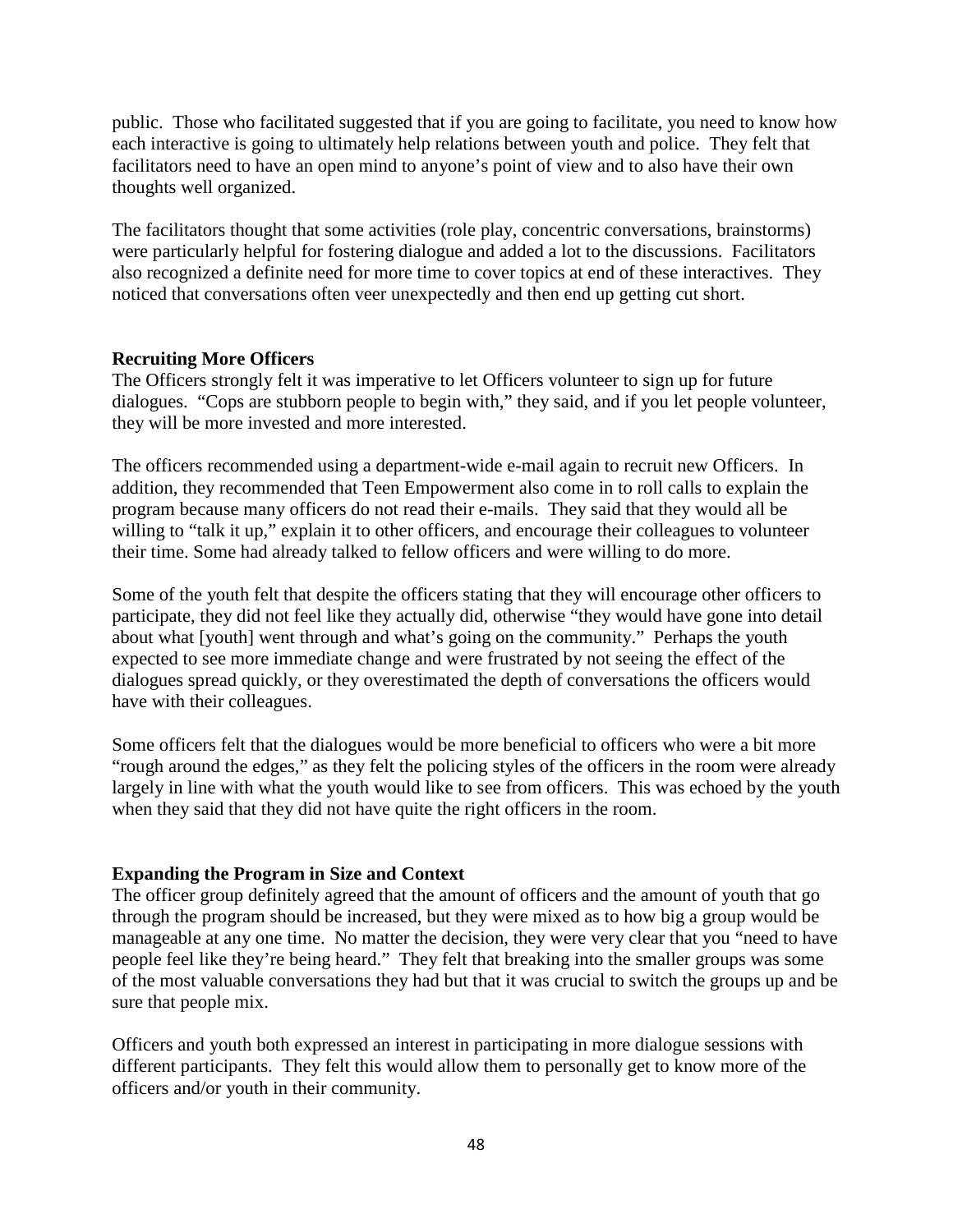Some officers feared that some youth might be "too far gone" to be receptive to dialogues, but that there must be ways to help them have these conversations. He recognized that the issues between the community and police will take time and constant effort to heal, as the feelings formed and were passed down over generations.

One officer felt it would definitely be helpful to do such dialogues with adults, possibly holding events or forums at community agencies so that people could come and just talk with police and get to know them. He suggested that maybe the patrol officers could be required to go to a certain number of events in a given time frame.

One youth thought that if someone had a bad experience with an officer, they could really benefit from going through a dialogue like this to heal the wounds. The parties involved could discuss what went wrong, what could have gone differently, and how to handle future situations better. She felt it was more about being heard – for both the youth and the officer – than it was about seeking any type of penalty or revenge.

We asked the Teen Empowerment staff how they could envision similar dialogues occurring between youth and other groups with which they have tension. They felt that youth could meet with business owners in the community, working on youth employment issues. They have also done some activities with sentries at local schools. However, they felt there are very few relationships youth have that are as adversarial as with police. They find schools difficult to work with, since they are expected to work within the school system instead of challenging it. They still felt it would be valuable, since teachers are often similar to police in that they do not live in the neighborhoods and do not necessarily know what their students are going through every day, nor do the students know what the teachers are dealing with.

The facilitators strongly felt that a lot more youth-police initiatives need to occur, especially with teenagers, beyond what Teen Empowerment has tried to do. They felt that youth-police activities are usually run from a police perspective and that more needs to occur from the youth's perspective. There needs to be more activities that get officers to think critically, challenge their conceptions, and get out of their comfort zones (by having the young people lead the groups, for instance). Many of the programs in which youth interact with police are also for youth who are considering being a police officer; they are not looking to change how police act in the community as much as they want to do what police already do.

#### **Suggestions for Improvement**

One overarching suggestion from both youth and officers was that the questions be a bit more focused and that participants be given more time for everyone to fully speak their minds and explore a topic. They reported that the participants certainly were not lacking words and that conversation flowed freely, so allowing time to fully dive into an issue should take priority. In particular, they felt that brainstorming interactives and multi-part small-group questions often ended somewhat unsatisfactorily. Sometimes a person would not get a chance to speak, or they just would not touch on certain parts of the question at all. The youth also want to have more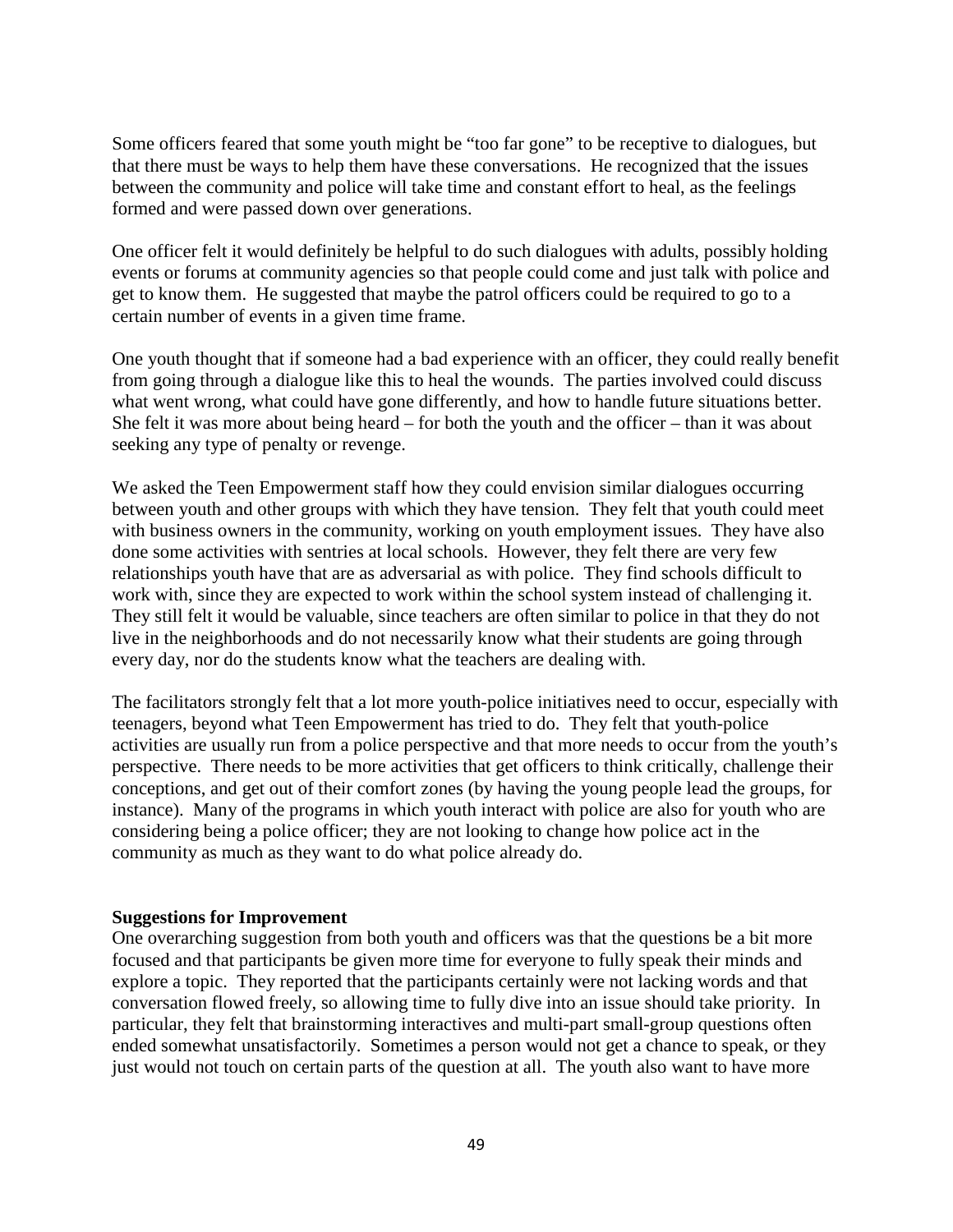discussions around race, profiling, and authority. That said, participants felt that everyone in the group got to say what they wanted to say.

Participants felt they simply needed more time overall to develop stronger relationships. One officer voiced disappointment in starting a relationship with the youth and having it end so soon. There was much debate as to whether the need for more time should be addressed by having more sessions, longer sessions, smaller groups, larger groups, or all of the above. There was no clear consensus, but it may be important to analyze multi-part questions more critically so be sure to provide enough time for full discussion, or to structure the dialogue sessions more flexibly if a topic did not feel resolved.

The officers liked the room in which the sessions were held but found it got loud when everyone was talking in small groups. They felt the small groups worked best when they went into separate rooms in the building because they could hear better and had less distraction.

Also, many of the officers were very interested in following up with the youth in a few months. They suggested having a check-in, pizza party, or some event so everyone could see what was new in each other's lives. The officers discussed a desire to greet and acknowledge youth when they see them on the street, but they recognized the need to use caution when doing so to avoid causing problems for some youth from others in the neighborhood.

The youth made several suggestions to get deeper at the issues as well. A youth suggested that "to solve any problem, you have to go to the source" – the police academy. They said that the police have to be trained in different ways, perhaps by having dialogues like these. They recognized that officers' training is largely physical and has very little to do with communication skills, despite the job being mostly communication and service. The youth thought training should incorporate explaining to people why they were being arrested. The youth agreed that discussing what youth and community members are going through at the academy would be beneficial so that officers know how to handle situations better right away when they start on the job. The youth suggested recruiting more minority officers to participate to hear from officers with more diverse perspectives. While facilitators recognized their point, they wondered if it would even be possible to specifically recruit minority officers.

Some youth suggested posing deeper questions that really got into their personal lives or more controversial questions such as, "How do you feel about African-Americans?" They felt this would foster better connections between youth and police by forcing them to share deep emotions and strong opinions. The youth felt these issues could not be solved without asking these tough questions.

The facilitators recognized a need to be clearer with the interested officers about the expectations and time commitment for the series. The officers seemed not to be aware that there would be first an orientation session, then 4 sessions with the youth, and then a follow-up focus group. They seemed to have been told simply that there would be four sessions at which they would dialogue with youth. One officer did suggest that the scheduling information get better communicated in the future so they could plan accordingly.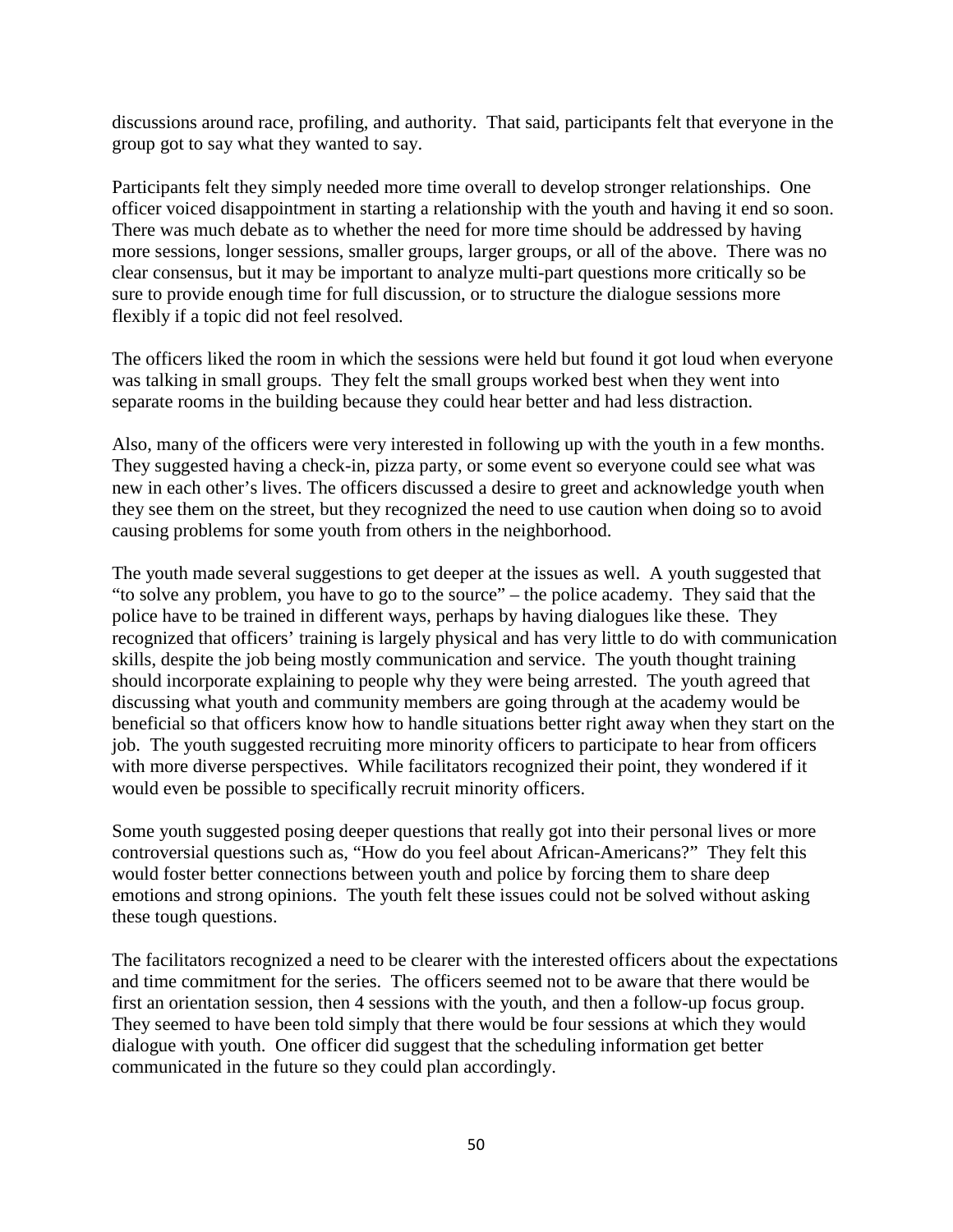Facilitators also felt that they needed to strike a better balance between breaking into small groups and having people do multiple activities around the room. They thought that they might need more facilitation and guidance for the small groups so that people do not get off-track or stuck with nothing to say. They felt varying the activities (small vs. large group) and organizing them better would help.

One thing the facilitators thought they should try to prevent in the future was having a sergeant in the group. They felt that of all sergeants, the one that participated was probably the most easily adaptable and allowed people to feel comfortable (even his subordinate officers in the group), but they still felt it was not ideal. It could have limited some of the officers from speaking their minds, which is an issue that the youth perceived (even if it wasn't actually true).

The facilitators recognized how important it was to help participants learn how to use the skills and insights they gained in the dialogues in their everyday lives. In the last couple of sessions, they had some discussions as to how to implement what they learned. Facilitators felt that both officers and youth need to have constant training, reminders, or practice because we all forget things so easily and are so heavily influenced by other circumstances. The youth and police go back to places after the dialogues where people are not communicating and working out issues in civil ways, so they don't get to constantly practice that mentality. Teen Empowerment hoped to work with future participants more on everyday applications of their discussions.

## **Organizational Achievements and Things to Keep Doing**

The facilitators felt that programmatically, having the preparation sessions with the officers was a very good idea. They also felt the youth preparation sessions got very strong and were useful. These helped participants know what to expect before engaging in full dialogue.

The facilitators also noted the importance of the police department administration giving officers the time to participate in these dialogues. They felt it made the officers more committed compared to prior dialogues. They also feel that support for the program is growing within the police department, so they should have an easier time recruiting new officers in the future.

The facilitators strongly felt that having the researcher present at every session was beneficial to the organizational structure. The researcher was able to witness what usually goes on "behind the scenes" at Teen Empowerment. She was also able to watch people's perspectives change. Finally, she was able to remind the facilitators and coordinators of the program about the evaluative aspects of the program to improve follow-through with data collection. It provided the researchers thorough insight into the dialogues and the process as a whole, which will, in the future, greatly assist in any potential replications of the program.

Facilitators felt that the researcher worked well with the group because she was open and could relate to both youth and police easily. They appreciated her honesty and ability to share her own experiences (which often were similar to those of the youth). The facilitators recognized that there is often a racial dynamic to research such that the "young black kids feel studied" and it harms the group process. They felt that this researcher did not make people feel that way.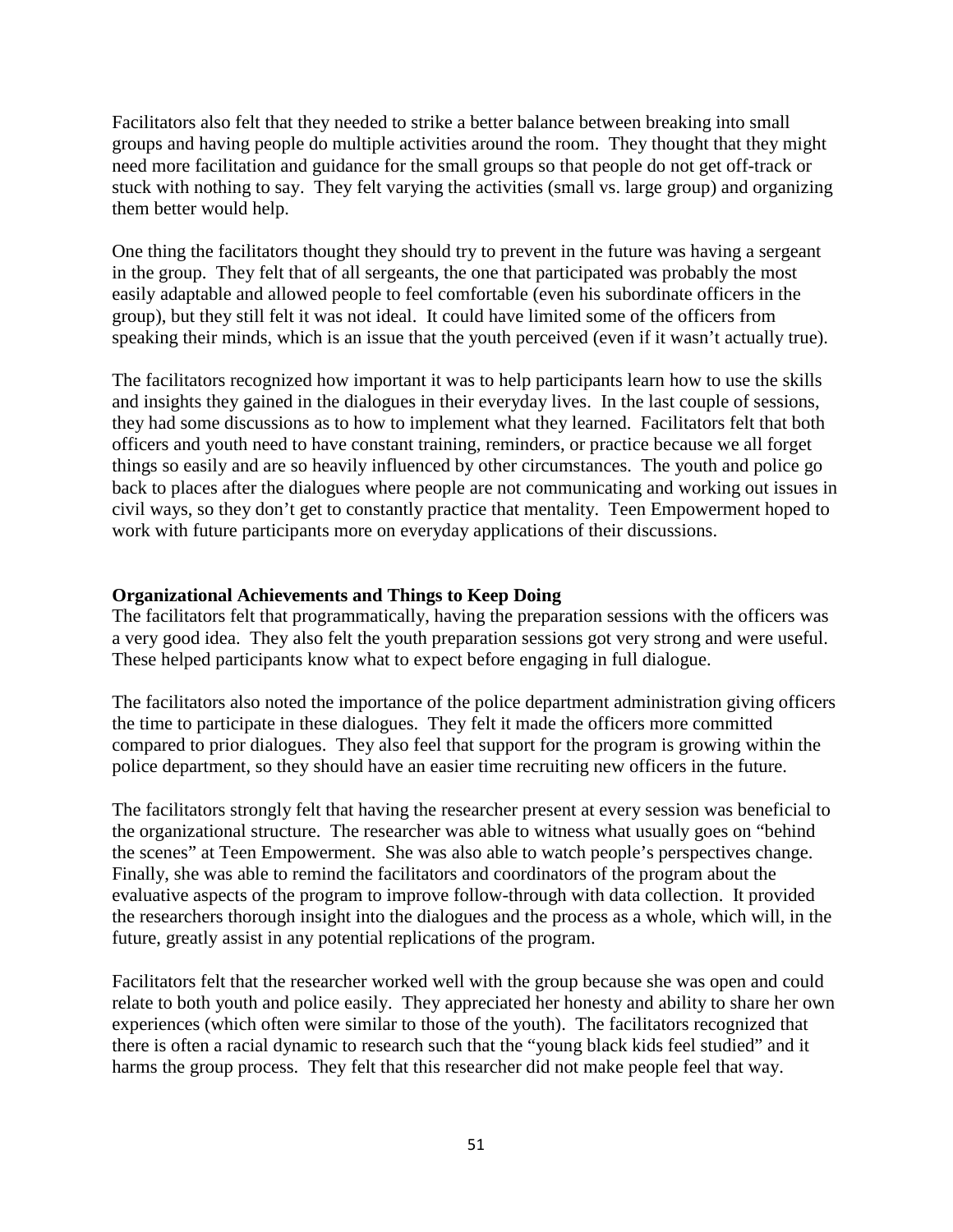Facilitators felt it was a major benefit for them to have the four dialogue sessions fully planned out before any of the sessions happened. When doing these before, they had some time in between sessions and so would plan them separately before each session. With this highfrequency format, they had to organize it as a cohesive unit. The higher-frequency and shorterduration setup also helped participants to remember what had been discussed at prior sessions and build off each one.

The facilitators were happy to see that everyone showed up and happily participated for this phase of the dialogue series. They were also pleased that the officers were so interested in recruiting other officers. The facilitators are very interested in getting the group back together in several months to ask them what skills they have put into practice or what they have done differently. They could also see if the youth and officers have interacted outside of the group.

We asked what was different about this group that made it work better than in years past. For one, the youth were older. Almost all of them had been locked up at some point in their lives, and all had issues with police. This gave them plenty to talk about. For the officers, they were more consistent and reliable than prior groups. They were more responsive to scheduling demands and changes.

## **Ways to Improve Organizationally**

The facilitators felt this round of dialogues was a little shaky because the youth involved were not fully involved in Teen Empowerment; some had been youth organizers in years past but now have other commitments. They felt that having new youth hired for the next round in February would help because all of the youth would be fully on-board and working with them every day.

Facilitators felt they needed to coordinate a bit better with the Gandhi Institute for Nonviolence for meetings. Some sessions were scheduled at the last minute, resulting in conflicts. Finally, they recognized a need to use other ways to recruit officers besides just sending a departmentwide e-mail because many officers do not read their e-mails.

#### **Special Considerations When Working On Such Tense Conflicts**

The facilitators felt that it was important for both parties to be truly willing to participate. They have to have buy-in, investment, and compensation for participants. They felt having all the preparation sessions with youth really helped because the discussions there translated exactly into how the sessions went with officers and gave them time to process it all. They felt doing preparation sessions with both groups was necessary for success. Also, youth need to see consistency and action from officers, probably more so than officers need to see that from youth.

#### **What Sustains You to Keep Doing This Work?**

The Teen Empowerment staff said that, in a way, the hopelessness about these issues keeps them going. They feel they need to do something and that something is bound to happen as a result, even if it is slow or small. They feel their work was akin to harm reduction. If they could help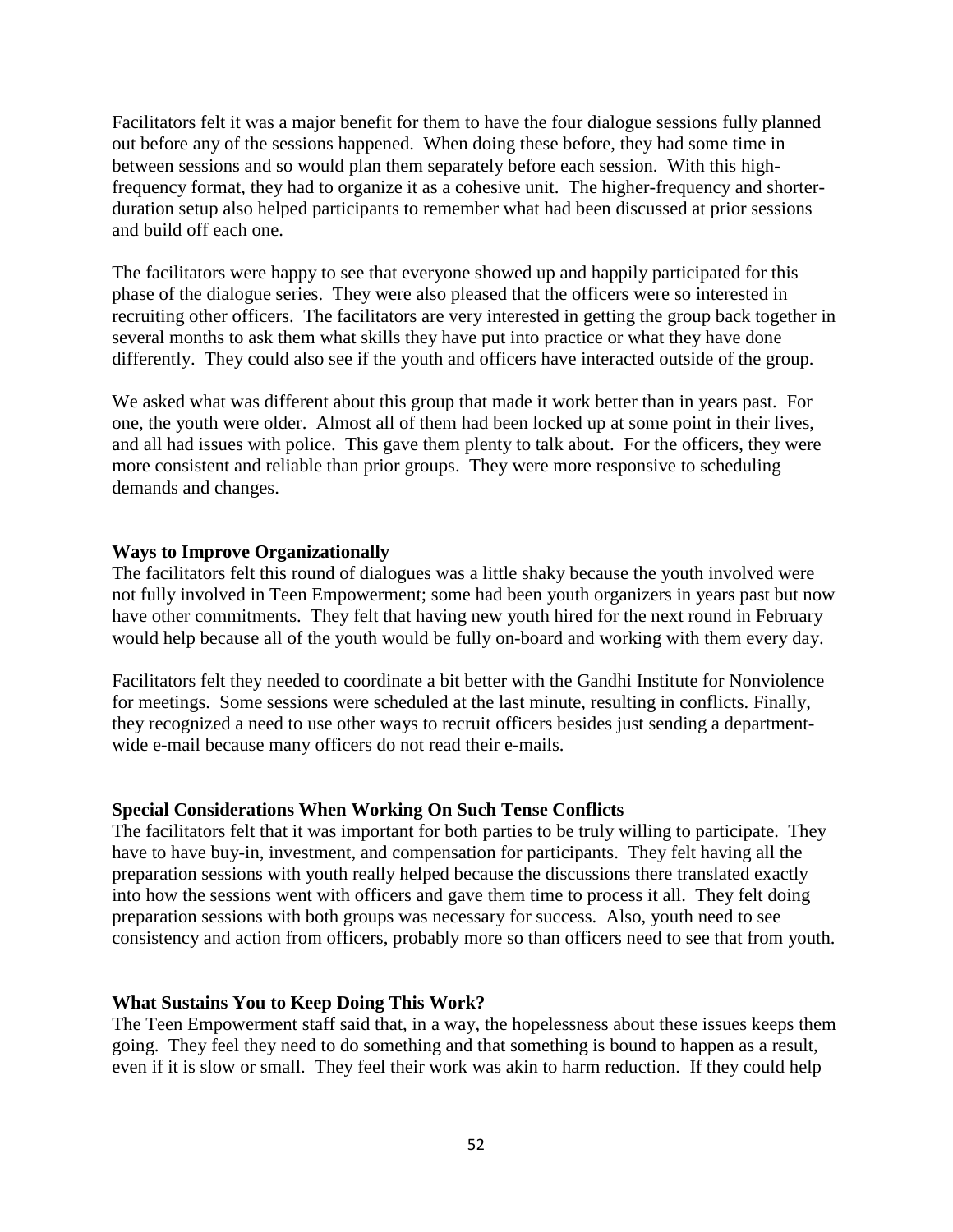conditions exist such that less damage occurs, they can also meanwhile make more systemic and substantial changes over time.

Witnessing the moments in the dialogues when they knew that people were focused, sharing, and stepping up made the facilitators realize it was all worth it. They specifically referenced the warm up and processing interactives. They felt they helped to provide one of the only places where youth can have an honest conversation with officers about what has happened to them.

# **Participant Session Evaluations**

As previously stated, every participant in the youth-police dialogue sessions were expected to complete written evaluations at the end of each session. This evaluation form is included in Appendix E and consisted of several open-ended questions and an overall rating scale. These session evaluations were completed after each youth preparatory session, officer preparatory session, actual youth-police dialogue sessions, and youth debriefing sessions (held with just the youth between the days they met with the officers).

For the most part, the consensus of the youth organizers was that the facilitators did a great job in facilitating the sessions. They enjoyed the interactives as well, and the majority of youth and officers rating every session as "great."

There were no distinguishable trends over time as to how participants felt at the dialogues, except that the last youth-police dialogue session felt rushed because many participants could not attend or had to leave early. Since most responses were quite short, we list what was said throughout the sessions below.

Participants listed the following interactives as working well:

- Feedback (at a youth preparatory session)
- Role play (at a youth preparatory session and at dialogue sessions)
- Long-distance bean bag toss (at a youth preparatory session)
- Concentric conversations (youth preparatory session)
- Human knot (at dialogue session)
- Imitation (at a dialogue session)
- The "wind blows" at the last dialogue session (officer response)

Participants felt some other aspects of the sessions went well, such as:

- Establishing goals at the officer preparatory session
- How the facilitators engaged the group of officers at their preparatory session
- The group discussion at the officer preparatory session
- Open dialogues allowed everyone to feel comfortable talking
- Openness and that facilitators "kept it moving"
- The open conversations and one-on-one conversations with the youth (dialogue session)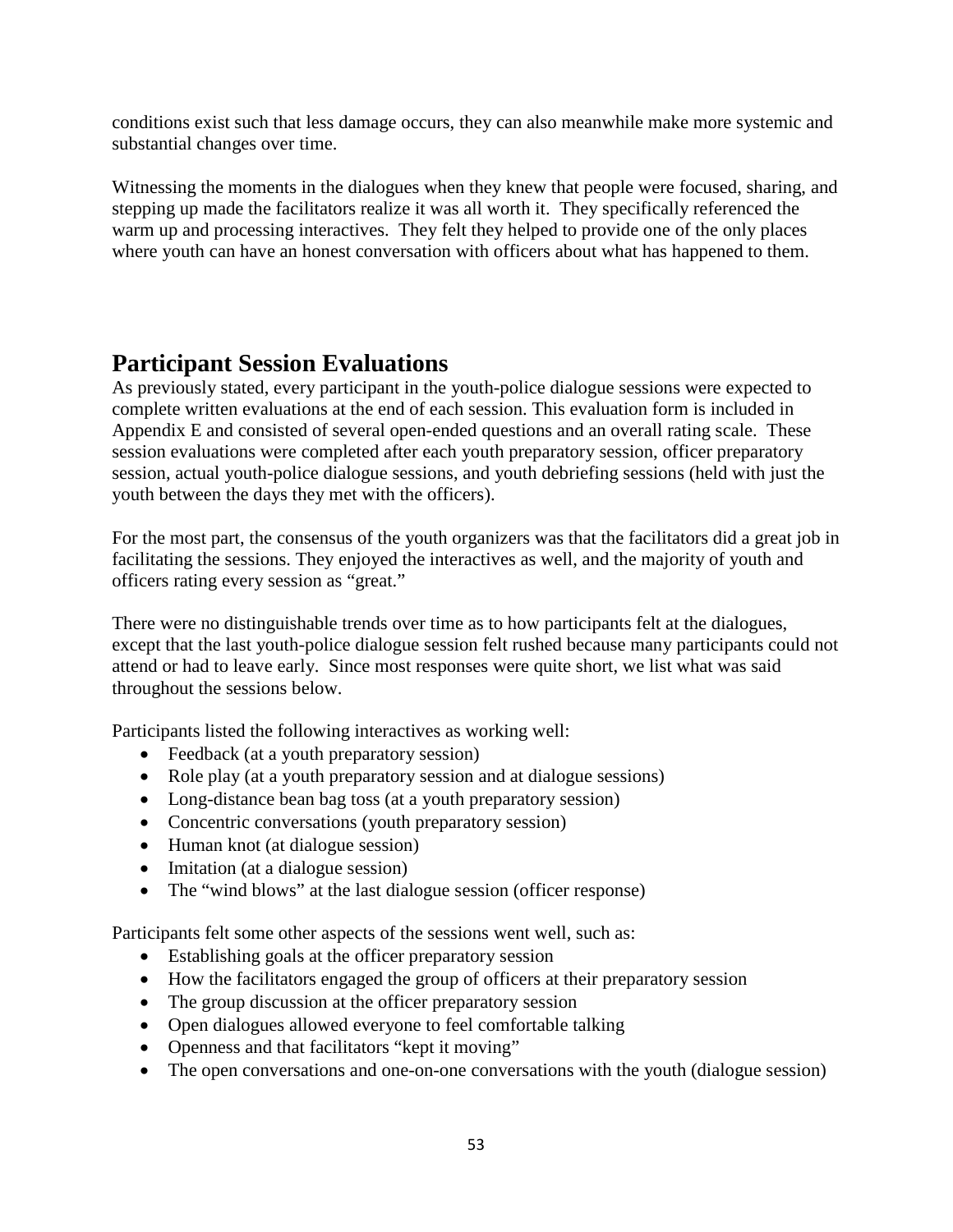- A discussion among youth about discrimination in response to a comment made by an officer at the first dialogue session (at a youth debriefing session)
- Watching the movie "July '64" (at a youth preparatory session)
- The discussion following the movie
- Small group conversations (at dialogue session)
- The youth facilitating parts of the dialogue (at dialogue session)
- The Teen Empowerment video (at a dialogue session)
- "The discussion on what was accomplished" at the final dialogue session

Participants listed the following as things that they felt did not work well:

- Telephone all over (at a youth preparatory session)
- An officer named his/her own ability to do the interactives (at a dialogue session)
- Small groups did not have enough time (at a dialogue session)
- Groups got off topic or unfocused (at a dialogue session)
- Difficult to "hear others in small group, too many voices"/background chatter (at a dialogue session)
- "Time constraint" (at last dialogue session)
- "Talking/distraction from everyone" (at last dialogue session)

Participants felt that the following were the most challenging parts of the dialogue sessions:

- Role plays particularly for youth who were assigned to "act like a police officer" at a youth preparatory session
- An officer found it difficult to listen to negative comments about the police, "even if it's true."
- "Lack of flexibility" in the sessions (officer response)
- "Keeping on task" (officer response)
- "Listening to criticism" (officer response)

Participants felt the following things would have made the sessions better:

- Having more time in the session, "or less interactives"
- "More interaction" (at last dialogue session)
- "Longer on question sheets" (at last dialogue session)
- Preventing participant absences (at a youth prep session)

Participants felt facilitators could make the sessions better by:

- Doing better with making everyone attend (youth response)
- Allowing more time for small group conversations and for discussion (at dialogue sessions)
- "Allow individuals to speak freely" (officer response)
- "Provide water at dialogues" (officer response)
- "Let some interactives go longer" (officer response)
- "Keep us on point—write down questions for group to answer" (officer response)
- Time usage/management (officer response)
- "Get group to focus" (officer response)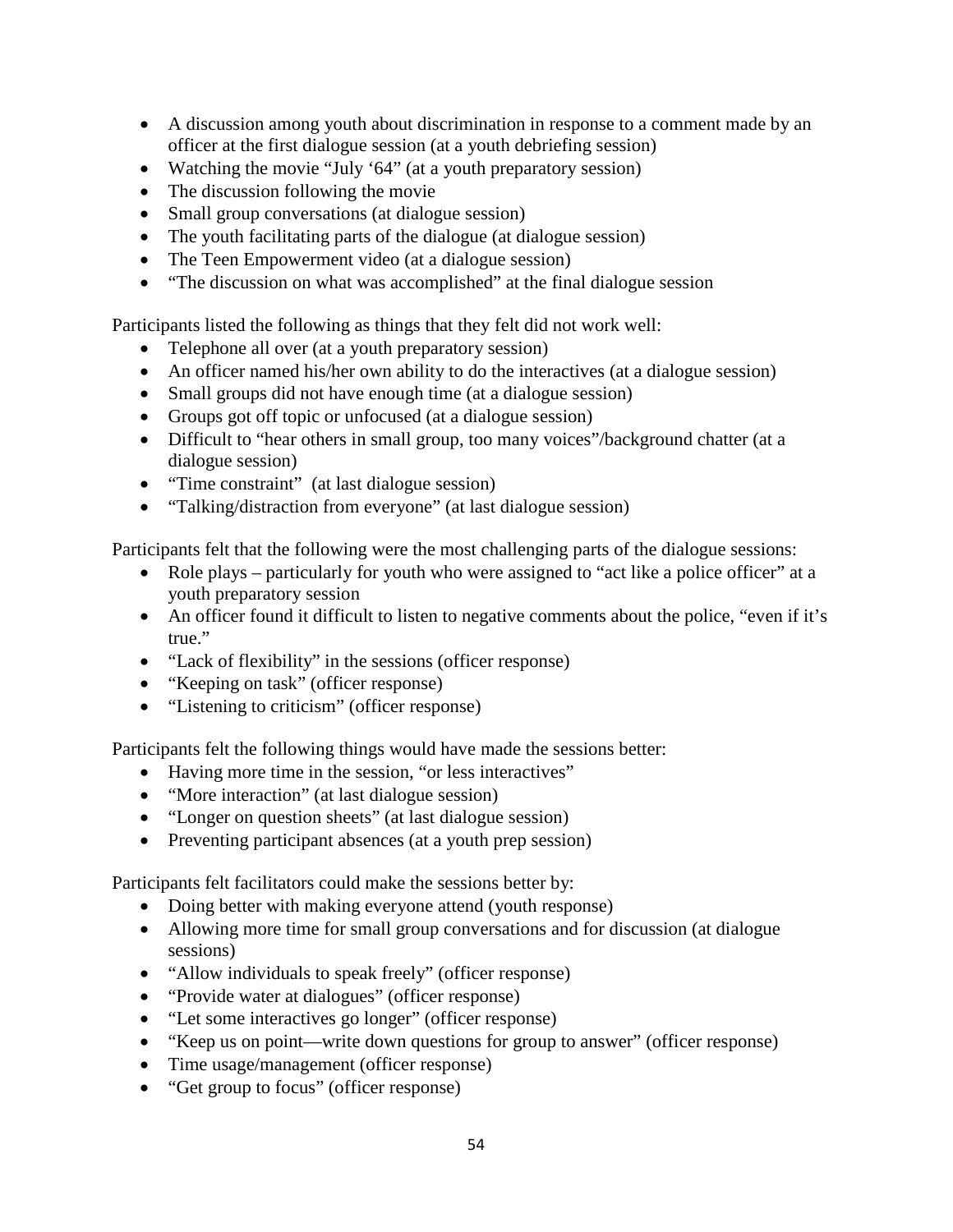Participants reported learning or being surprised by a few things during the sessions:

- An officer commented that "the youth often feel the same way as us"
- An officer learned about "all the problems youth face"
- An officer learned about "how bad the youth have it (or feel they have it)"
- A youth learned "the pros and cons of officers' duties."

When asked about a question or concern the participants were left with, responses included:

- Officer at prep session: How will the youth want the meetings to go?
- Youth at a prep session: anxiety about meeting the police officers at the first dialogue session
- Officer: How can we improve the relationship?
- Officer: How do we change it?
- Officer: How are we going to change cycle?
- Officer: I hope the youth better understand the police.
- Youth: Whether things are going to change after the dialogues
- Officer: "thinking about approaching youth after TE ends."

For the most part, the officers gave the youth-police dialogue sessions high ratings. By their responses, it was evident they were committed to the dialogues, and trying to improve youthpolice relations. They seemed interested in hearing what the youth had to say, and expressed empathy for their situations. They also wanted the youth to understand them, and their position as police officers. They also acknowledged that youth and police officers face some of the same issues and problems on a daily basis. The officers complimented the facilitators for their part in the dialogues with some comments such as: "kept us focused," "tried to stay on task," "created discussion", "let us just talk," "check in as we were in small groups," "kept things moving," shared work load, and "kept to program/kept everybody involved."

# **Next Steps**

Youth organizers for the year of 2014 are currently being hired at Teen Empowerment as of November 2013. They are expected to participate in the second round of dialogues in February with a new set of officers. This will provide additional data to add to that discussed in this report. Also, we hope to reconnect with the Phase One officers and youth in the future to allow them time to check in and to see how the dialogues might have affected their lives.

Also, Teen Empowerment staff and youth organizers were invited to participate in the Rochester Police Department Academy trainings in August 2014. Teen Empowerment is currently working with a member of the Rochester Police Department to implement youth-oriented training into the RPD's general trainings, including the academy and post-academy. Teen Empowerment staffs are also working with the RPD's youth outreach coordinator to assist them in creating more effective youth programming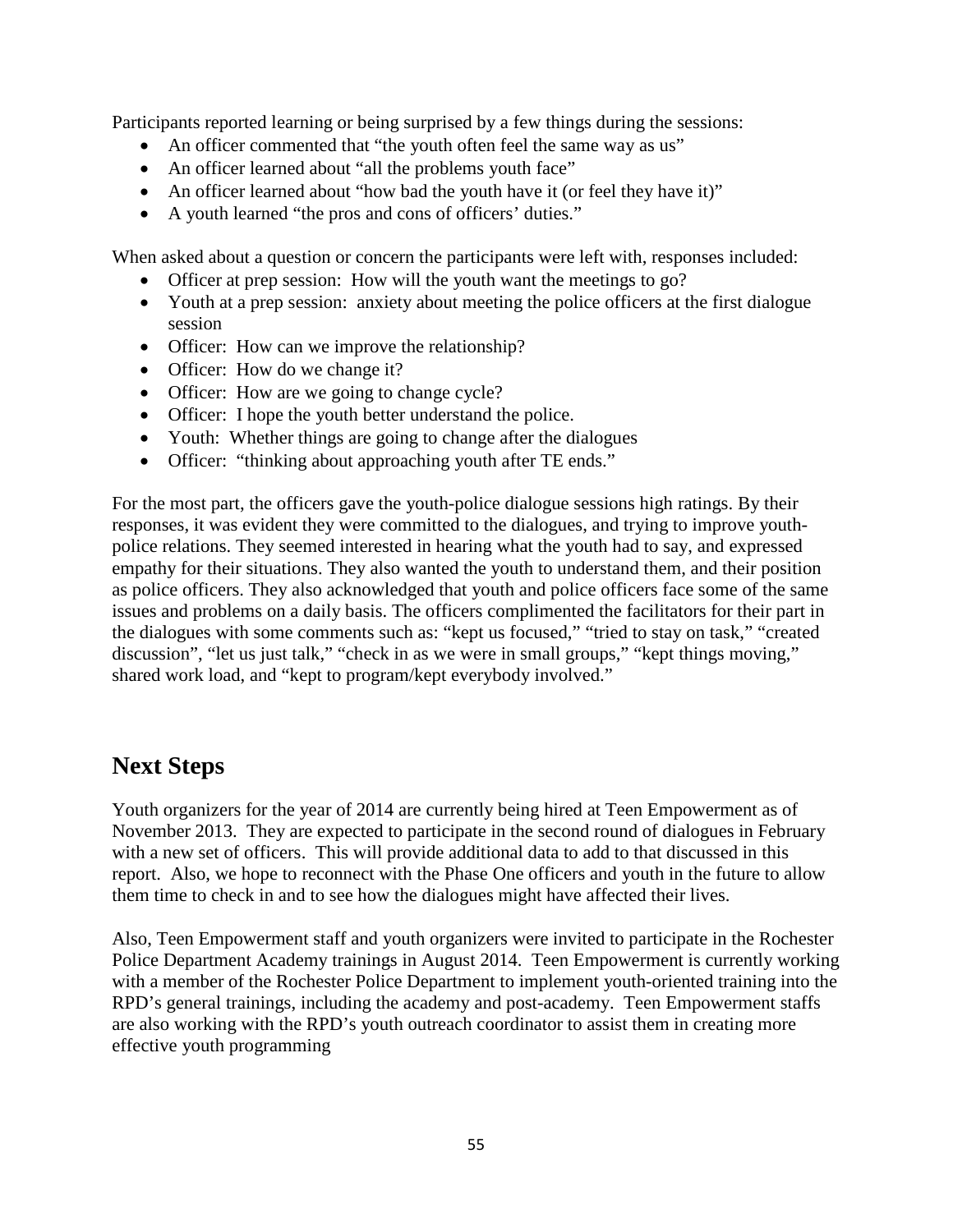There are some political changes in Rochester that could affect the program. A new mayor has been elected, and the Chief of Police will resign as of the end of 2013. We are confident that the relationships Teen Empowerment has formed with the Rochester Police Department will be unaffected and that the program will proceed as planned, though it is worth noting the change in administration, as it may slow some of the progress as it was originally planned.

# **Conclusion**

Our survey results, focus group outcomes, and interview outcomes all point to very positive results from Phase One of the Youth-Police Dialogues. There were evident shifts in some measures on the surveys showing that participants gained empathy, understanding, and respect. Focus groups revealed some tangible changes in behavior among both officers and youth that show they gained new perspectives as well as new skills for how to work together effectively. Participants seemed to learn much from each other. The officers benefited from hearing about youth's challenges, and youth benefited by learning about what police really do and think in their jobs. While their reported levels of trust and respect did not change, we see evidence of healing in other ways. Participants certainly came to respect the other participants more, though they found it difficult to generalize those feelings to youth or officers as a whole. They also empathized more with each other, and this feeling was more easily applied to non-participant youth and officers, since they share many of the same issues. All participants seemed to be sustained by a true desire to improve the state of youth-police relations in Rochester, as it would make their lives, jobs, and community healthier and happier.

Reconciliation between youth and police will take time and energy from everyone in the community. As evidenced by this report, youth-police dialogues can be a powerful factor in healing the broken relationship between these two groups. The dialogues seem to be beneficial to all participants in building communication in a constructive and collaborative manner, even between groups who experience much tension between them.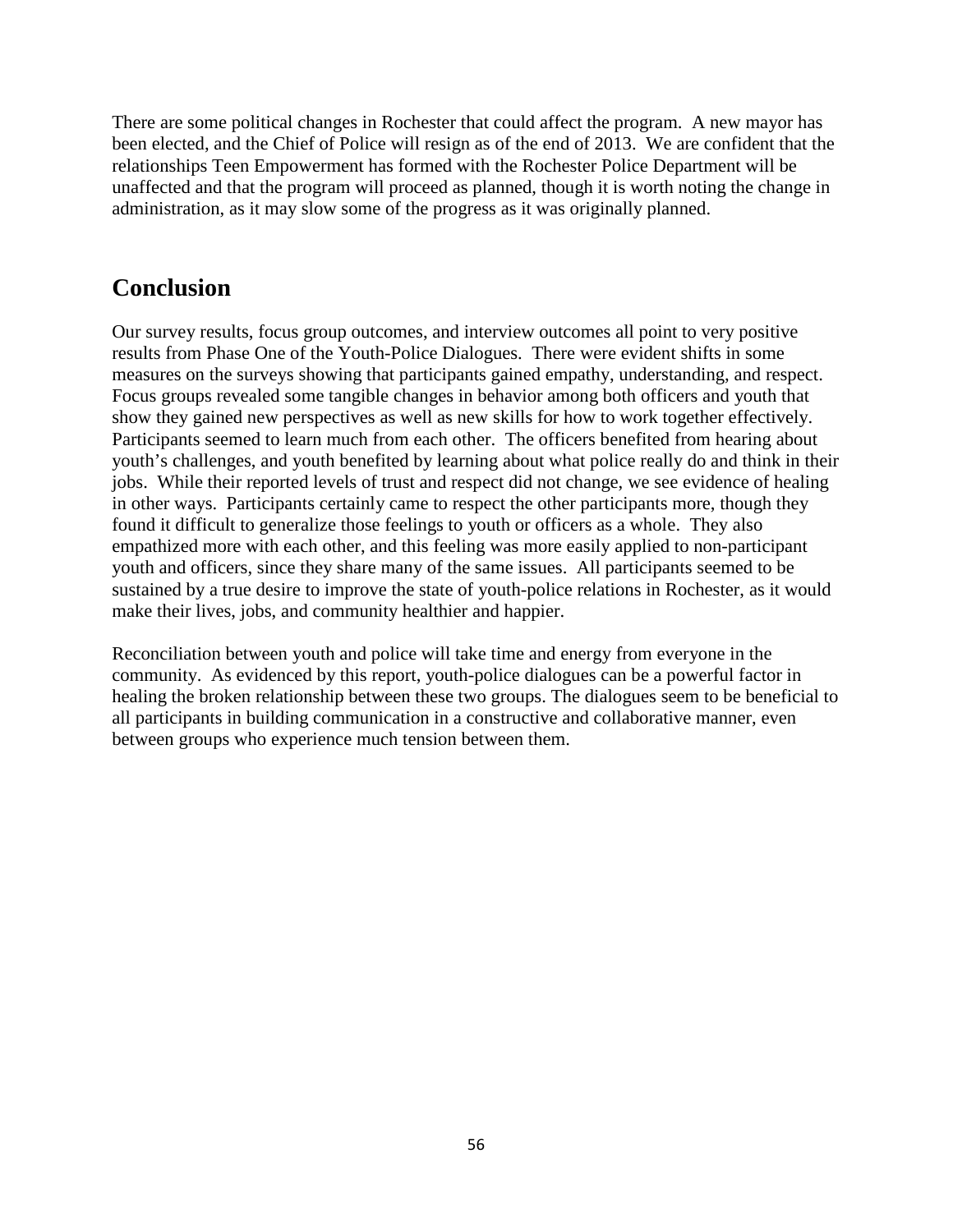# **Appendix A: Youth Pre-Survey**

## **Script to Use When Handing Out Youth Pre-Survey**

Part of us doing the Youth-Police Unity Project involves research questions that can help us see what participants learned and if the project was successful overall. Throughout your participation in this project, we will ask that you complete surveys to help with this goal. The surveys are voluntary, and you can choose to skip questions if you wish. However we strongly encourage you to complete the survey fully and thoughtfully. This will help us show our community how you feel, what you've learned, and how to do projects like this in other communities. The results of the survey will also be fed back to us so that we can make improvements based on your thoughts and suggestions.

We're giving you some time now to answer this first survey. The surveys are anonymous, so please never write your name on the surveys. Your name or identity will never be attached to your answers. Please complete both sides of this page, and return it to me.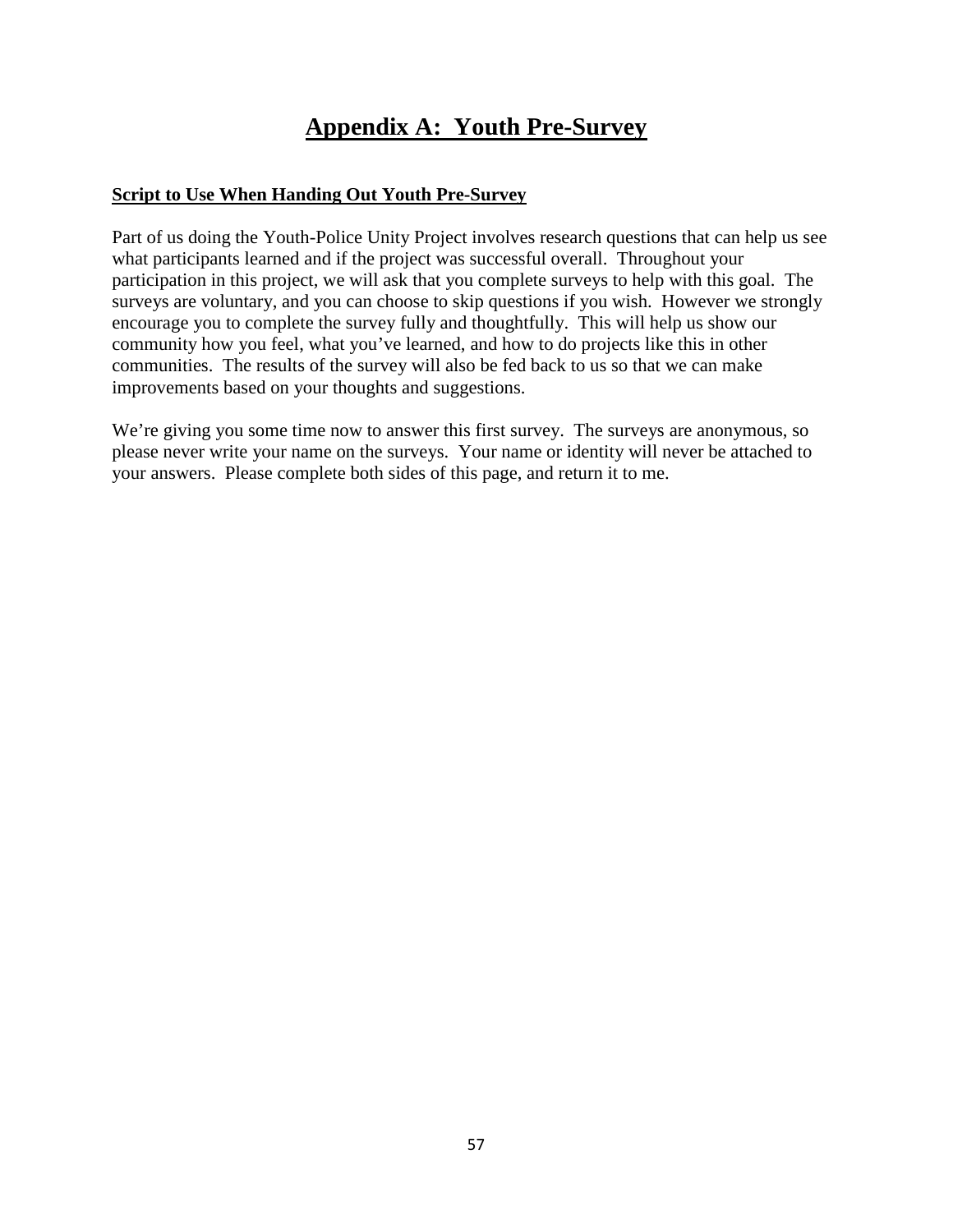## **Teen Empowerment/RPD Youth-Police Dialogues YOUTH Pre-Survey**

|                                                                                                                                       | <b>Strongly</b><br>Agree |                |   | <b>Agree Neutral Disagree</b> | <b>Strongly</b><br><b>Disagree</b> |
|---------------------------------------------------------------------------------------------------------------------------------------|--------------------------|----------------|---|-------------------------------|------------------------------------|
| I want to work with other youth to improve youth-police relations.                                                                    | 5                        | $\overline{4}$ | 3 | $\overline{2}$                | $\mathbf{1}$                       |
| Youth and police can work together effectively to help the<br>community.                                                              | 5                        | $\overline{4}$ | 3 | $\overline{2}$                | 1                                  |
| I am excited about working with police officers to improve youth-<br>police relations.                                                | 5                        | $\overline{4}$ | 3 | $\overline{2}$                | 1                                  |
| Most police officers try to understand what youth are going<br>through.                                                               | 5                        | $\overline{4}$ | 3 | 2                             | 1                                  |
| I trust the police.                                                                                                                   | 5                        | $\overline{4}$ | 3 | $\overline{2}$                | $\mathbf{1}$                       |
| When they respond to a scene or area, police officers handle the<br>situation well.                                                   | 5                        | $\overline{4}$ | 3 | 2                             | 1                                  |
| In general, young people trust the police.                                                                                            | 5                        | $\overline{4}$ | 3 | $\overline{2}$                | $\mathbf{1}$                       |
| In general, I feel safe around police officers.                                                                                       | 5                        | $\overline{4}$ | 3 | 2                             | 1                                  |
| Youth in Rochester respect the police.                                                                                                | 5                        | $\overline{4}$ | 3 | $\overline{2}$                | $\mathbf 1$                        |
| Most police officers want to help the community.                                                                                      | 5                        | $\overline{4}$ | 3 | $\overline{2}$                | 1                                  |
| Most police officers trust young people.                                                                                              | 5                        | $\overline{4}$ | 3 | $\overline{2}$                | 1                                  |
| The way I treat police officers influences how my peers act<br>towards police officers.                                               | 5                        | $\overline{4}$ | 3 | $\overline{2}$                | 1                                  |
| I respect the police.                                                                                                                 | 5                        | $\overline{4}$ | 3 | $\overline{2}$                | $\mathbf{1}$                       |
| If I or someone I knew was in immediate danger of being hurt, I<br>would approach a police officer for help if I saw one in the area. | 5                        | 4              | 3 | $\overline{2}$                | 1                                  |
| Police officers respect the youth in Rochester.                                                                                       | 5                        | $\overline{4}$ | 3 | $\overline{2}$                | 1                                  |
| Relations between youth and police can be improved.                                                                                   | 5                        | $\overline{4}$ | 3 | $\overline{2}$                | 1                                  |
| If my friend was disrespecting a police officer, I would encourage<br>him or her to act differently.                                  | 5                        | 4              | 3 | 2                             | 1                                  |

## **RATE HOW MUCH YOU AGREE OR DISAGREE WITH THE FOLLOWING STATEMENTS (CIRCLE A NUMBER)**

## **PLEASE ANSWER THE FOLLOWING QUESTIONS:**

## **1. Describe "respect" and what it means to you.**

**2. Why do you want to participate in the TE's Youth-Police Dialogues? This could be what you want to share, learn, or accomplish, what you find interesting about it, etc.**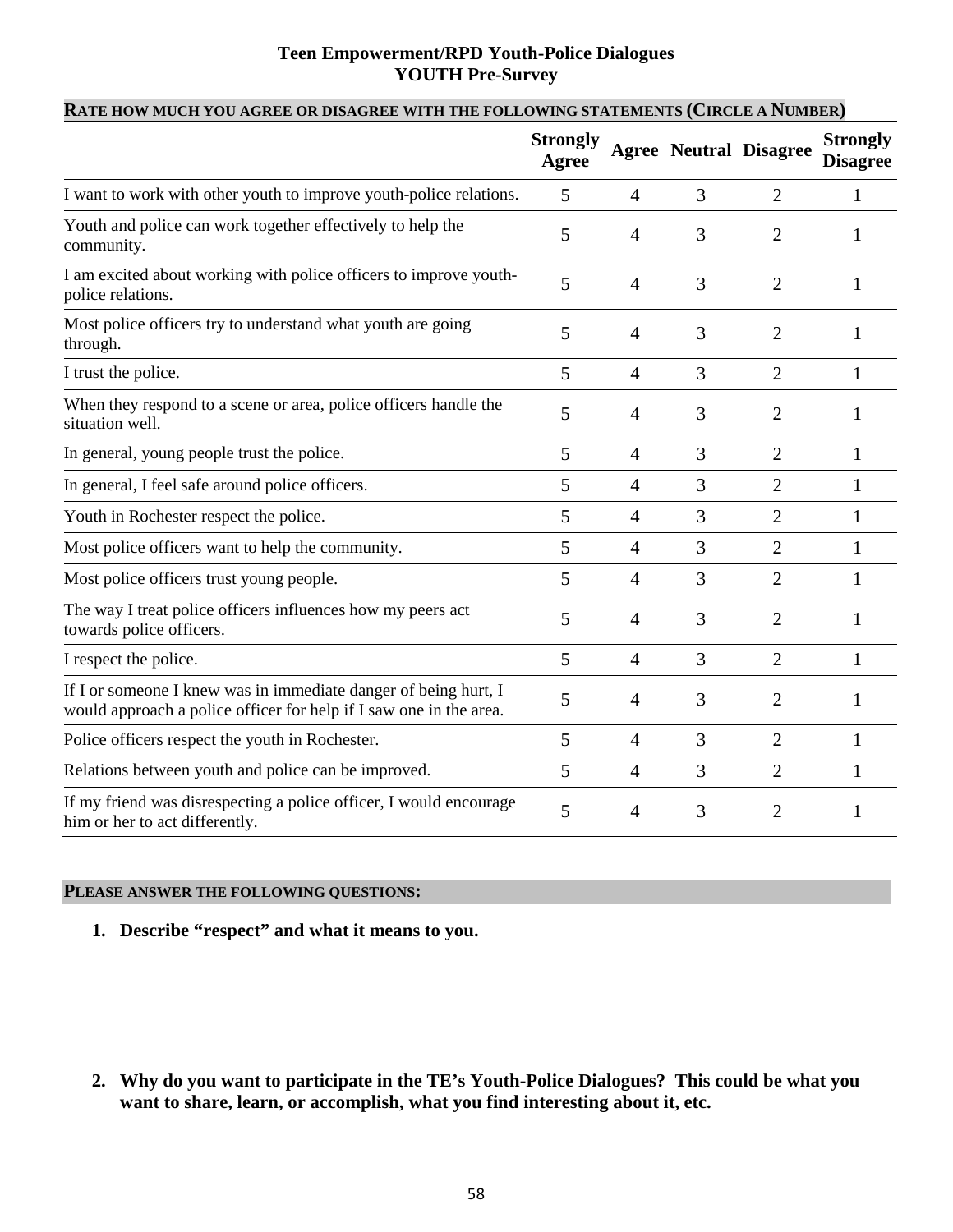## **Teen Empowerment/RPD Youth-Police Dialogues YOUTH Pre-Survey**

#### **CIRCLE A NUMBER TO ANSWER THE FOLLOWING QUESTIONS.**

|                                                                                         | <b>Always</b> | <b>Most of</b><br>the time | <b>Sometimes</b> Rarely | <b>Never</b> |
|-----------------------------------------------------------------------------------------|---------------|----------------------------|-------------------------|--------------|
| How often have your personal interactions with police officers<br>been positive?        |               | 4                          | 3                       |              |
| How often have your personal interactions with police officers<br>been negative?        |               | 4                          | 3                       |              |
| How often have your friends or family members had positive<br>interactions with police? |               | 4                          |                         |              |
| How often have your friends or family members had negative<br>interactions with police? |               | 4                          | 3                       |              |

## **Circle the words that you think describe police officers in your community.**

| Fair    | Authority    |            | Mean           | Friendly   | Dedicated    |                  | Harmful       |          | Protecting | Respectable      |               | Nice   |
|---------|--------------|------------|----------------|------------|--------------|------------------|---------------|----------|------------|------------------|---------------|--------|
|         | Intimidating | Anxious    | Bored          |            | <b>Brave</b> | Disrespectful    |               | Uncaring |            | <b>Stressed</b>  | Intelligent   |        |
|         | Respectful   |            | Fear-provoking | Unfriendly |              | Rude             | Compassionate |          |            | Controlling      | Arrogant      |        |
| Helpful |              | Vulnerable | Destructive    |            | Overworked   |                  | Trustworthy   |          | Power      | <b>Strangers</b> |               | Caring |
| Weak    | Strong       |            | Resilient      | Stupid     |              | <b>Neighbors</b> | Out-of-touch  |          | Violent    |                  | Understanding |        |

## **Circle the words below that you think describe "justice."**

| Accountability | Forgiveness        | Blame  | Fairness | Injustice | Jail    | Payback    | Misunderstanding |
|----------------|--------------------|--------|----------|-----------|---------|------------|------------------|
| Equality       | Punishment<br>Race |        | Safety   | Police    | Respect |            | Inequality       |
|                | Powerless          | Arrest | Healing  | Court     | Peace   | In trouble |                  |

## **PLEASE ANSWER THE FOLLOWING QUESTIONS:**

- 1. What makes you willing or able to share your opinions and feelings in this process?
- 2. Why are you willing to listen to the opinions and feelings of police officers?
- 3. Please describe any youth-police activity you have participated in before (including if you've participated in TE's youth-police dialogues before):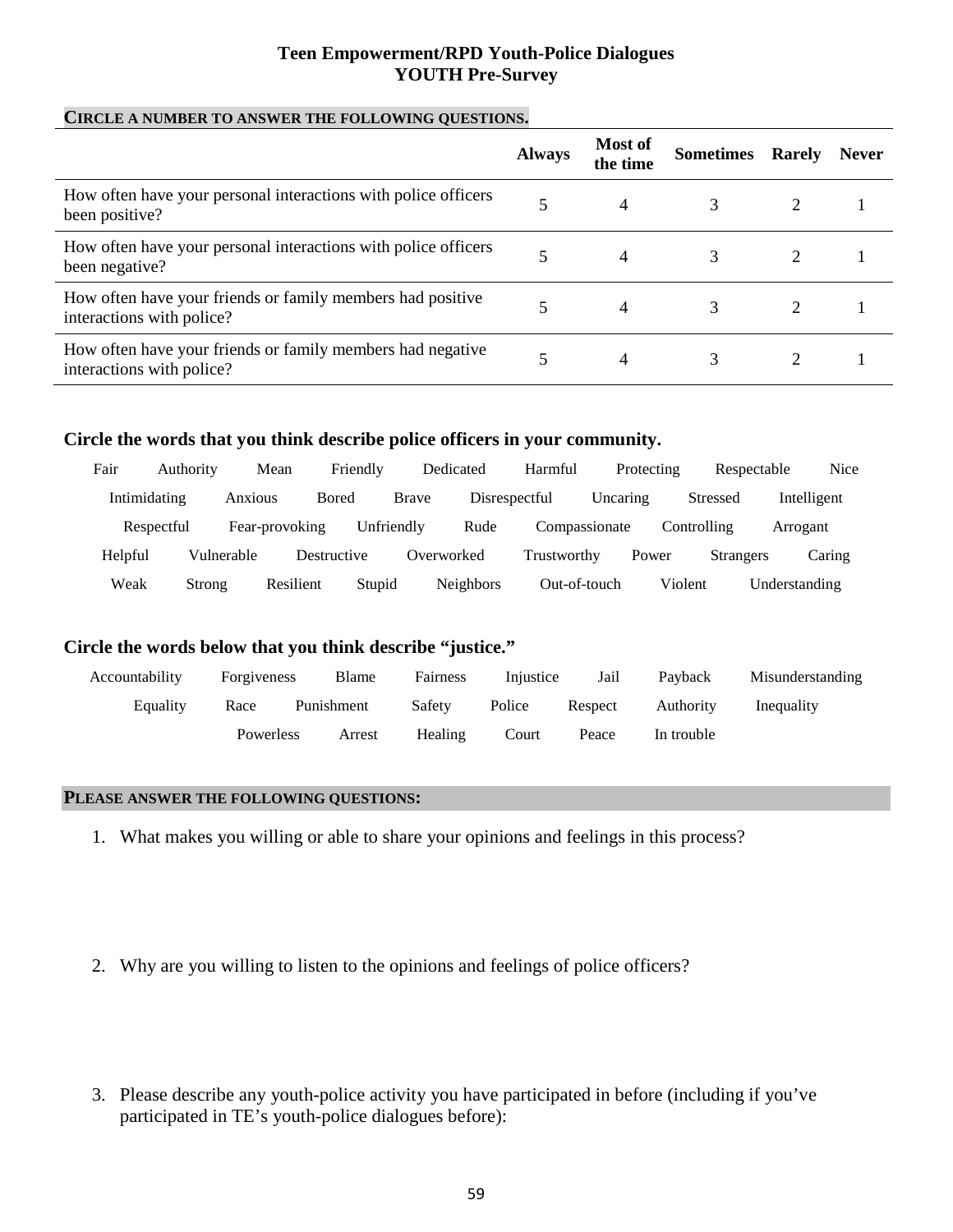# **Appendix B: Officer Pre-Survey**

## **Script to Use When Handing Out Officer Pre-Survey**

Part of us doing the Youth-Police Unity Project involves research questions that can help us see what participants learned and if the project was successful overall. Throughout your participation in this project, we will ask that you complete surveys to help with this goal. The surveys are voluntary, and you can choose to skip questions if you wish. However we strongly encourage you to complete the survey fully and thoughtfully. This will help us make this program better, show, what you've learned, and how to do projects like this in other communities.

We're giving you some time now to answer this first survey. The surveys are anonymous, so please never write your name on the surveys. Your name or identity will never be attached to your answers. Please complete both sides of this page, and return it to me.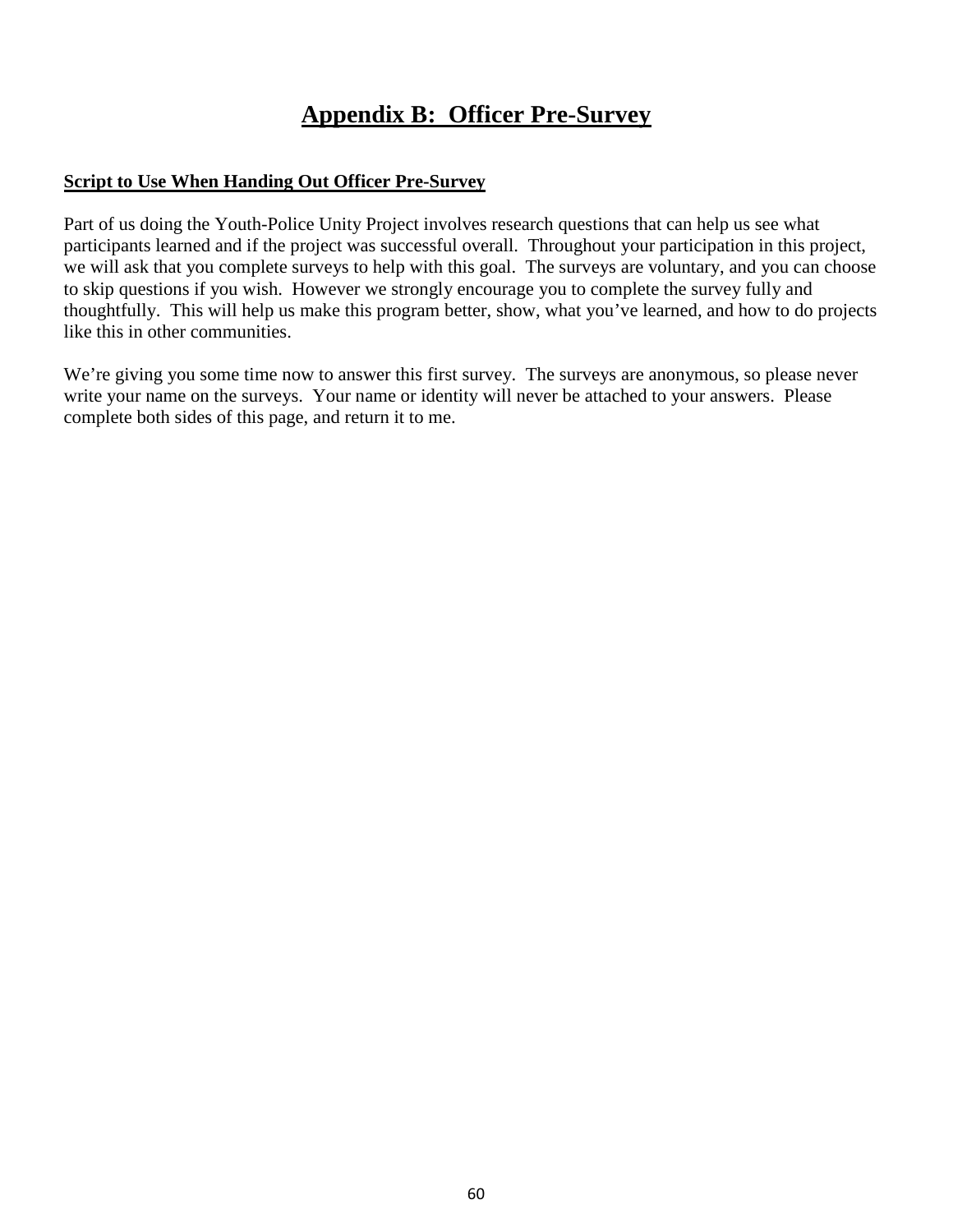## **Teen Empowerment Youth-Police Dialogues OFFICER Pre-Survey**

## **RATE HOW MUCH YOU AGREE OR DISAGREE WITH THE FOLLOWING STATEMENTS (CIRCLE A NUMBER)**

|                                                                                                           | <b>Strongly</b><br>Agree |                |   | <b>Agree Neutral Disagree</b> | <b>Strongly</b><br><b>Disagree</b> |
|-----------------------------------------------------------------------------------------------------------|--------------------------|----------------|---|-------------------------------|------------------------------------|
| I want to work with Rochester youth to improve youth-police<br>relations.                                 | 5                        | $\overline{4}$ | 3 | 2                             | 1                                  |
| I want to work with other Officers to improve relations with youth.                                       | 5                        | $\overline{4}$ | 3 | $\overline{2}$                | 1                                  |
| I trust youth in Rochester.                                                                               | 5                        | $\overline{4}$ | 3 | $\overline{2}$                | 1                                  |
| In general, Rochester police officers trust youth.                                                        | 5                        | $\overline{4}$ | 3 | $\overline{2}$                | 1                                  |
| As a police officer, I try to understand what youth are going<br>through.                                 | 5                        | $\overline{4}$ | 3 | $\overline{2}$                | 1                                  |
| In general, I feel safe and comfortable dealing with youth.                                               | 5                        | $\overline{4}$ | 3 | $\overline{2}$                | 1                                  |
| Youth in Rochester respect the police.                                                                    | 5                        | $\overline{4}$ | 3 | $\overline{2}$                | 1                                  |
| Youth in Rochester trust the police.                                                                      | 5                        | $\overline{4}$ | 3 | $\overline{2}$                | 1                                  |
| I respect youth in Rochester.                                                                             | 5                        | $\overline{4}$ | 3 | $\overline{2}$                | 1                                  |
| Police officers respect the youth in Rochester.                                                           | 5                        | $\overline{4}$ | 3 | $\overline{2}$                | 1                                  |
| Relations between youth and police can be improved.                                                       | 5                        | $\overline{4}$ | 3 | 2                             | 1                                  |
| I go out of my way to help youth with their problems, even if it's<br>not technically part of my job.     | 5                        | 4              | 3 | 2                             | 1                                  |
| Youth and police can work together effectively to help the<br>community.                                  | 5                        | 4              | 3 | 2                             | 1                                  |
| Most police officers want to help the community.                                                          | 5                        | $\overline{4}$ | 3 | $\overline{2}$                | 1                                  |
| Youth in Rochester want to make their community better.                                                   | 5                        | $\overline{4}$ | 3 | $\overline{2}$                | 1                                  |
| When responding to a call or scene, police officers handle the<br>situation to the best of their ability. | 5                        | 4              | 3 | $\overline{c}$                | 1                                  |
| If one of my fellow officers were disrespecting a youth, I would<br>encourage him/her to act differently. | 5                        | $\overline{4}$ | 3 | $\overline{2}$                | 1                                  |
| The way I treat youth influences how my fellow officers treat youth.                                      | 5                        | 4              | 3 | $\overline{c}$                | 1                                  |

#### **PLEASE ANSWER THE FOLLOWING QUESTIONS:**

- **1. Describe "respect" and what it means to you.**
- **2. Why do you want to participate in the TE's Youth-Police Dialogues? This could be what you want to share, learn, or accomplish, what you find interesting about it, etc.**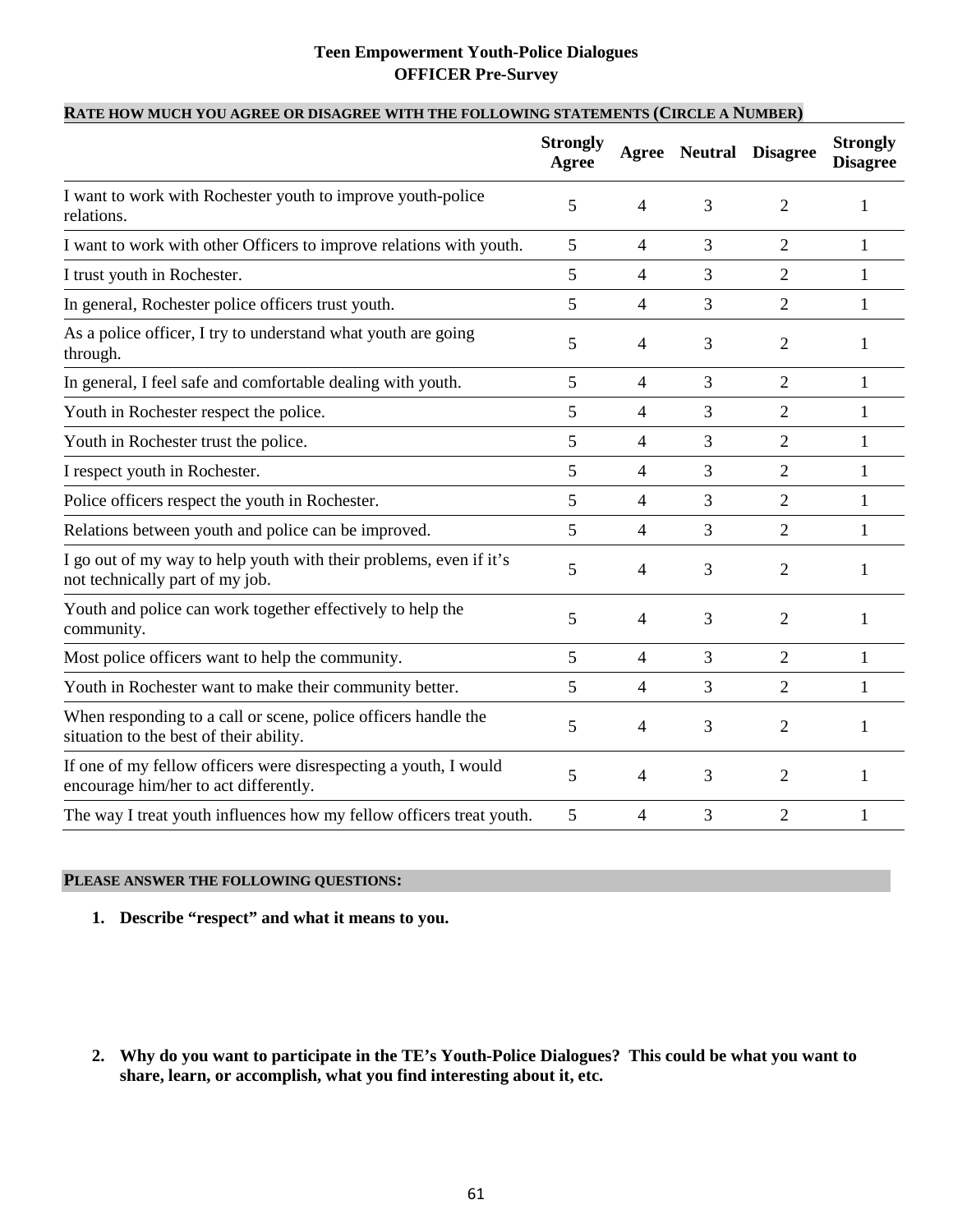## **Teen Empowerment Youth-Police Dialogues OFFICER Pre-Survey**

#### **CIRCLE A NUMBER TO ANSWER THE FOLLOWING QUESTIONS.**

|                                                                                                              | <b>Always</b> | <b>Most of</b><br>the time | <b>Sometimes</b> | <b>Rarely</b> | <b>Never</b> |
|--------------------------------------------------------------------------------------------------------------|---------------|----------------------------|------------------|---------------|--------------|
| How often have your own professional interactions with youth<br>in Rochester been positive?                  |               | 4                          |                  |               |              |
| How often have your own professional interactions with youth<br>in Rochester been negative?                  |               | 4                          |                  |               |              |
| To your knowledge, how often have your fellow officers had<br>positive interactions with youth in Rochester? |               | 4                          |                  |               |              |
| To your knowledge, how often have your fellow officers had<br>negative interactions with youth in Rochester? |               | 4                          | 3                |               |              |

#### **Circle the words that you think describe youth in Rochester.**

| Courteous    | Mean       | Friendly    | Rude             |           | <b>Bored</b><br>Harmful |                  | Respectable |               | Annoving        | Grudge      |
|--------------|------------|-------------|------------------|-----------|-------------------------|------------------|-------------|---------------|-----------------|-------------|
| Intimidating | Anxious    | Cooperative |                  | Brave     | Disrespectful           |                  | Uncaring    |               | <b>Stressed</b> | Intelligent |
| Respectful   | Dangerous  | Unfriendlv  |                  | Outspoken | Scared                  | <b>Strangers</b> |             | Arrogant      | Weak            | Engaged     |
| Helpful      | Vulnerable | Destructive |                  | Fearless  | Compassionate           |                  | Caring      |               | Uncooperative   | Forgiving   |
| Strong       | Resilient  | Dumb        | <b>Neighbors</b> |           | Out-of-touch            | Violent          |             | Understanding |                 | Frustrating |

## **Circle the words below that you think describe "justice."**

| Accountability | Forgiveness | Blame      | <b>Fairness</b> | Injustice | Jail    | Payback    | Misunderstanding |
|----------------|-------------|------------|-----------------|-----------|---------|------------|------------------|
| Equality       | Race        | Punishment | Safety          | Police    | Respect | Authority  | Inequality       |
|                | Powerless   | Arrest     | Healing         | Court     | Peace   | In trouble |                  |

#### **PLEASE ANSWER THE FOLLOWING QUESTIONS:**

- 1. What makes you willing or able to share your opinions and feelings in this process?
- 2. Why are you willing to listen to the opinions and feelings of youth and other police officers about youth-police relations?
- 3. Please describe any youth-police activity you have participated in before (including if you've participated in TE's youth-police dialogues before):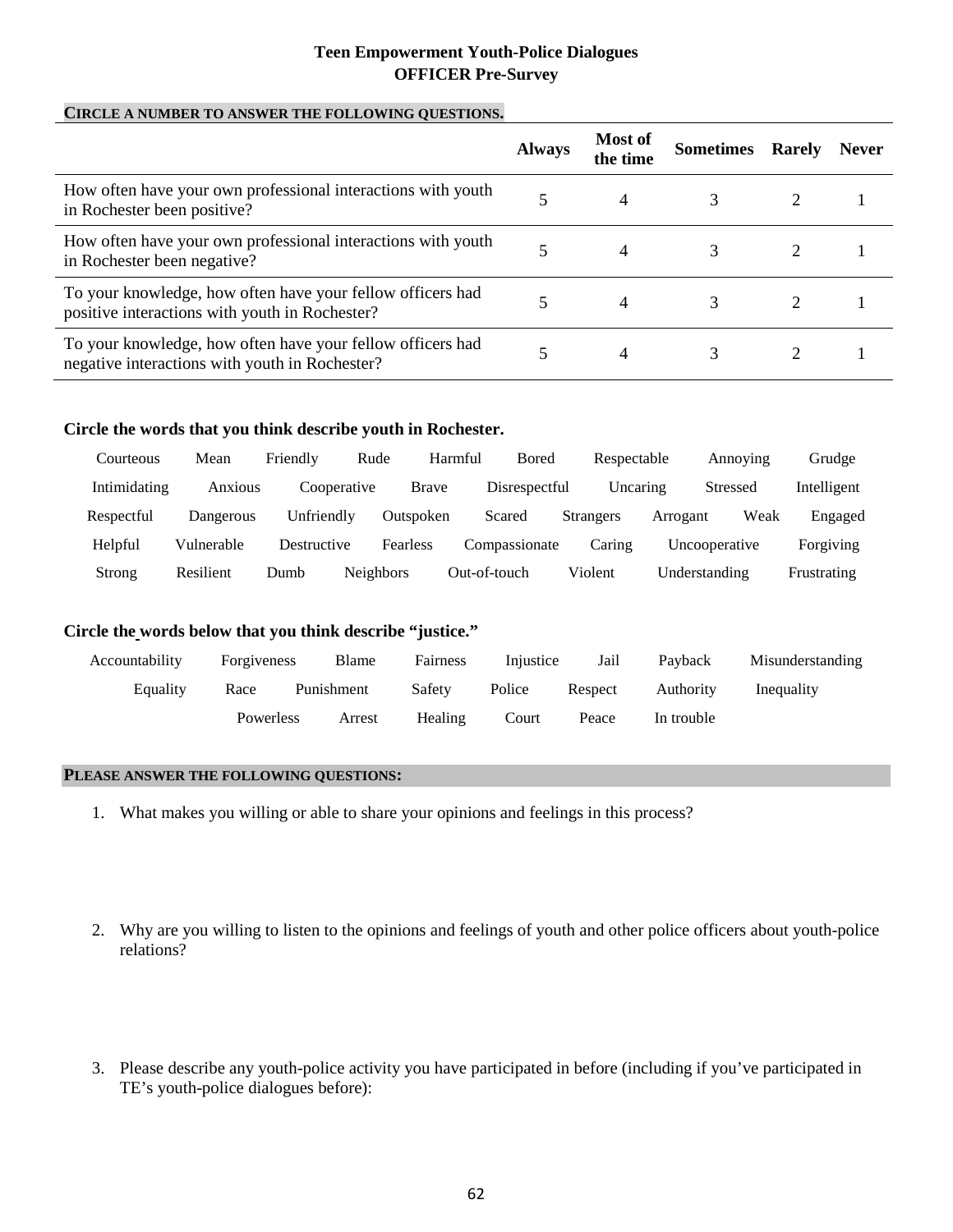## **Appendix C: Teen Empowerment/RPD Youth-Police Dialogues YOUTH Post-Survey**

## **RATE HOW MUCH YOU AGREE OR DISAGREE WITH THE FOLLOWING STATEMENTS (CIRCLE A NUMBER)**

|                                                                                                                                        | <b>Strongly</b><br>Agree | Agree          | <b>Neutral</b> | <b>Disagree</b> | <b>Strongly</b><br><b>Disagree</b> |
|----------------------------------------------------------------------------------------------------------------------------------------|--------------------------|----------------|----------------|-----------------|------------------------------------|
| I want to work with other youth to improve youth-police relations.                                                                     | 5                        | 4              | 3              | $\overline{2}$  | 1                                  |
| Youth and police can work together effectively to help the<br>community.                                                               | 5                        | 4              | 3              | 2               | 1                                  |
| I enjoyed working with police officers to improve youth-police<br>relations.                                                           | 5                        | 4              | 3              | $\overline{2}$  | 1                                  |
| Most police officers try to understand what youth are going through.                                                                   | 5                        | 4              | 3              | 2               | 1                                  |
| I trust the police.                                                                                                                    | 5                        | 4              | 3              | $\overline{2}$  | 1                                  |
| When they respond to a scene or area, police officers handle the<br>situation well.                                                    | 5                        | 4              | 3              | $\overline{2}$  | 1                                  |
| In general, young people trust the police.                                                                                             | 5                        | 4              | 3              | $\overline{2}$  | 1                                  |
| In general, I feel safe around police officers.                                                                                        | 5                        | 4              | 3              | $\overline{2}$  | 1                                  |
| Youth in Rochester respect the police.                                                                                                 | 5                        | 4              | 3              | $\overline{2}$  | 1                                  |
| Most police officers want to help the community.                                                                                       | 5                        | 4              | 3              | $\overline{2}$  | 1                                  |
| Most police officers trust young people.                                                                                               | 5                        | 4              | 3              | $\overline{2}$  | 1                                  |
| The way I treat police officers influences how my peers act towards<br>police officers.                                                | 5                        | 4              | 3              | 2               | 1                                  |
| I respect the police.                                                                                                                  | 5                        | 4              | 3              | $\overline{2}$  | 1                                  |
| If I or someone I knew was in immediate danger of being hurt, I<br>would approach a police officer for help, if I saw one in the area. | 5                        | 4              | 3              | $\overline{2}$  | 1                                  |
| Police officers respect the youth in Rochester.                                                                                        | 5                        | 4              | 3              | $\overline{2}$  | 1                                  |
| Relations between youth and police can be improved.                                                                                    | 5                        | 4              | 3              | $\overline{2}$  | 1                                  |
| If my friend was disrespecting a police officer, I would encourage<br>him or her to act differently.                                   | 5                        | 4              | 3              | 2               | 1                                  |
| I am aware of the challenges faced by police in Rochester.                                                                             | 5                        | 4              | 3              | $\overline{c}$  | 1                                  |
| I will try harder to establish better communication between myself<br>and the police.                                                  | 5                        | $\overline{4}$ | 3              | $\overline{2}$  | 1                                  |
| After participating in the youth/police dialogues, I have a better<br>understanding of how police feel.                                | 5                        | $\overline{4}$ | 3              | $\overline{2}$  | 1                                  |
| I will encourage other youth to participate in youth/police dialogues.                                                                 | 5                        | $\overline{4}$ | 3              | $\mathbf{2}$    | $\mathbf{1}$                       |

## **PLEASE ANSWER THE FOLLOWING QUESTION:**

1. What was the most important thing that you got out of your participation in youth/police dialogues?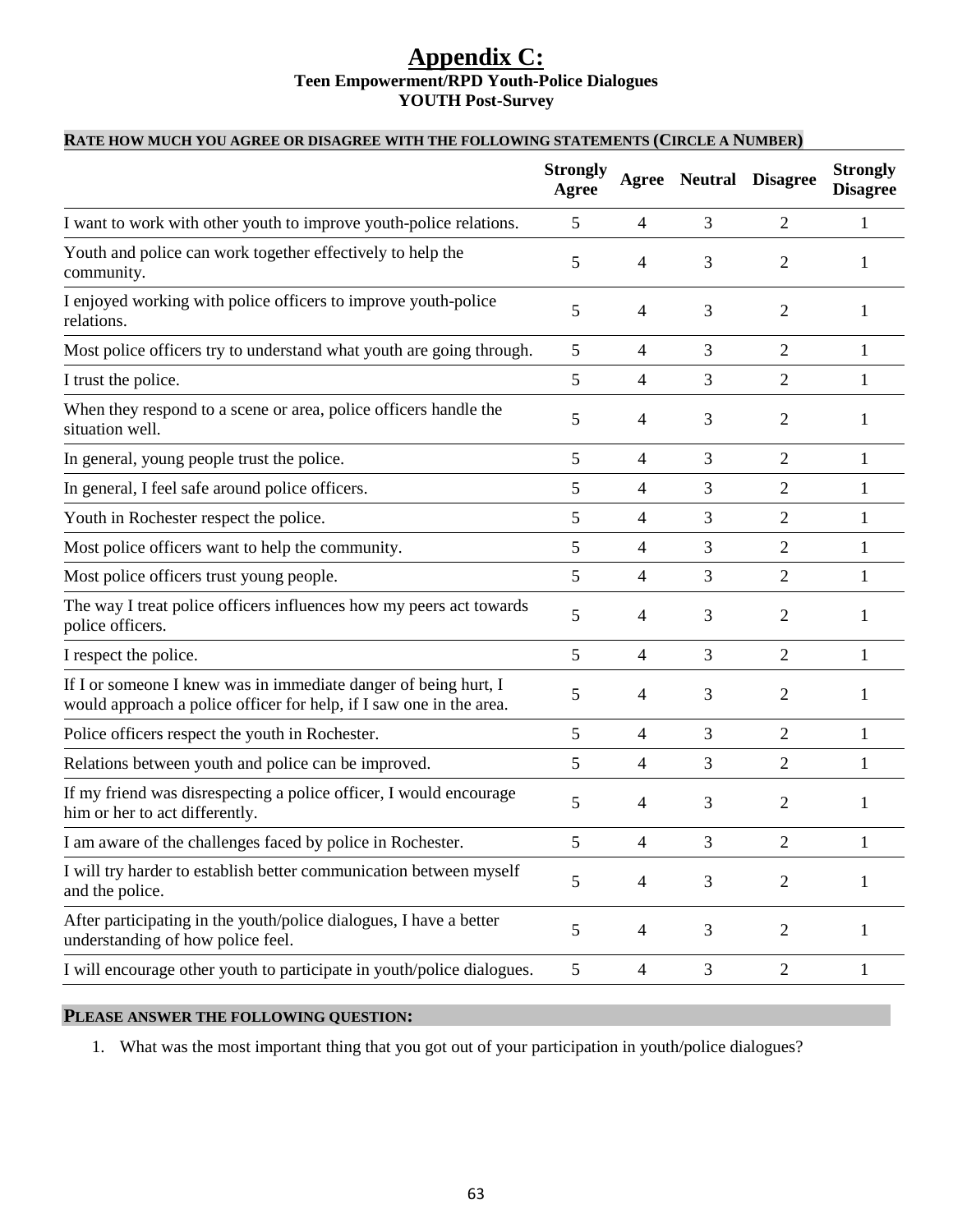#### **Teen Empowerment/RPD Youth-Police Dialogues YOUTH Post-Survey**

## **CIRCLE A NUMBER TO ANSWER THE FOLLOWING QUESTIONS.**

|                                                                                         | <b>Always</b> | <b>Most of</b><br>the time | <b>Sometimes</b> | <b>Rarely</b> | <b>Never</b> |
|-----------------------------------------------------------------------------------------|---------------|----------------------------|------------------|---------------|--------------|
| How often have your personal interactions with police officers<br>been positive?        |               | 4                          | 3                |               |              |
| How often have your personal interactions with police officers<br>been negative?        |               | 4                          | 3                |               |              |
| How often have your friends or family members had positive<br>interactions with police? |               | 4                          | 3                |               |              |
| How often have your friends or family members had negative<br>interactions with police? |               | 4                          | 3                |               |              |

#### **Circle the words that you think describe police officers in your community.**

| Fair    | Authority    | Mean       |                | Friendly   | Dedicated    |                  | Harmful       |          | Protecting | Respectable      |               | <b>Nice</b> |
|---------|--------------|------------|----------------|------------|--------------|------------------|---------------|----------|------------|------------------|---------------|-------------|
|         | Intimidating | Anxious    | <b>Bored</b>   |            | <b>Brave</b> | Disrespectful    |               | Uncaring |            | Stressed         |               | Intelligent |
|         | Respectful   |            | Fear-provoking | Unfriendly |              | Rude             | Compassionate |          |            | Controlling      | Arrogant      |             |
| Helpful |              | Vulnerable | Destructive    |            | Overworked   |                  | Trustworthy   |          | Power      | <b>Strangers</b> |               | Caring      |
| Weak    | Strong       |            | Resilient      | Stupid     |              | <b>Neighbors</b> | Out-of-touch  |          | Violent    |                  | Understanding |             |

#### **Circle the words below that you think describe "justice."**

| Accountability | Forgiveness | Blame      | <b>Fairness</b> | Injustice | Jail    | Payback    | Misunderstanding |
|----------------|-------------|------------|-----------------|-----------|---------|------------|------------------|
| Equality       | Race        | Punishment | Safety          | Police    | Respect | Authority  | Inequality       |
|                | Powerless   | Arrest     | Healing         | Court     | Peace   | In trouble |                  |

#### **PLEASE ANSWER THE FOLLOWING QUESTION:**

- 1. Describe something new you learned from the police officers participating in the project:
- 2. Why were you willing to listen to the opinions and feelings of police officers?
- 3. What was difficult or challenging about the project, and how do you think it can be improved?
- 4. Please describe any youth-police activity you have participated in before (*including if you've ever participated in TE's youth-police dialogues*).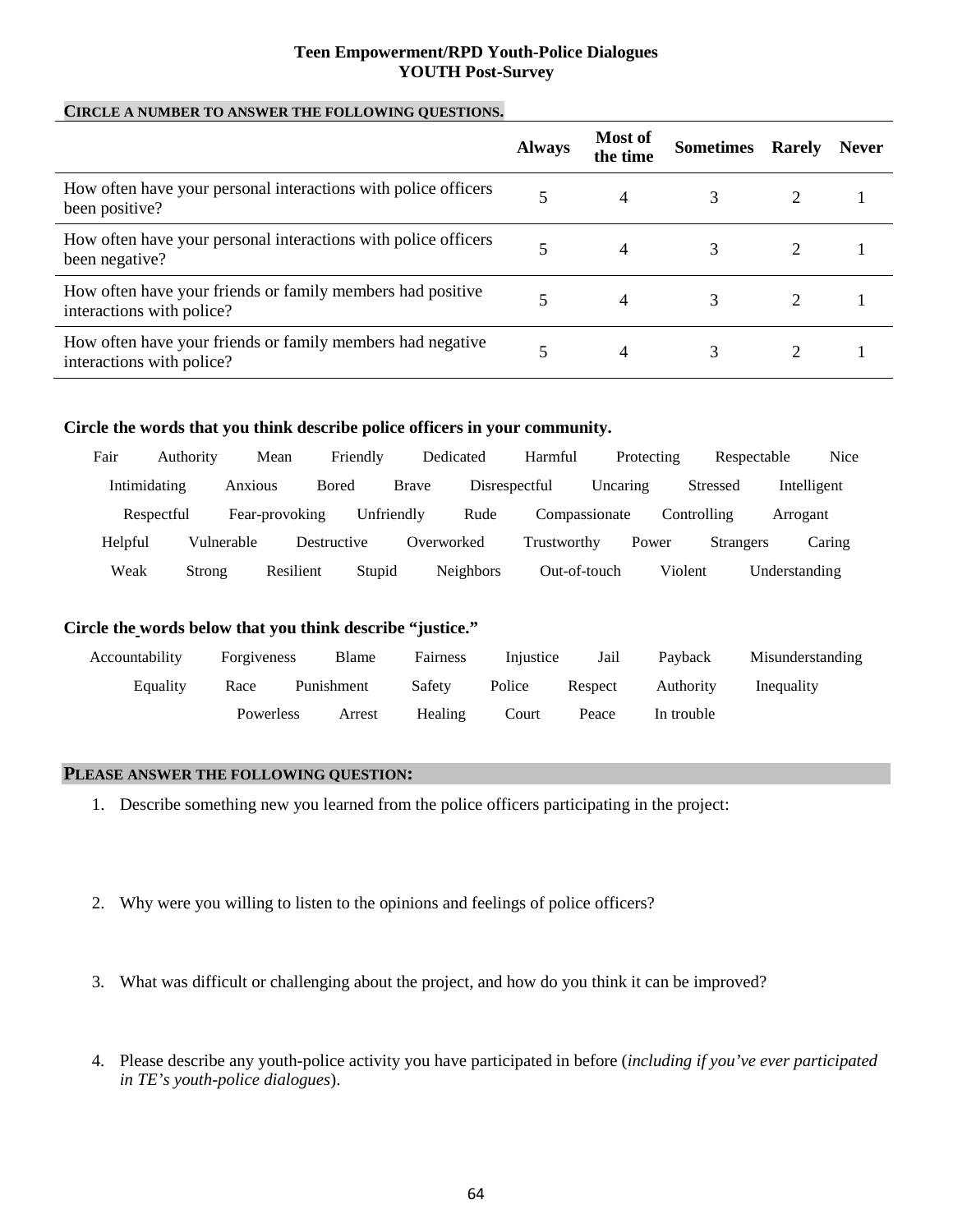## **Appendix D: Teen Empowerment Youth-Police Dialogues OFFICER Post-Survey**

## **RATE HOW MUCH YOU AGREE OR DISAGREE WITH THE FOLLOWING STATEMENTS (CIRCLE A NUMBER)**

|                                                                                                           | <b>Strongly</b><br>Agree |                |   | <b>Agree Neutral Disagree</b> | <b>Strongly</b><br><b>Disagree</b> |
|-----------------------------------------------------------------------------------------------------------|--------------------------|----------------|---|-------------------------------|------------------------------------|
| I want to work with youth to improve youth-police relations.                                              | 5                        | 4              | 3 | $\overline{2}$                | 1                                  |
| I want to work with other officers to improve relations with youth.                                       | 5                        | 4              | 3 | $\overline{2}$                | 1                                  |
| I trust youth in Rochester.                                                                               | 5                        | $\overline{4}$ | 3 | $\overline{2}$                | 1                                  |
| In general, Rochester police officers trust youth.                                                        | 5                        | 4              | 3 | $\overline{2}$                |                                    |
| As a police officer, I try to understand what youth are going through.                                    | 5                        | 4              | 3 | $\overline{2}$                | 1                                  |
| In general, I feel safe and comfortable dealing with youth.                                               | 5                        | 4              | 3 | $\overline{2}$                | 1                                  |
| I believe youth in Rochester respect the police.                                                          | 5                        | $\overline{4}$ | 3 | $\overline{2}$                | 1                                  |
| I believe youth in Rochester trust the police.                                                            | 5                        | 4              | 3 | $\overline{2}$                | 1                                  |
| I respect youth in Rochester.                                                                             | 5                        | 4              | 3 | $\overline{2}$                |                                    |
| Police officers respect the youth in Rochester.                                                           | 5                        | 4              | 3 | $\overline{2}$                | 1                                  |
| I believe relations between youth and police can be improved.                                             | 5                        | 4              | 3 | $\overline{2}$                | 1                                  |
| I go out of my way to help youth with their problems, even if it's not<br>technically part of my job.     | 5                        | 4              | 3 | 2                             |                                    |
| Youth and police can work together effectively to help the<br>community.                                  | 5                        | 4              | 3 | 2                             | 1                                  |
| Most police officers want to help the community.                                                          | 5                        | $\overline{4}$ | 3 | $\overline{2}$                | 1                                  |
| Youth in Rochester want to make their community better.                                                   | 5                        | $\overline{4}$ | 3 | $\overline{2}$                | 1                                  |
| If one of my fellow officers were disrespecting a youth, I would<br>encourage him/her to act differently. | 5                        | 4              | 3 | 2                             | 1                                  |
| The way I treat youth influences how my fellow officers treat youth                                       | 5                        | $\overline{4}$ | 3 | $\overline{2}$                | $\mathbf{1}$                       |
| I am aware of the challenges faced by youth in Rochester.                                                 | 5                        | $\overline{4}$ | 3 | $\overline{2}$                | 1                                  |
| I will try harder to establish better communication between myself<br>and youth.                          | 5                        |                | 3 | $\mathcal{D}_{\mathcal{L}}$   |                                    |
| After participating in the youth/police dialogues, I have a better<br>understanding of how youth feel.    | 5                        | $\overline{4}$ | 3 | $\overline{2}$                | $\mathbf{1}$                       |
| I will encourage other officers to participate in youth/police<br>dialogues.                              | 5                        | $\overline{4}$ | 3 | $\overline{2}$                | 1                                  |

## **PLEASE ANSWER THE FOLLOWING QUESTION:**

- 1. What was the most important thing that you got out of your participation in the youth/police dialogues?
- 2. What was difficult or challenging about the dialogues, and how do you think it can be improved?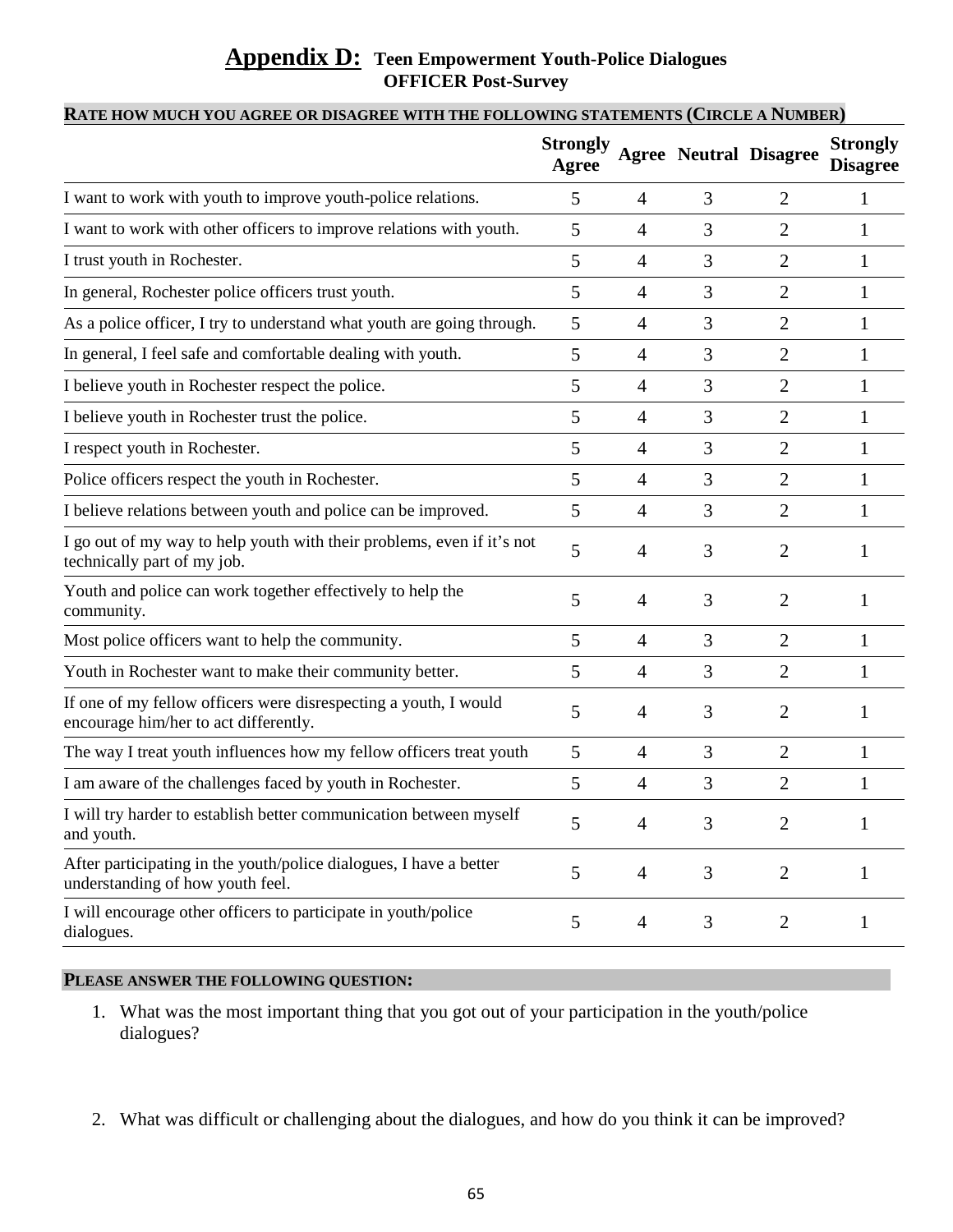## **Teen Empowerment Youth-Police Dialogues OFFICER Post-Survey**

## **CIRCLE A NUMBER TO ANSWER THE FOLLOWING QUESTIONS.**

|                                                                                                              | <b>Always</b> | Most of<br>the time | <b>Sometimes</b> | <b>Rarely</b> | <b>Never</b> |
|--------------------------------------------------------------------------------------------------------------|---------------|---------------------|------------------|---------------|--------------|
| How often have your own professional interactions with<br>youth in Rochester been positive?                  |               | $\overline{4}$      |                  |               |              |
| How often have your own professional interactions with<br>youth in Rochester been negative?                  |               | 4                   |                  |               |              |
| To your knowledge, how often have your fellow officers<br>had positive interactions with youth in Rochester? |               | 4                   | 3                |               |              |
| To your knowledge, how often have your fellow officers<br>had negative interactions with youth in Rochester? |               | 4                   |                  |               |              |

## **Circle the words that you think describe youth in Rochester.**

| Courteous    | Mean       | Friendly    | Rude             | Harmful   | Bored         | Respectable      |               | Annoving | Grudge      |
|--------------|------------|-------------|------------------|-----------|---------------|------------------|---------------|----------|-------------|
| Intimidating | Anxious    | Cooperative |                  | Brave     | Disrespectful | Uncaring         |               | Stressed | Intelligent |
| Respectful   | Dangerous  | Unfriendly  |                  | Outspoken | Scared        | <b>Strangers</b> | Arrogant      | Weak     | Engaged     |
| Helpful      | Vulnerable | Destructive |                  | Fearless  | Compassionate | Caring           | Uncooperative |          | Forgiving   |
| Strong       | Resilient  | Dumb        | <b>Neighbors</b> |           | Out-of-touch  | Violent          | Understanding |          | Frustrating |

## **Circle the words below that you think describe "justice."**

| Accountability | Forgiveness | Blame      | <b>Fairness</b> | Injustice | Jail    | Payback    | Misunderstanding |
|----------------|-------------|------------|-----------------|-----------|---------|------------|------------------|
| Equality       | Race        | Punishment | Safety          | Police    | Respect | Authority  | Inequality       |
|                | Powerless   | Arrest     | Healing         | Court     | Peace   | In trouble |                  |

## **PLEASE ANSWER THE FOLLOWING QUESTION:**

- 1. Describe something new you learned from the youth participating in the project:
- 2. Do you think this project could have a broader impact on law enforcement agencies? If so, how? (*Please include any specific ideas you have for how this project can be expanded*)
- 3. Please describe any youth-police activity you have participated in before (including if you've participated in TE's youth-police dialogues before):
- 4. Additional Comments: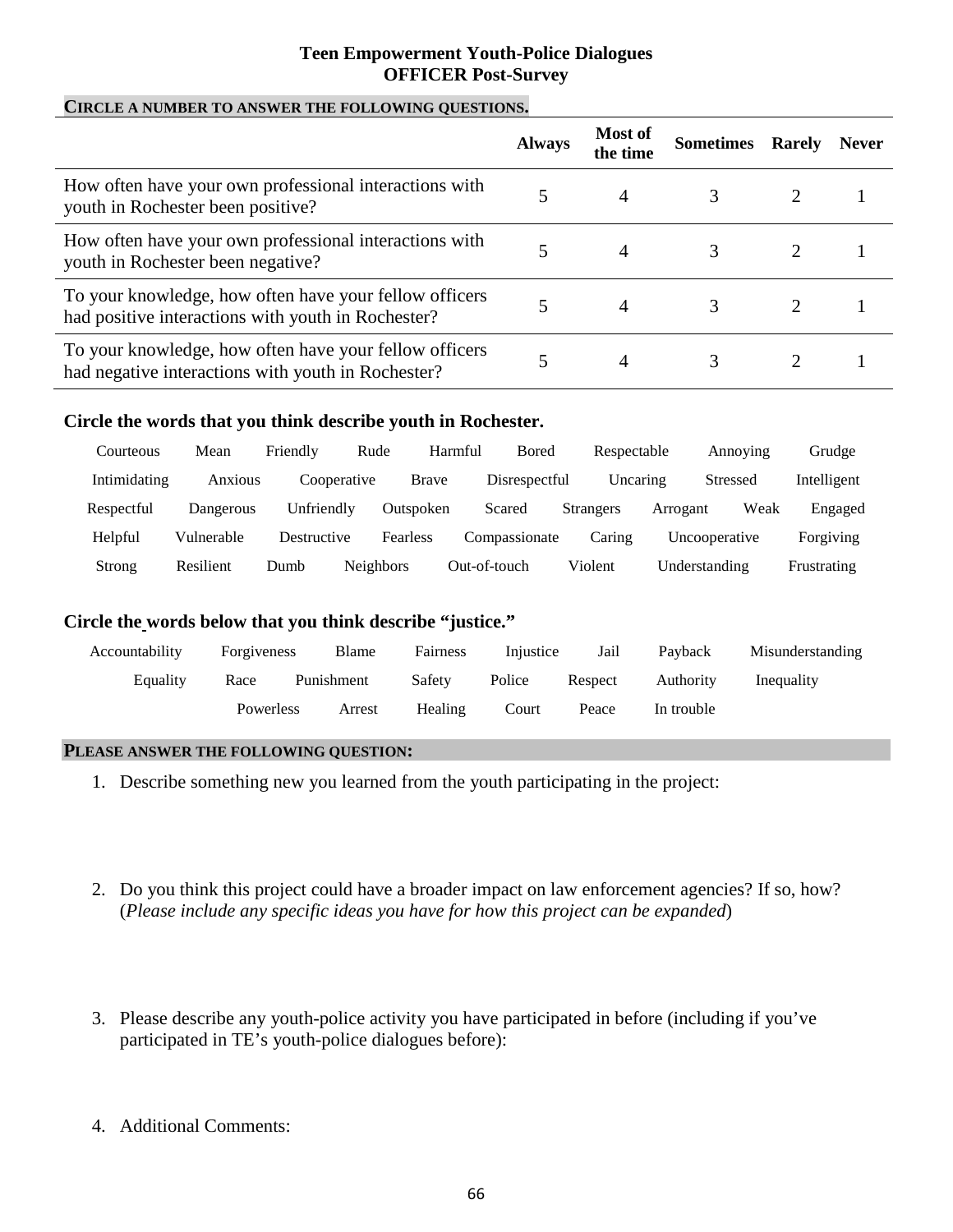# **Appendix E:**

# *Youth-Police Dialogue Sessions Evaluation*

*Date: \_\_\_\_\_\_\_*

Something that worked well:

Something that did not work so well:

Something the facilitator(s) did well:

Something the facilitator(s) could have done better:

Something else I think would have made the session better is:

A challenging part of today's session for me was:

Something that I learned or that surprised me was:

A question or concern I am left with is:

On a scale of 1-10, how would you rate this session? *(Circle a number)*

10 9 8 7 6 5 4 3 2 1 Great Good Fair Poor

*Thank you!!*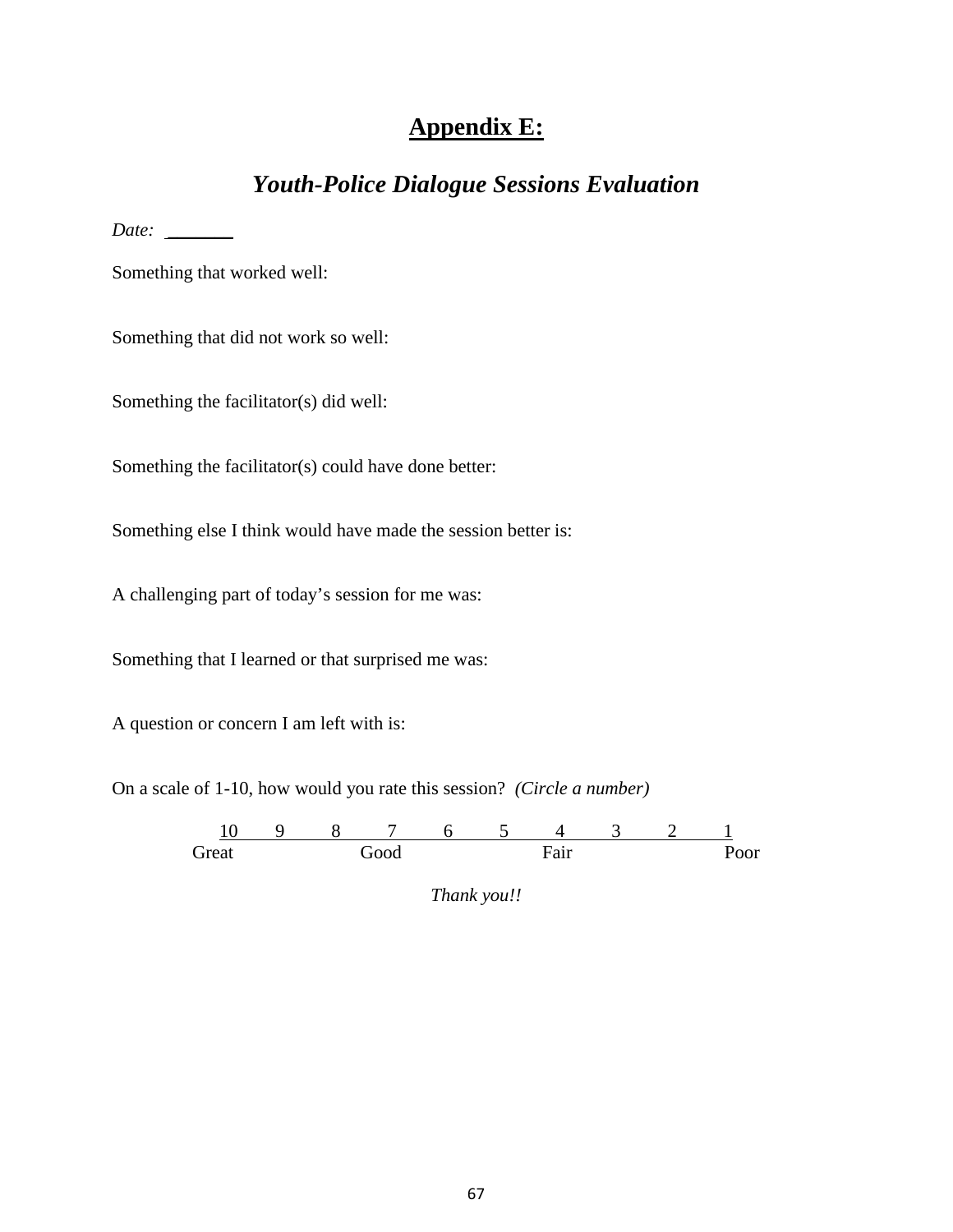# **Appendix F:**

## *TE YP Dialogues Facilitators Session Evaluation*

Date of session: \_\_\_\_\_

Something that worked well and/or the facilitator(s) did well at today's session:

Something that did not work so well and what could have made it better:

Did anything occur in today's session that reminded you of why you do this work?

What was difficult about today's session for you (including any internal obstacles you faced)

Where did you think you were successful in your facilitation of today's session? How do you think you could improve your facilitation of today's session?

If you could change one thing about your facilitation of today's session, what would it be?

Something that I learned or that surprised me was:

A question or concern I am left with is:

On a scale of 1-10, how would you rate this session? *(Circle a number)*



*Thank you!!*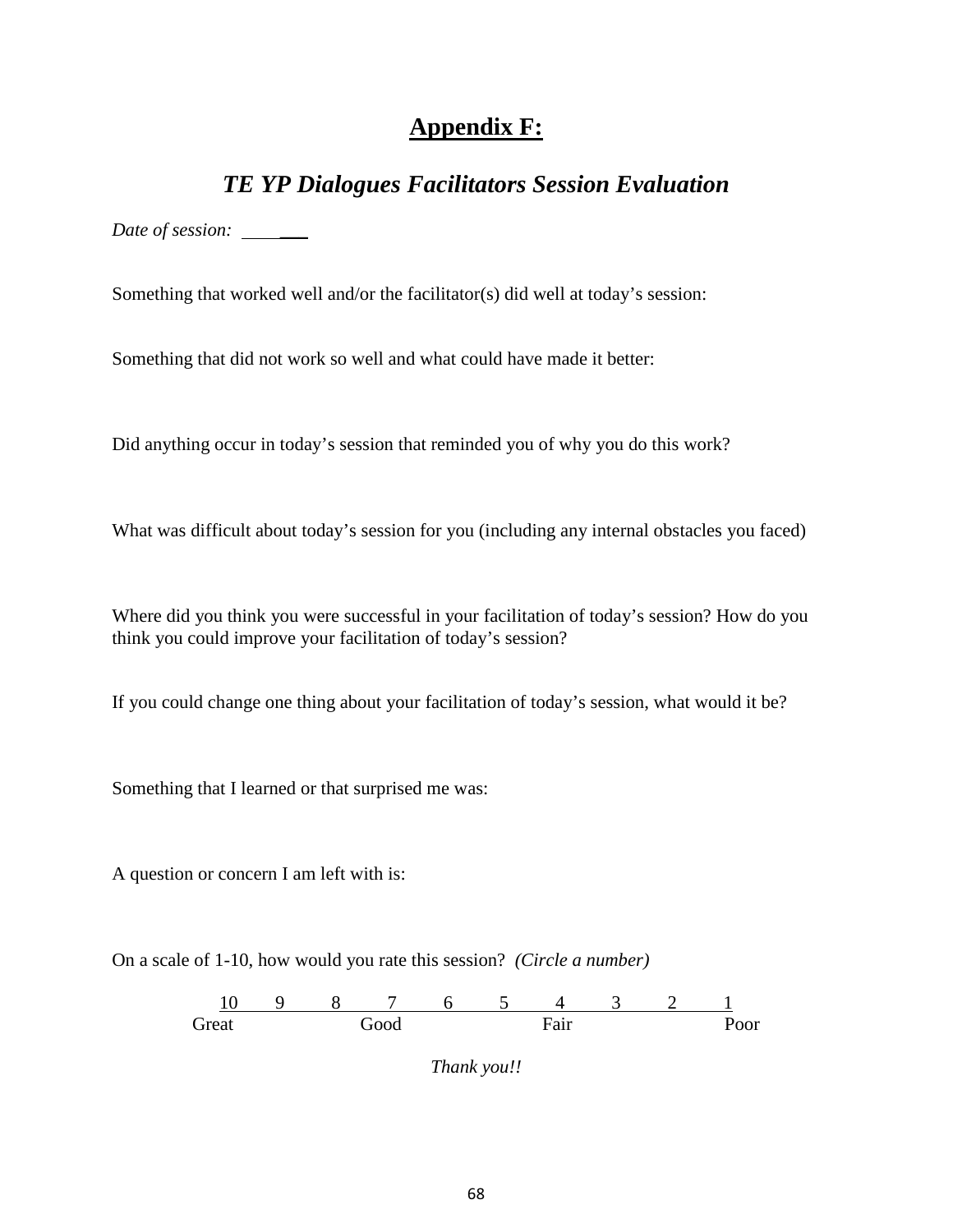# **Appendix G: Youth Focus Group Questions**

## **Questions for youth, 10/21/13 at 4pm, Teen Empowerment:**

Hi everyone, as Doug said, I'm Jamie Dougherty, a researcher from CPSI. Michelle Comeau is here to take notes, and you all know Pam who has been at the groups, who also works with us. We are here to discuss how you felt about the youth-police dialogues you just went through, to see if this process was useful for you, and how it could be improved. We recently held a focus group with the officers, and we will also have one with the TE staff.

We encourage you to be candid and honest about your feelings so that we can continue to improve these sessions. We will focus on the dialogues themselves. Everything is confidential, and names will not be written down or tied to anything you say, even in our notes. I will share the report on this focus group with Doug, who can then share it with you if you're interested. If there's anything you want to edit or remove from the report, you will be able to do so.

First, please complete this survey regarding the sessions you just went through. You do not have to answer anything you don't want to, but we encourage you to complete it. With such a small group, we'd really like to be able to get everyone's opinions on this process.

[Hand out survey and give them 15 minutes or so to complete.]

- 1. Let's go around the group and say how long have you been involved in TE, why did you get involved in these dialogues, and your most powerful experience from these (good or bad)?
- 2. On a scale from 1-10, how would you rate the dialogues series you just went through, with 1 being the worst and 10 being the best?
- 3. Can anyone describe why you chose the number you did?
- 4. Did going through these dialogues benefit you or your work with TE? How? Skills?
- 5. Do you think these dialogues benefitted the officers? Why or why not?
- 6. Did your attitude toward police officers change as a result of being involved in these sessions? How?
- 7. Has or will your behavior toward officers change as a result of being in these sessions? If they did, how?
- 8. Did you learn anything new about the issues that officers face? That youth face?
- 9. Was there anything that you did not like about the dialogues? If so, what?
- 10. (if conversation lags, ask if there were logistical issues, emotional barriers, etc.)
- 11. What was the most challenging part of participating in these dialogues?
- 12. How do you think these dialogues could be improved?
- 13. Do you believe this process can truly help improve youth-police relations in Rochester, if more youth and officers participate over time?
- 14. Do you see ways this work could be expanded to others in the community, to other contexts (especially within judicial system)? (groups with older/younger, newer officers)
- 15. If you or someone you knew had a bad experience with a police officer, what do you think it takes to reconcile issues with or forgive the officer?
- 16. Do you feel like you can challenge stereotypes among your peers about police? How?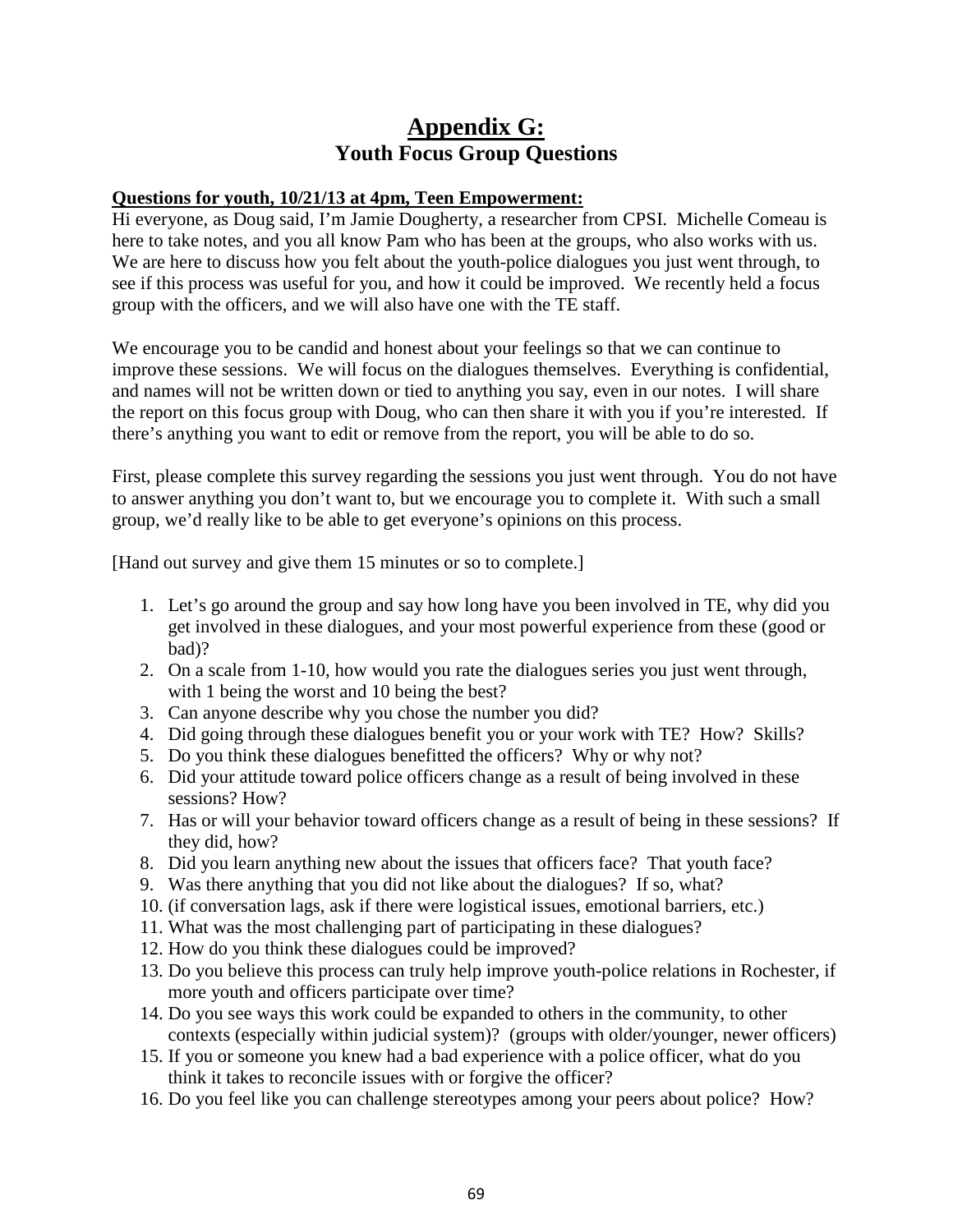- 17. Overall, how well do you think these dialogues were organized and facilitated? Anything that went really well or suggestions for how to make it better?
- 18. Were there any topics that were not discussed in the dialogues that should have been?

Extra questions to pull from if the conversation lags:

- 1. Do you feel like you respect officers more after these dialogues?
- 2. Just the ones in this group, or overall?
- 3. Do you feel more respected by officers as a result of these dialogues?
- 4. Just the ones in this group, or overall?
- 5. Do you feel like you've developed a better relationship with the officers in this group? Will it translate into how you treat each other on the street? How you treat other officers?
- 6. Did you feel safe to share your thoughts in these dialogues? What helped you feel safe, or what could have helped you share more?
- 7. What else could be done to improve youth-police relations?
- 8. Do these dialogues fit into the role you feel you play in the community? How?
- 9. What youth-related topics do you think are most important to train new RPD officers on?
- 10. What do you think makes someone an effective police officer? How does this process help officers be more effective? (Possibly trust, communication, relationships with youth, etc.)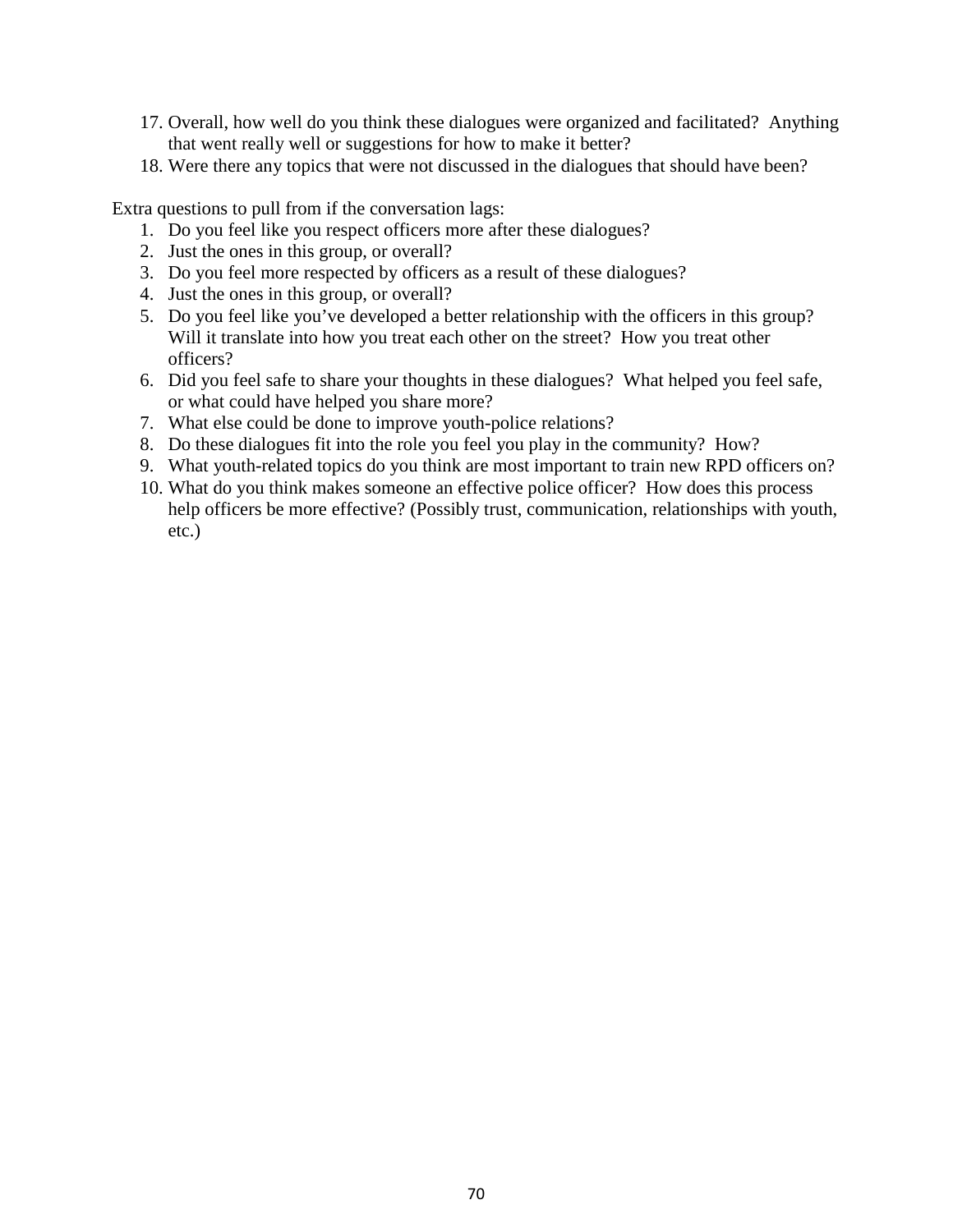# **Appendix H: Officer Focus Group Questions**

## **Questions for police, 10/17/13 at 4pm, Gandhi Institute:**

Hi everyone, as Doug said, I'm Jamie Dougherty, a researcher from CPSI. Michelle Comeau is here to take notes on our conversation, and you all know Pam who has been at the groups, who also works with us. We are here to discuss what you felt about the youth-police dialogues you just went through, to see if this process was useful for you, how it could be improved, and to get your opinions on youth-police relations. We are also going to hold a focus group with the youth on Monday, and a separate one with the facilitators from Teen Empowerment.

We encourage you to be candid and honest about your feelings so that we can continue to improve these sessions. Our conversation will focus on the dialogues themselves. Everything is confidential, and names will not be written down or tied to anything you say, even in our notes. I will share the report on this focus group with Doug, who will then e-mail it to you all. At that point, if there's anything you want to edit or remove, you will have full opportunity to do so.

First, please complete this survey regarding the sessions you just went through. Please don't put your name on the survey. You do not have to answer anything you don't want to, but we encourage you to complete it, especially because the group of officers is so small that we want to get a wide a variety of opinions as possible.

[Hand out survey and give them 20 minutes or so to complete.]

- 1. Can we go around the group and say what your job role is in the community? SRO, CPO, etc.? More than one?
- 2. To get started, on a scale from 1-10, how would you rate the state of police/youth relations in Rochester, with 1 being the worst and 10 being the best?
- 3. Can anyone describe why you chose the number you did?
- 4. On the same scale, how would you rate the dialogue series you just went through?
- 5. Did going through these dialogues benefit you or your work? If so, in what ways?
- 6. Do you think these dialogues benefitted the youth? Why or why not?
- 7. Was there anything that you did not like about the dialogues? If so, what? (if conversation lags, ask if there were logistical issues, emotional barriers, etc.)
- 8. What was the most challenging part of participating in these dialogues?
- 9. Did your attitude toward youths (or the community) change as a result of being involved in these sessions? Why or why not?
- 10. Did your behavior (actions) toward youths (or the community) change as a result of being in these sessions? Why or why not?
- 11. Do you believe this process can truly help improve youth-police relations in Rochester, if more youth and officers participate over time?
- 12. How do you think these dialogues could be improved?
- 13. Were there any topics that were not discussed in the dialogues that should have been?
- 14. Would you recommend other officers participate in this process?